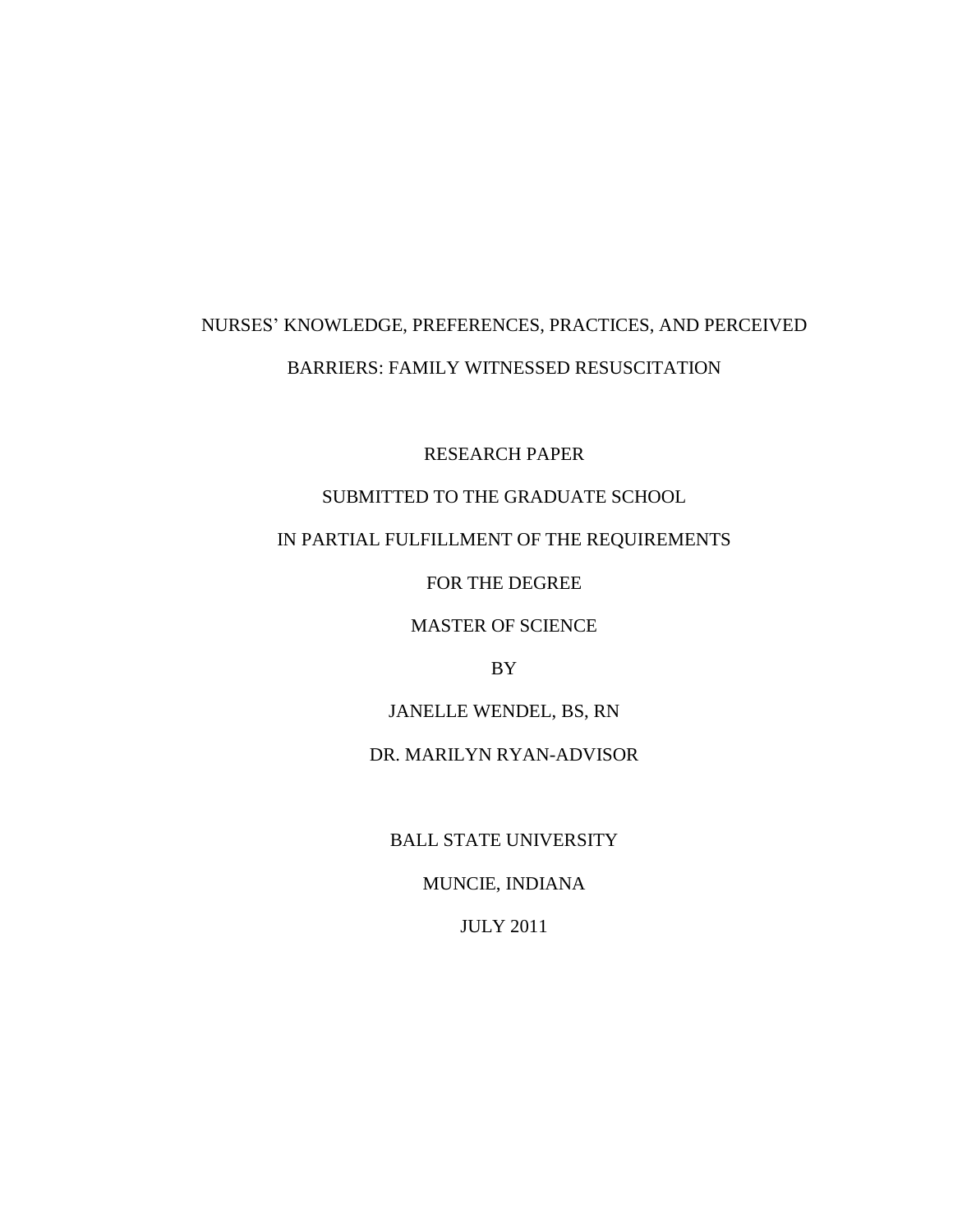| Chapter I: Introduction          |  |
|----------------------------------|--|
|                                  |  |
|                                  |  |
|                                  |  |
|                                  |  |
|                                  |  |
|                                  |  |
|                                  |  |
|                                  |  |
|                                  |  |
|                                  |  |
| Chapter II: Review of Literature |  |
|                                  |  |
|                                  |  |
|                                  |  |
|                                  |  |
|                                  |  |
|                                  |  |
|                                  |  |
|                                  |  |
|                                  |  |

# **TABLE OF CONTENTS**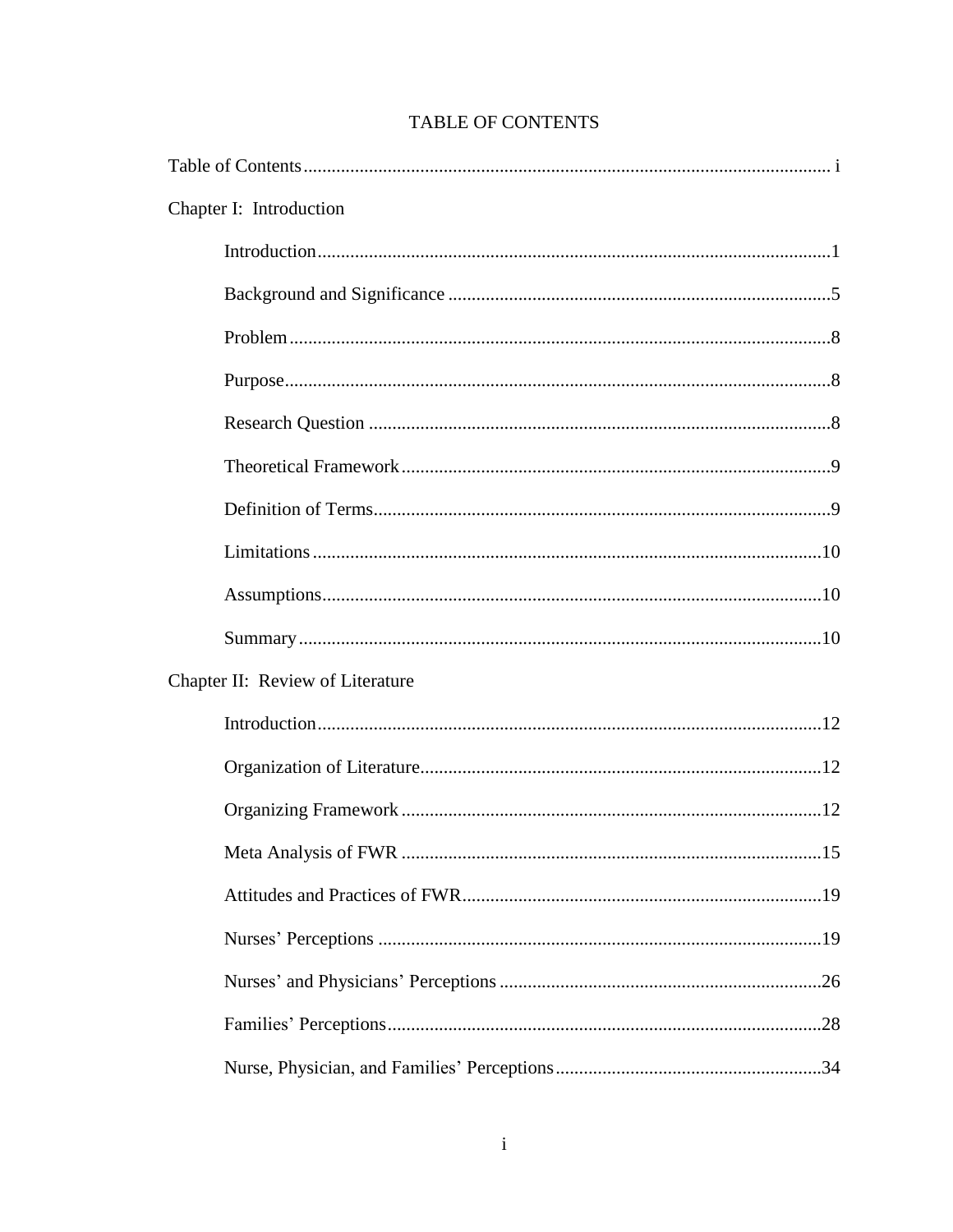| Chapter III: Methodology |  |
|--------------------------|--|
|                          |  |
|                          |  |
|                          |  |
|                          |  |
|                          |  |
|                          |  |
|                          |  |
|                          |  |
|                          |  |
|                          |  |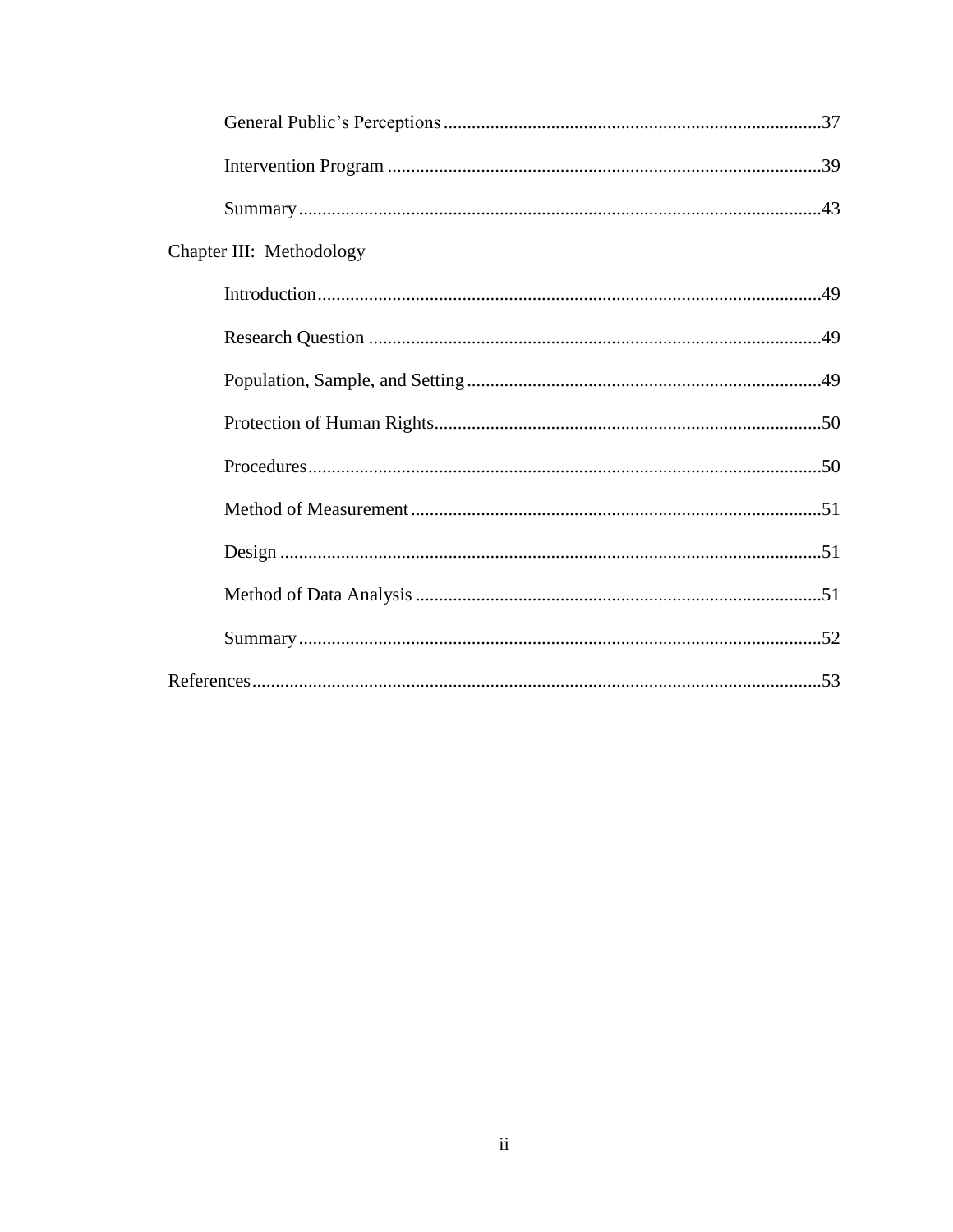# Chapter I

# *Introduction and Background*

Emergency services are a major component of the healthcare system (Garcia, Bernstein, & Bush, 2010). The demand for emergency services in the United States (U.S.) continues to rise as the population increasingly uses the Emergency Department (ED) as the first stop to access care. Statistics show that 116.8 million visits to hospital EDs occurred in the U.S. during 2007 (Garcia et al., 2010). According to the Medical Expenditure Panel Survey (MEPS), the average cost for a visit to the Emergency Room was \$1,265 in 2008 (Agency for Healthcare Research and Quality, 2008).

EDs are available to provide a critical service to persons in need of immediate, often life-saving treatment, as well as other emergent needs (Garcia et al., 2010). The most common reason people seek treatment in the ED is for the abdominal pain (Niska, Bhuiya, & Xu, 2010). Some other common reasons people visit the ED include cough, back pain, headache, and other common ailments that could be resolved by seeing a physician in primary care (Niska et al., 2010).

A major type of an emergent visit to the ED is for cardiac alterations, including chest pain and cardiac arrest (Niska et al., 2010). Each year about 295,000 emergency medical services treat out-of-hospital cardiac arrests in the U. S. (American Heart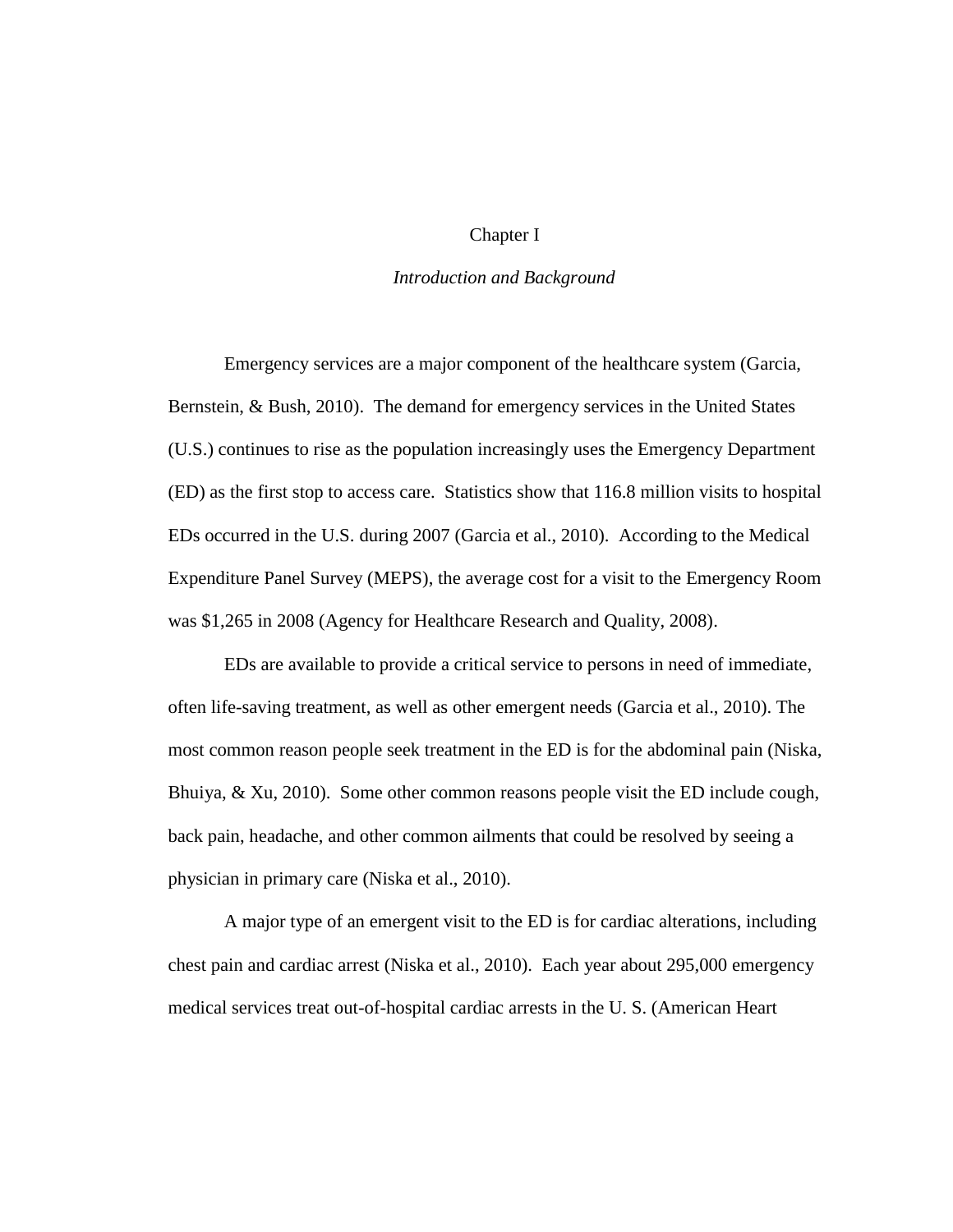Association (AHA), 2011). Survival is directly linked to the amount of time between the onset of sudden cardiac arrest and cardiac resuscitation. Cardiac resuscitation is an emergency procedure consisting of external cardiac massage and artificial respiration. Cardiac resuscitation begins with CPR, and is followed by defibrillation as soon as it is available (American Heart Association (AHA), 2010). The purpose of CPR is to resuscitate patients who had sudden cardiac arrest, but were otherwise in good physiologic condition (Winslow, Beall, & Jacobson, 2001). Cardiac alterations are a legitimate reason to visit the ED.

CPR is one of the most frequently performed care interventions in the world. Approximately 30% to 40% of hospitalized patients who are dying undergo CPR. Studies show that there is a 15% worldwide average survival rate following CPR (Winslow et al., 2001). When a patient is experiencing cardiac arrest upon entering the ED, healthcare providers must work very quickly to increase chances of survival (AHA, 2010). The cardiac arrest team has traditionally not included family members (American Heart Association (AHA), 2005; Halm, 2005; Holzhauser & Finucane, 2007; Kingsnorth, O'Connell, Guzzetta, Edens, Atabaki, Mecherikunnel, & Brown, 2010; Madden & Condon, 2007).

Over the past decade, the practice of excluding relatives during cardiopulmonary resuscitation (CPR) has been questioned (Halm, 2005; Madden & Condon, 2007; Mazer, Cox, & Capon, 2006). National guidelines and professional organizations have recommended that healthcare professionals consider allowing family members to be present during resuscitation and invasive procedures (IPs) (American Association of Critical Care Nurses (AACN), 2010; Basol, Ohman, Simones, & Skillings, 2009; Halm,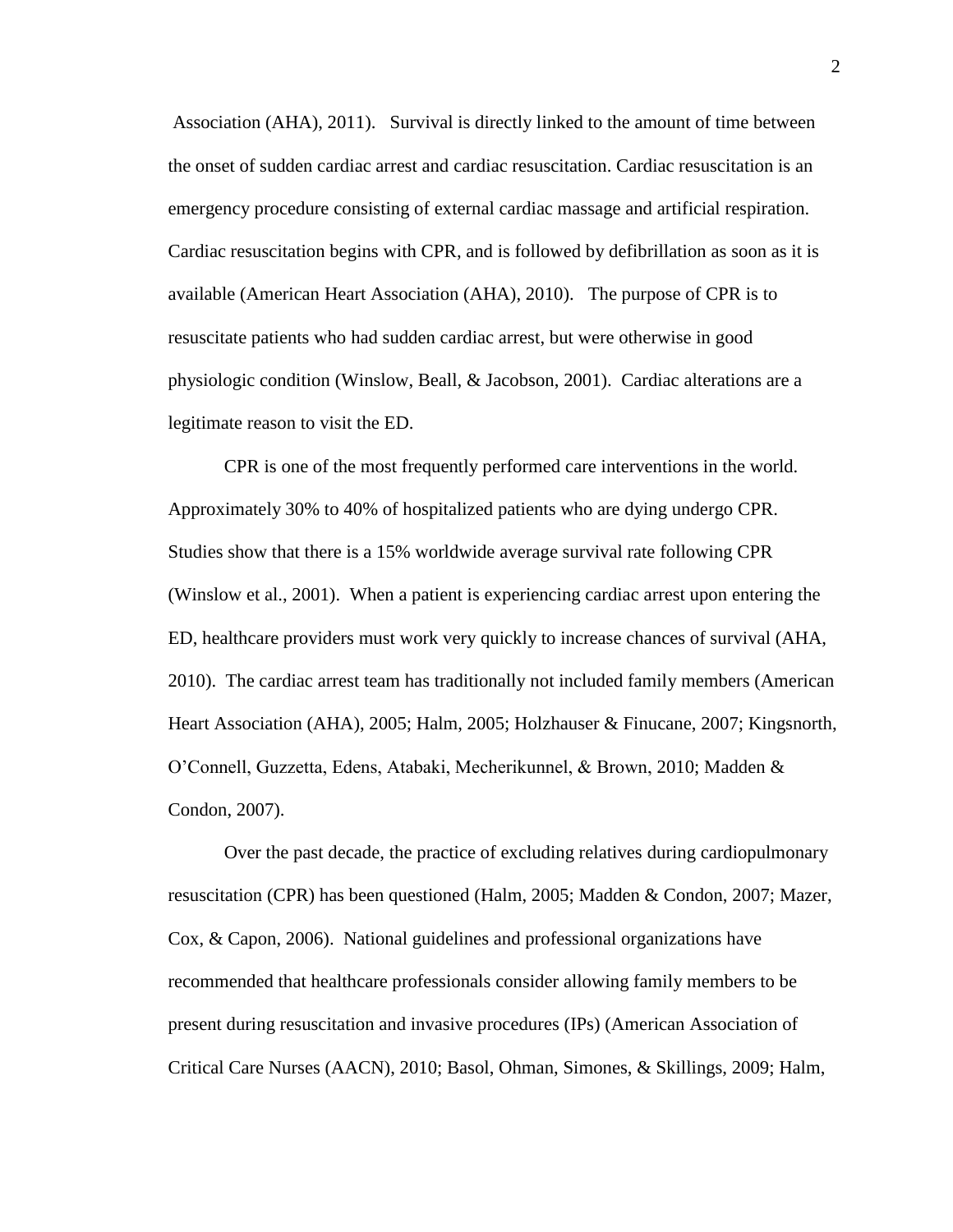2005; Mian, Warchel, Whitney, Fitzmaurice, & Tancredi, 2007). Supporters of family witnessed resuscitation (FWR) stress it is a basic human right of patients and patients' families to be present (Halm, 2005; Maxton, 2008).

Evidence is increasing that family presence during resuscitation and invasive procedures is beneficial to patients, families, and staff (AACN, 2010; Halm, 2005; Madden & Condon, 2007; McGahey-Oakland, Lieder, Young, & Jefferson, 2007; Mian et al., 2007). Meeting psychosocial needs in a time of crisis focuses on inclusion of patients and families in care (AACN, 2010). Resuscitation team members should be sensitive to the presence of family members during resuscitative efforts by assigning a staff member to the family to answer questions, clarify information, and offer comfort (AHA, 2005).

FWR is supported by many nursing and medical organizations, including the Emergency Nurses Association (ENA), and the American Heart Association (AHA). Organizations support the premise that FWR facilitates the grieving process of family members who witness resuscitation efforts, and encourage FWR in all emergency departments (Madden & Condon, 2007). Despite support by professional organizations and critical care experts, only 5% of critical care units in the U.S. have written policies allowing FWR. Surveys of nurses' practices have found that most nurses receive requests from family members to be present during resuscitation and invasive procedures. Further, nurses support FWR, despite the lack of formal hospital policies (AACN, 2010).

The ENA created guidelines for healthcare providers regarding FWR. The guidelines were developed to assist and support healthcare providers in making decisions about patients and families experiencing an invasive procedure or resuscitation event. In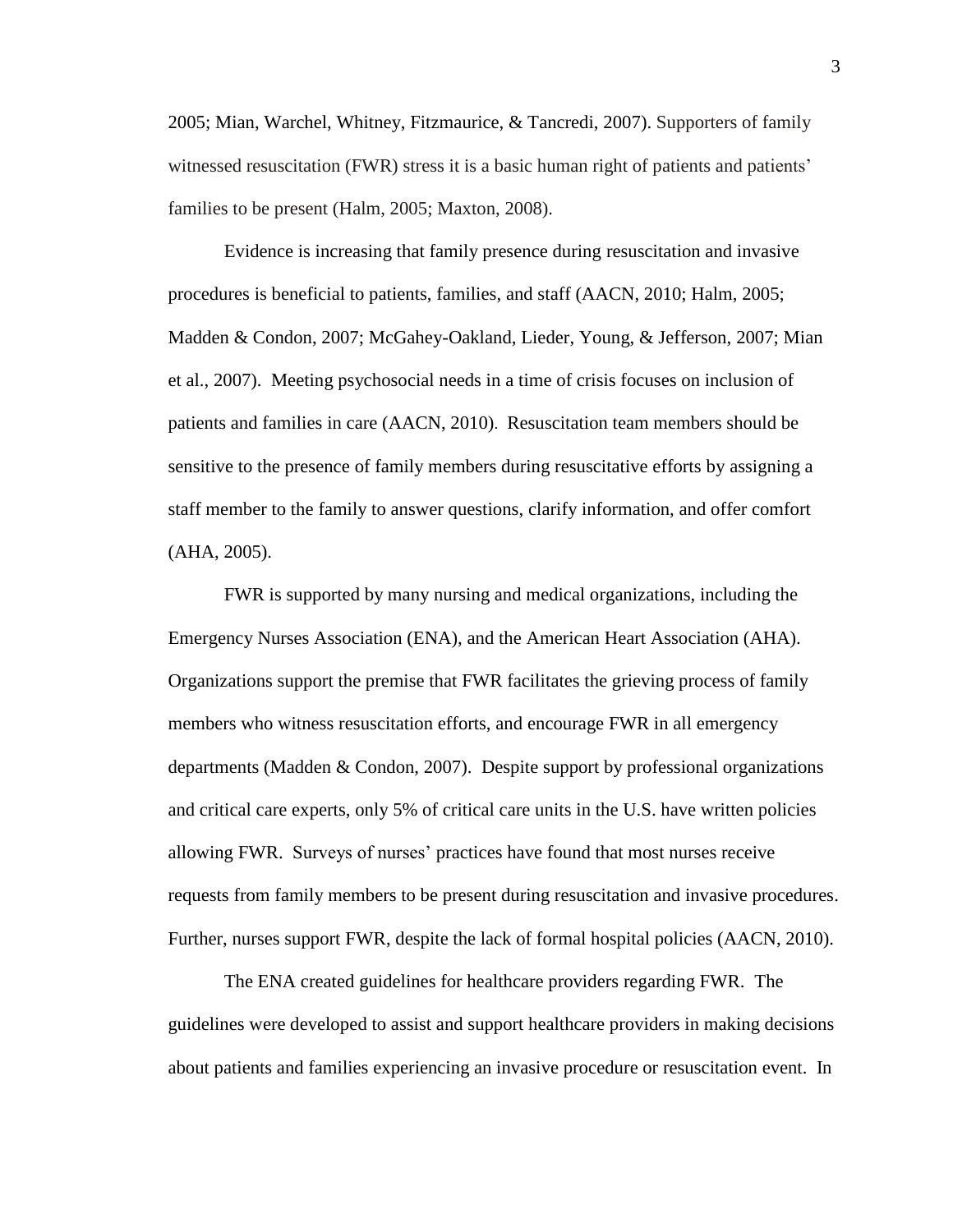the position statement regarding FWR, the ENA discussed the importance of having written guidelines. Without written policies or guidelines, healthcare providers may show inconsistencies in practice, and deprive patients and families of emotional support (Emergency Nurses Association (ENA), 2009). Although the guidelines were created, it was found in a recent study that only 27% of nurses were even aware the ENA had guidelines for FWR (Mian et al., 2007).

The American Association of Critical Care Nurses (AACN) provides expectations for nursing practice including:

Family members of all patients undergoing resuscitation and invasive procedures should be given the option of presence at the bedside, and all patient care units should have an approved written practice document for presenting the option of family presence during resuscitation and bedside invasive procedures (AACN, 2010, p. 1).

The expectations help guide nurses practices when confronted with a situation when FWR is an issue.

The development of formal guidelines to support the option of FWR allows for a consistent approach for nurses to support the needs of patients and families. Assessment of healthcare professionals' familiarity, comfort, attitudes, concerns, and beliefs about FWR provides important information to guide discussions, develop formal guidelines, and design strategies for guideline implementation (Basol et al., 2009; Madden & Condon, 2007; Mian et al., 2007). Further study is needed on nurses' knowledge and practice of FWR for policy development.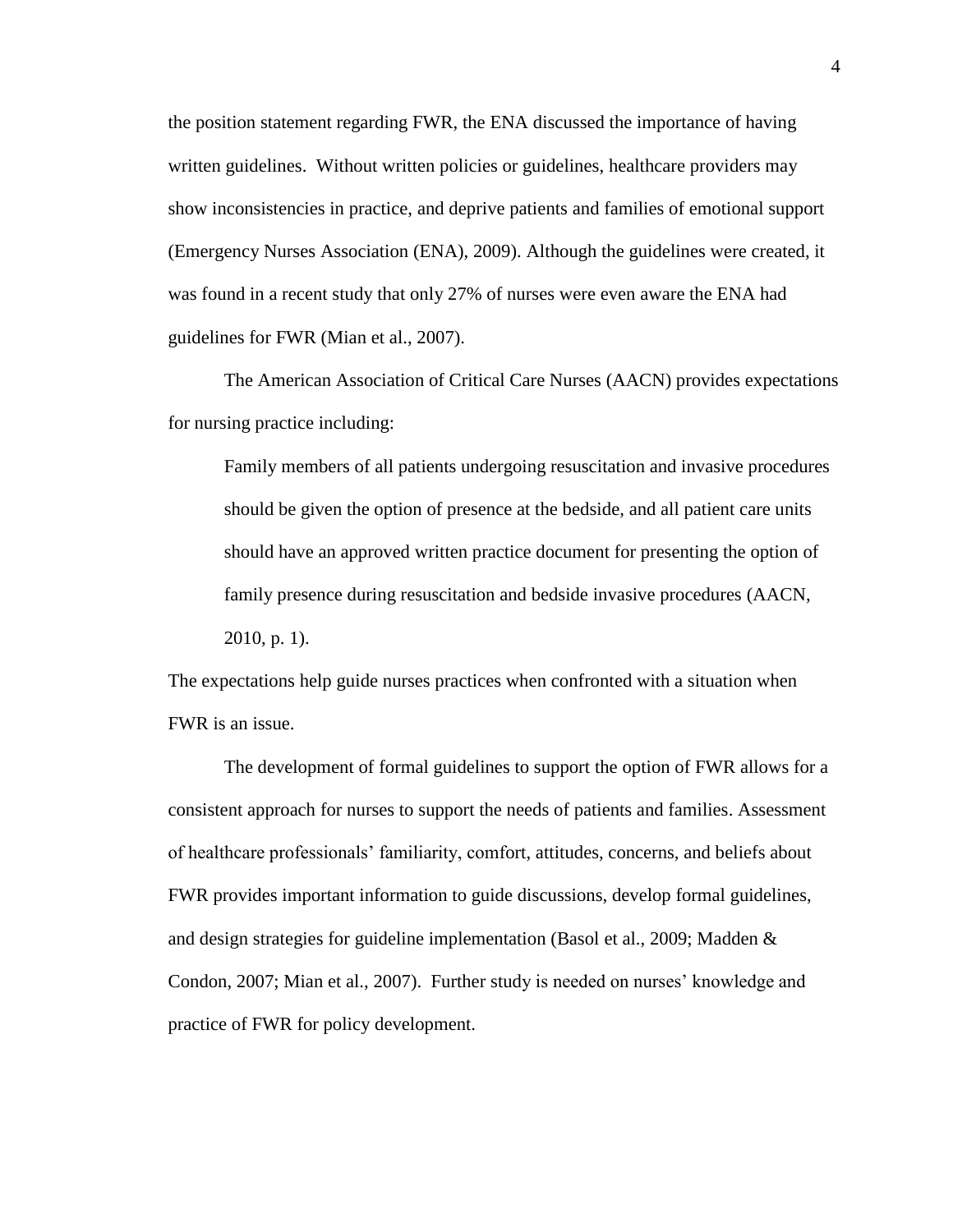# *Background and Significance*

FWR originated in Foote Hospital Emergency Room in Jackson Michigan in the 1980's, based on a critical incident. One relative refused to leave a family member while riding in the ambulance, and another begged to be with a husband who was a police officer who had been shot (Boehm, 2008). Staff allowed the family to be present, and found positive feedback from both family and staff regarding this experience. Consequently family members of patients that died in the ER were then surveyed to determine what family members perceived about FWR. Seventy-two percent had wanted to be present. This created an interest in FWR, collecting a growing body of evidence in support of FWR (Walker, 2008).

During the 1990's, research studies were conducted that assessed families' perspectives and benefits of FWR (Boehm, 2008; Halm, 2005). At the same time, other studies to evaluate healthcare providers' beliefs were conducted (Boehm, 2008). The studies supported FWR from professional organizations.

In 1993, the Emergency Nurses Association (ENA) adopted a resolution to support the option of having patients' families present during CPR and invasive procedures. An educational program for implementing this practice within organizations was created 2 years later by the ENA. Guidelines on family presence have been incorporated into the ENA curriculum for trauma nursing core courses and emergency pediatric courses (MacLean, Guzzetta, White, Fontaine, Eichhorn, Meyers, & Desy, 2003). The guidelines state "family member presence during invasive procedures or resuscitation should be offered as an option to appropriate family members and should be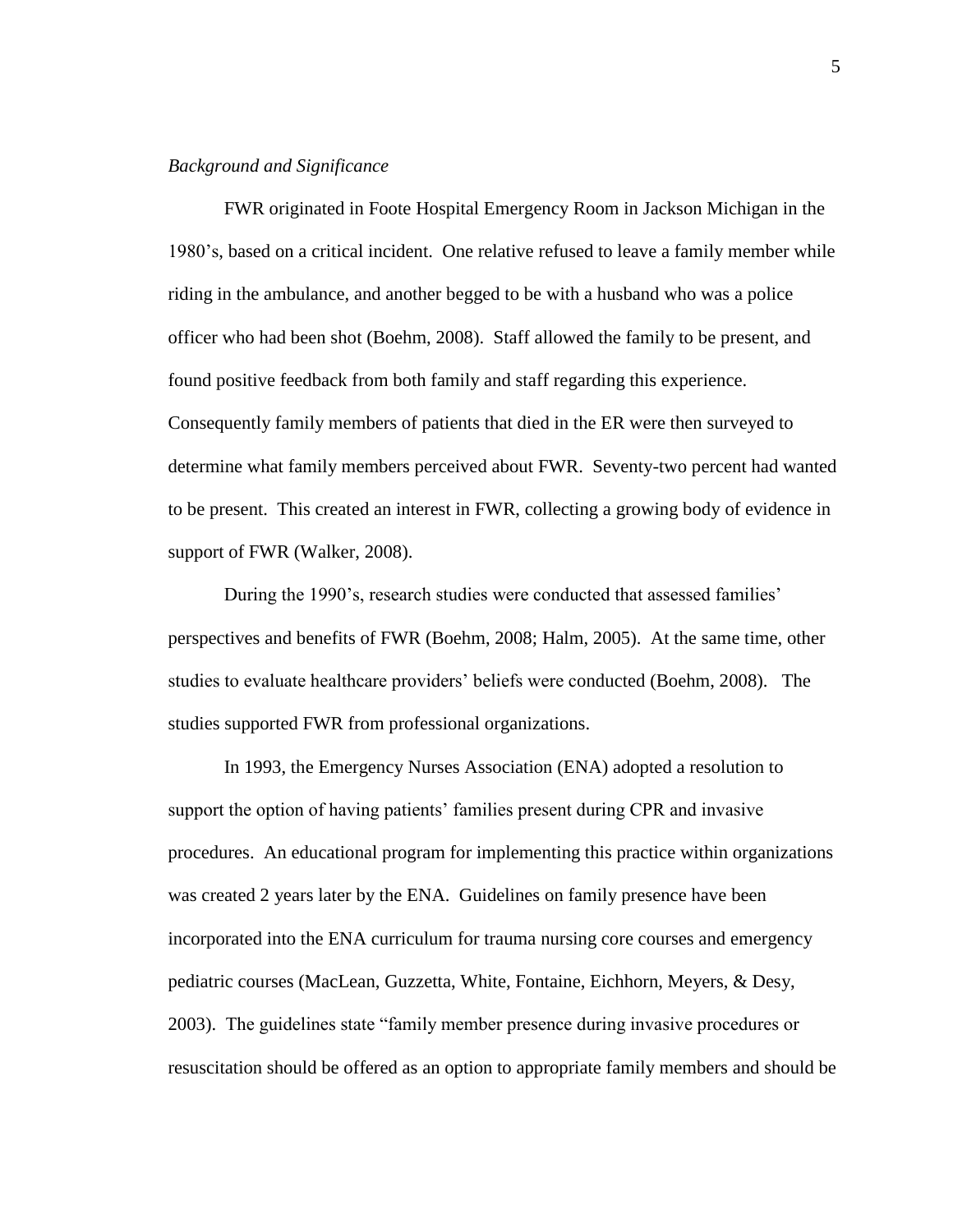based on written institution policy" (ENA, 2009, p. 5). The American Heart Association also recommends providers offer patients' family members the choice of staying with the patient during resuscitation efforts (AHA, as cited in MacLean et al., 2003). The guidelines and recommendations provide the means for exploring the benefits and problems of FWR (Meyers et al., 2000).

Over time, the rights of patients have evolved to become more family centered. Families are requesting to stay with relatives during invasive procedures and resuscitation efforts. Public opinion polls have found that 50% to 96% of consumers believe family members should be offered the opportunity to be present during emergency procedures and at the time of death (AACN, 2010).

The movement to FWR has progressed because of the ongoing public demand from relatives to be present during resuscitation efforts, and an increasing body of knowledge about benefits from healthcare professionals. The benefits of FWR, to both patients and families, have been recognized as providing support, patient-family connectedness, bonding, and facilitating the grieving process (MacLean et al., 2003; Mian et al., 2007). Regardless of the benefits, the practice of FWR remains an ethical, moral, and legal dilemma.

It has been found in other studies that family presence reduces anxiety, eliminates doubts about the resuscitation, and facilitates grieving (AACN, 2010; Halm, 2005; Madden & Condon, 2007; McGahey-Oakland et al., 2007; Mian et al., 2007). For many family members, the resuscitation room becomes a final opportunity to see, talk to, or touch a loved one (Madden & Condon, 2007).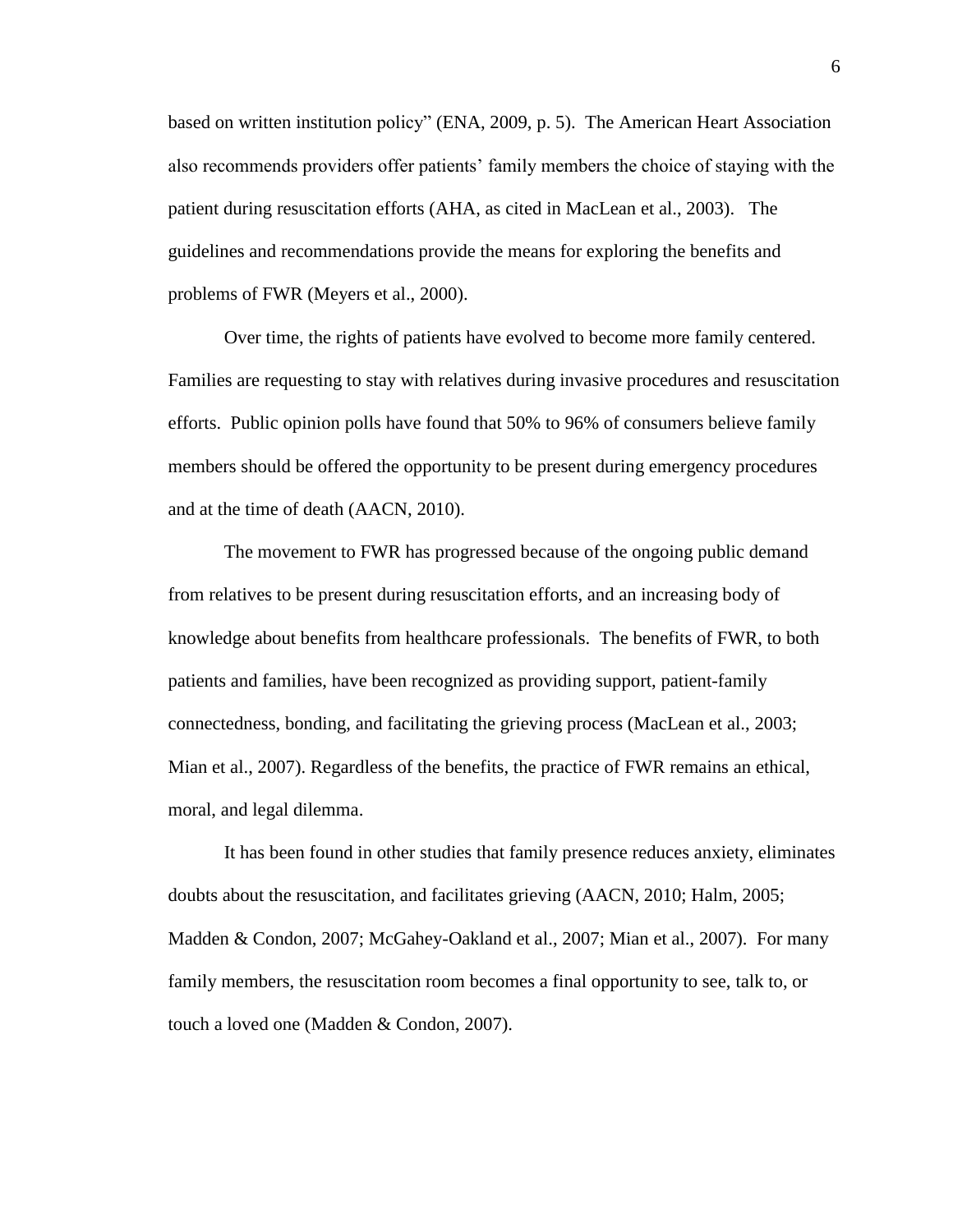Other studies have shown that almost all children preferred to have parents present during stressful medical procedures, and that children believed that having parents present was the most advantageous intervention in managing Children's pain and anxiety (MacLean et al, 2003; McGahey-Oakland et al., 2007). Adult patients report having family present helped provide comfort, and reminded healthcare providers of the patient's personhood, and upheld the patient-family bond (MacLean et al., 2003).

Healthcare providers voiced concerns including: family interfering with the resuscitation process, undesirable psychological effects on the family, increased level of stress on the emergency team, lack of support for family members, and an increased risk of legal actions (Kingsnorth et al., 2010; Madden & Condon, 2007; MacLean et al., 2003; Mian et al., 2007). Despite concerns, research shows no unfavorable effects on patient outcomes or family experiences (MacLean et al., 2003).

Health care providers who have experience with family presence reported that having family present provided an opportunity to educate families about the patients' condition, facilitated family participation in patient care, reminded staff of the patient's personhood, encouraged professional behavior and conversations at the bedside, and helped in the bereavement process. It has also been found that family presence did not increase health care provider's anxiety. On the basis of studies showing the benefits of FWR for both family members and patients, it has been recommended that to meet the needs of patients and families, programs should be developed to offer patients' families the choice of being at the bedside (MacLean et al., 2003).

Recent research shows consumers believe that patients' family members want to be, and should be, present while emergency procedures are performed on the patient at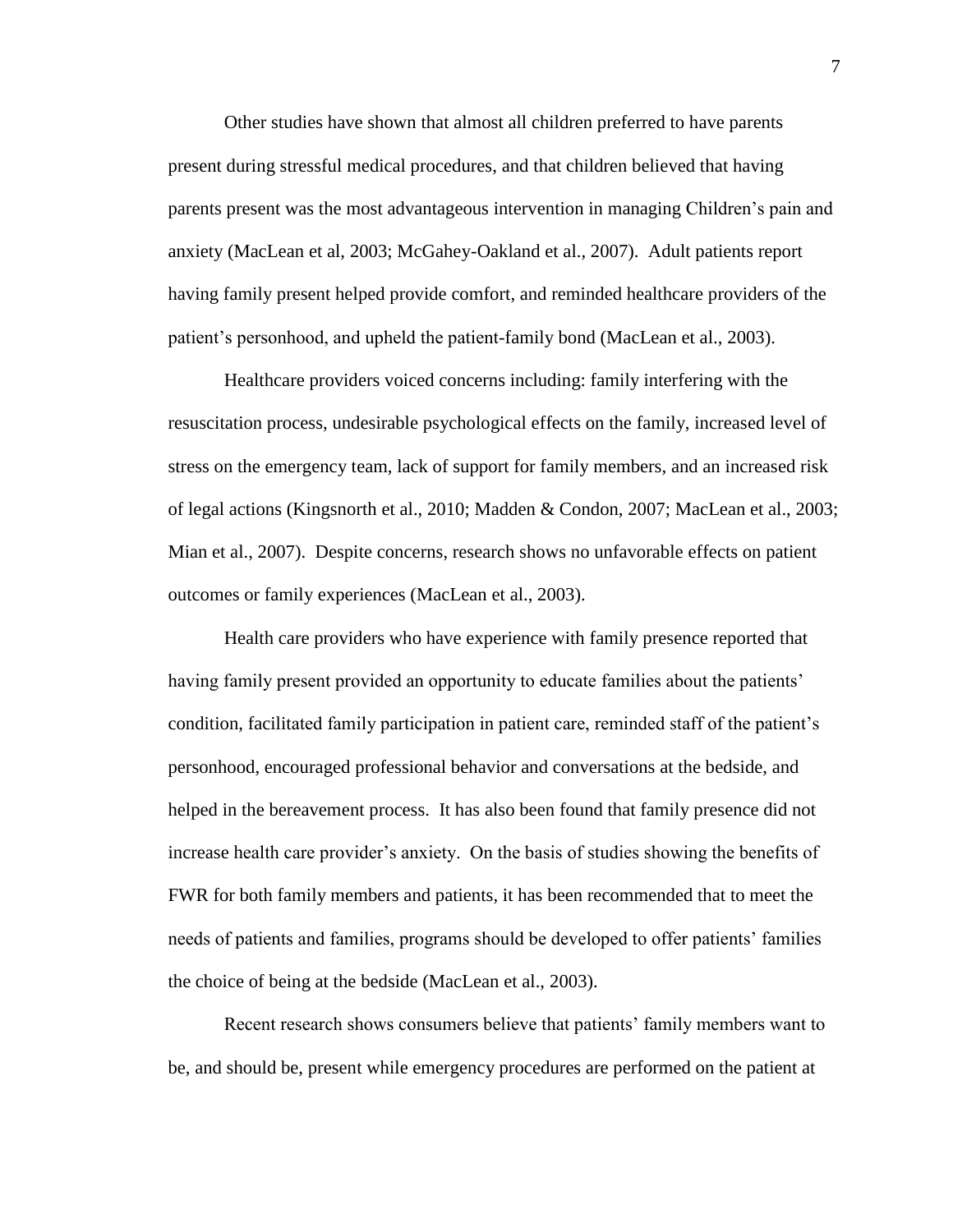the time of death. According to Madden and Condon (2007) nearly all families involved in FWR make the choice to be present in FWR. Regardless of all the research and support for FWR, it is not a widespread practice (Madden  $&$  Condon, 2007). Opinions and attitudes of staff influence the degree to which family members are able to implement choice in FWR (Walker, 2008). Therefore research on knowledge and attitudes of staff on FWR is warranted.

#### *Statement of Problem*

Family witnessed resuscitation remains controversial, and nurses' preferences affect policy related to what occurs at the bedside. Family witnessed resuscitation (FWR) has been supported by some physicians and nurses, but is not yet a widespread practice. ED nurses play a major role in facilitating FWR. It is therefore important to understand nurses' knowledge about practices and benefits of FWR for policy development.

#### *Purpose of Study*

The purpose of this study is to identify emergency room nurses' knowledge, preferences, current practices, and perceived barriers in regards to FWR. This study is a replication of Madden and Condon's (2007) study.

# *Research Questions*

- 1. What are nurses' knowledge, preferences, and practices regarding family presence during resuscitation?
- 2. What are the barriers and facilitators to permitting family presence during resuscitation?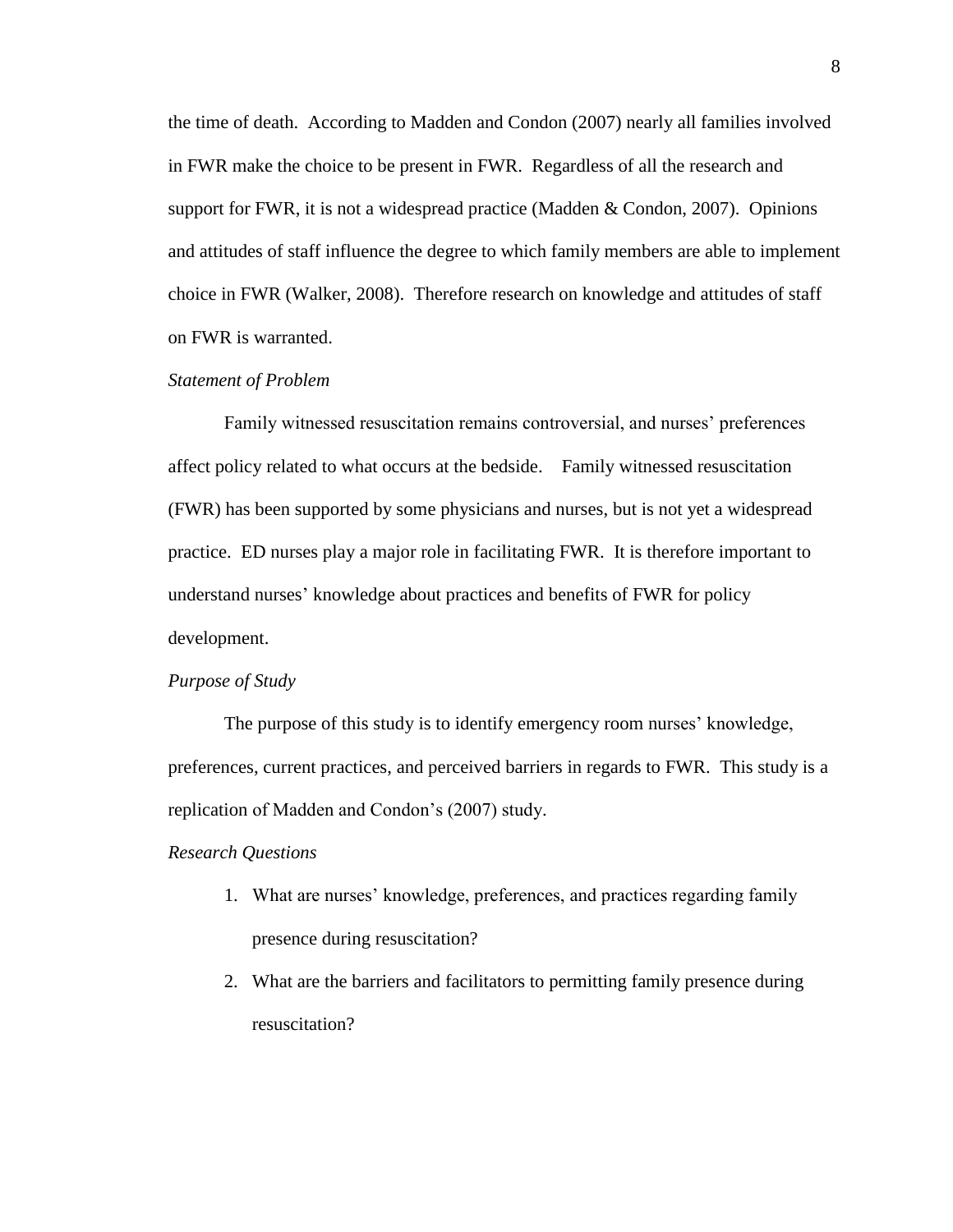# *Theoretical Framework*

The Guidelines for family witnessed resuscitation developed by the Emergency Nurses Association (ENA) is the framework for this study. The guidelines assist and support healthcare providers in caring for patients and families experiencing a resuscitation event or invasive procedure. The guidelines state "family member presence during invasive procedures or resuscitation should be offered as an option to appropriate family members and should be based on written institution policy" (ENA, 2009, p. 5). This framework is appropriate for this study because the study addresses ENA guidelines. *Definition of Terms*

*Conceptual.*

*Nurses' Knowledge:* Nurses' knowledge is the understanding that nurses have in relation to policies and procedures in current hospital setting (Madden & Condon, 2007).

*Nurses' Preferences:* Nurses' preferences include choice on policy development and implementation on unit and personal choice of participating in family presence (Madden & Condon, 2007).

*Nurses' Practices:* Nurses practice include the nurses' current actions taken when a resuscitation event occurs with the option of having family present (Madden & Condon, 2007).

*Family Presence During Resuscitation:* The presence of family members in the resuscitation room (Madden & Condon, 2007).

*Barriers:* Barriers include any event that causes conflict with or inhibits the presence of family during resuscitation (Madden & Condon, 2007).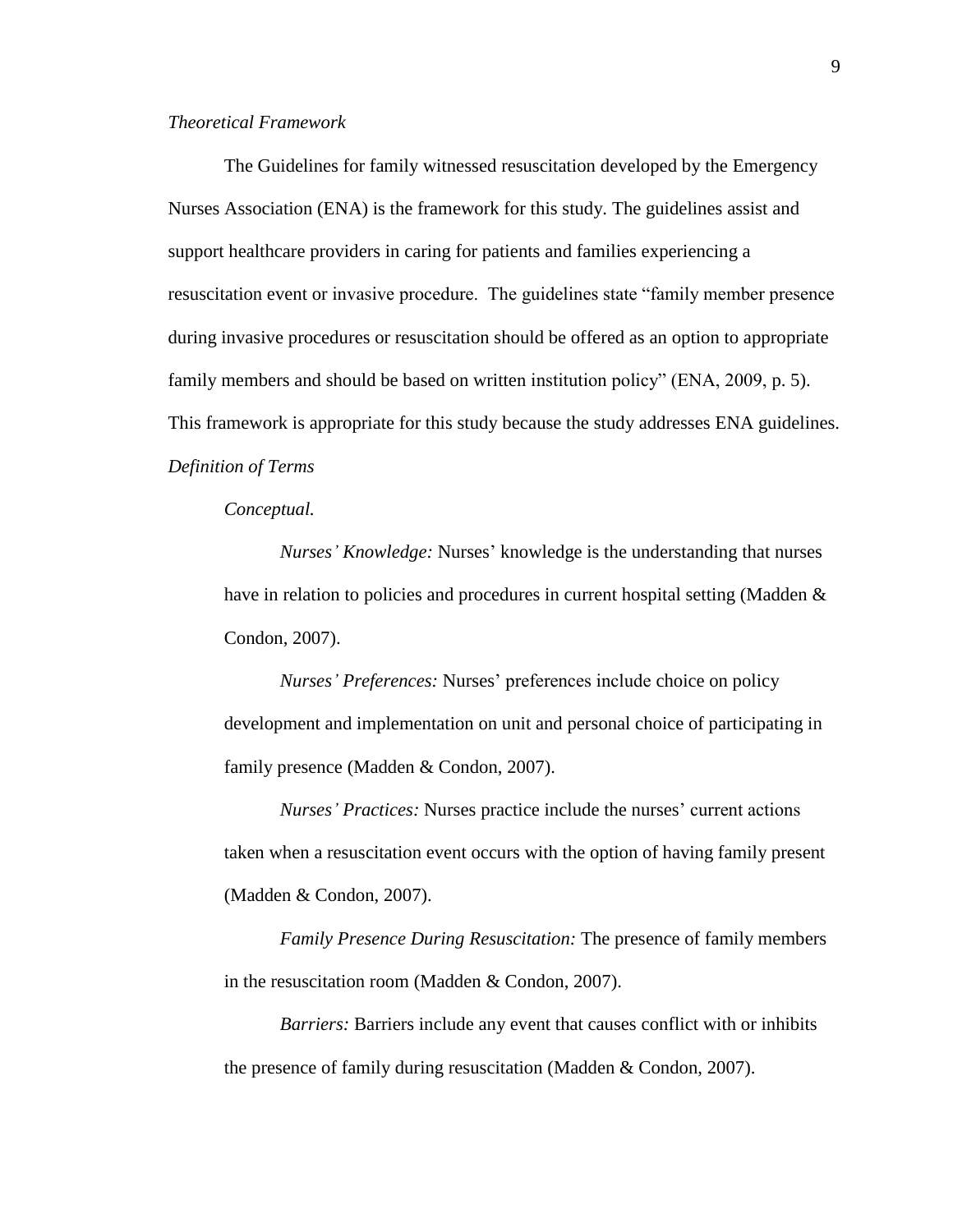# *Operational.*

The Family Presence Survey (2002), developed by the ENA will be used to evaluate nurses knowledge, preferences, and practices, as well as barriers to FWR. The survey includes demographics questions and area to write the number of times have been involved in FWR (Madden & Condon, 2007).

# *Limitations*

The sample size used in this study will be small, and be conducted in one geographical region. Nurses' experience with FWR will vary from few to many experiences.

# *Assumptions*

- 1. Nurses have positive attitudes towards family presence during resuscitation.
- 2. Families want to attend the resuscitation process or invasive procedure of a family member.
- 3. FWR has positive benefits for family, including assisting with the grieving process.
- 4. The benefits of FWR outweigh the barriers.

#### *Summary*

Family witnessed resuscitation (FWR) has been supported by many physicians and nurses, but is not yet a widespread practice (Madden & Condon, 2007). FWR remains controversial, and nurses' preferences affect policy application related to what occurs at the bedside. The purpose of this study is to examine emergency room nurse's knowledge, preferences, current practices, and perceived barriers in regards to FWR. The Guidelines for family witnessed resuscitation from the Emergency Nurses Association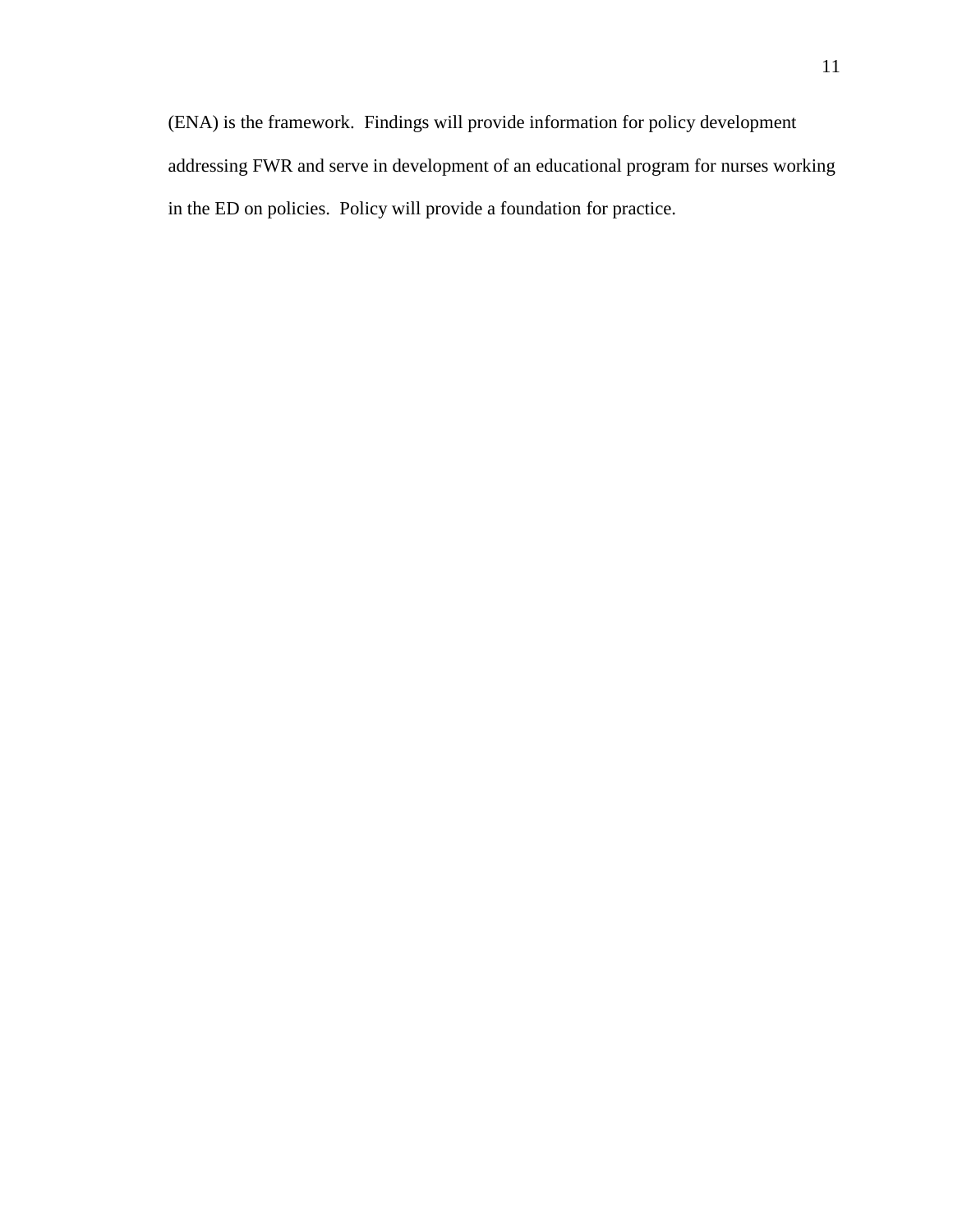# Chapter 2

# *Literature Review*

# *Introduction*

Family witnessed resuscitation first emerged in the 1980's and has been a controversial topic for over 20 years. Health care professionals and families have many different opinions on family witnessed resuscitation. It is not a widespread practice. The purpose of this study is to identify emergency room nurse's knowledge, preferences, and current practices in regards to FWR. This is a replication of Madden and Condon's (2007) research.

#### *Organization of the Literature*

The literature is organized into four sections: (a) organizing framework; (b) meta analysis of FWR; (c) attitudes and practices of FWR: nurses' perceptions; nurses' and physicians perceptions; family perceptions; nurse, physician and family; general public; intervention program.

#### *Organizing Framework*

The Guidelines for family witnessed resuscitation from the Emergency Nurses Association (ENA) (2009) is the framework for this study. The guidelines were developed to assist and support health care providers in caring for patients and families experiencing an invasive procedure or resuscitation event. In the position statement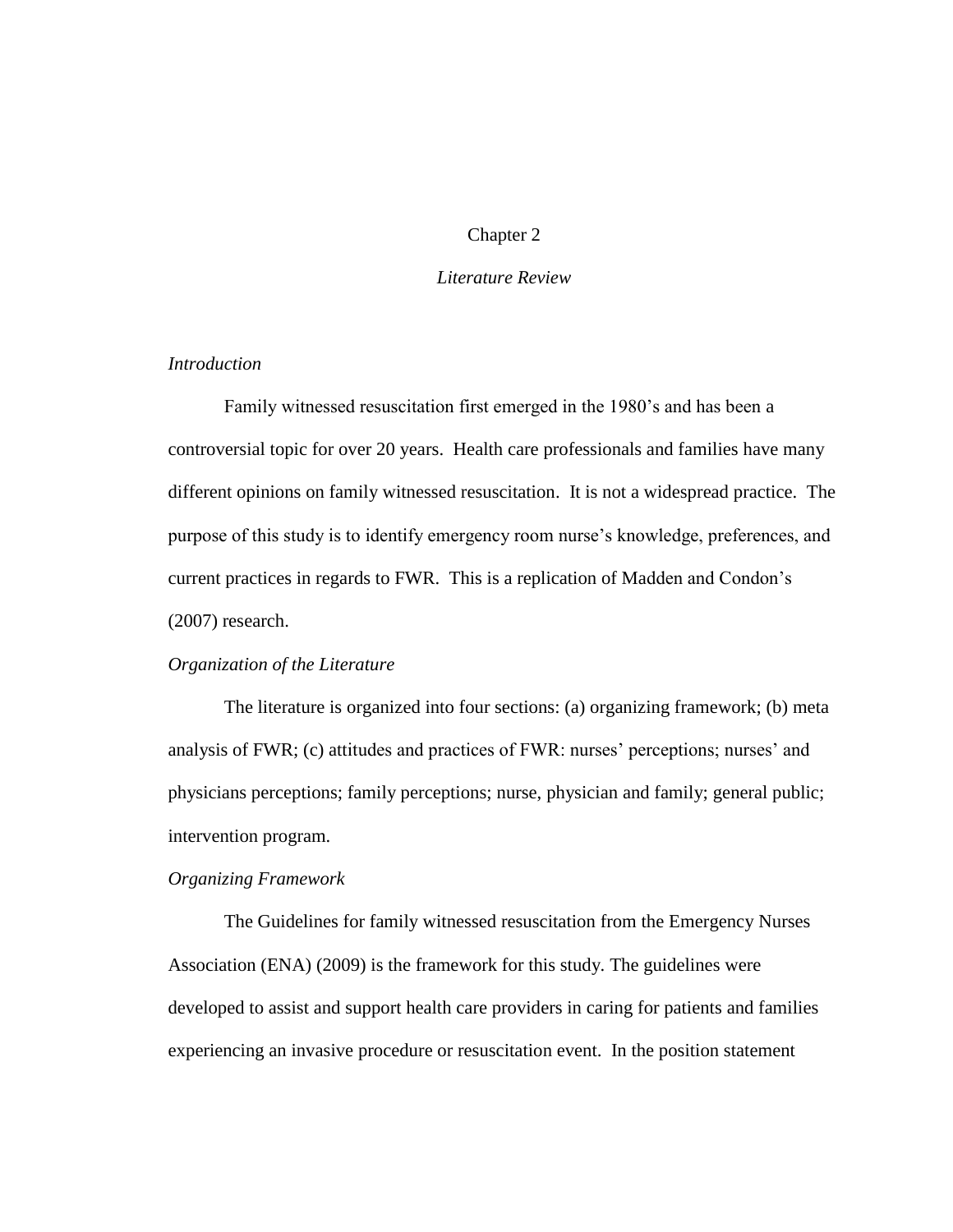regarding FWR the ENA discusses the importance of guidelines. Without written policies or guidelines health care providers may show inconsistencies in practice and may be depriving patients and families of needed emotional support.

The guidelines in the position statement were created based on a review of literature between 2005 and 2009. Standardized worksheets, including Evidence-Appraisal Table Template, Critique Worksheet and AGREE Work Sheet, were used to prepare tables of evidence ranking each article in terms of the level of evidence, quality of evidence, and relevance and applicability to practice. Clinical findings and levels of recommendations regarding patient management were then made by the Clinical Guidelines Committee according to the ENA's classification of levels of recommendation for practice (ENA, 2009).

Results from the studies that included health care providers' opinions indicated support for family presence during invasive procedures and resuscitation. Common themes were also found throughout the research. The most common theme was health care providers approved of family presence and believed it helped the family see the efforts of the resuscitation team and that everything that could have been done, had been done. This may help lower the risk of legal issues surrounding the resuscitation or procedure. Another theme was that health care professionals believed family presence was a positive experience, and that it humanized the patient and supported patient dignity. Many studies showed that health care professionals believed having family members present improved communications and aided education. The final theme from health care professionals was that it assisted the grief process when a loved one was lost.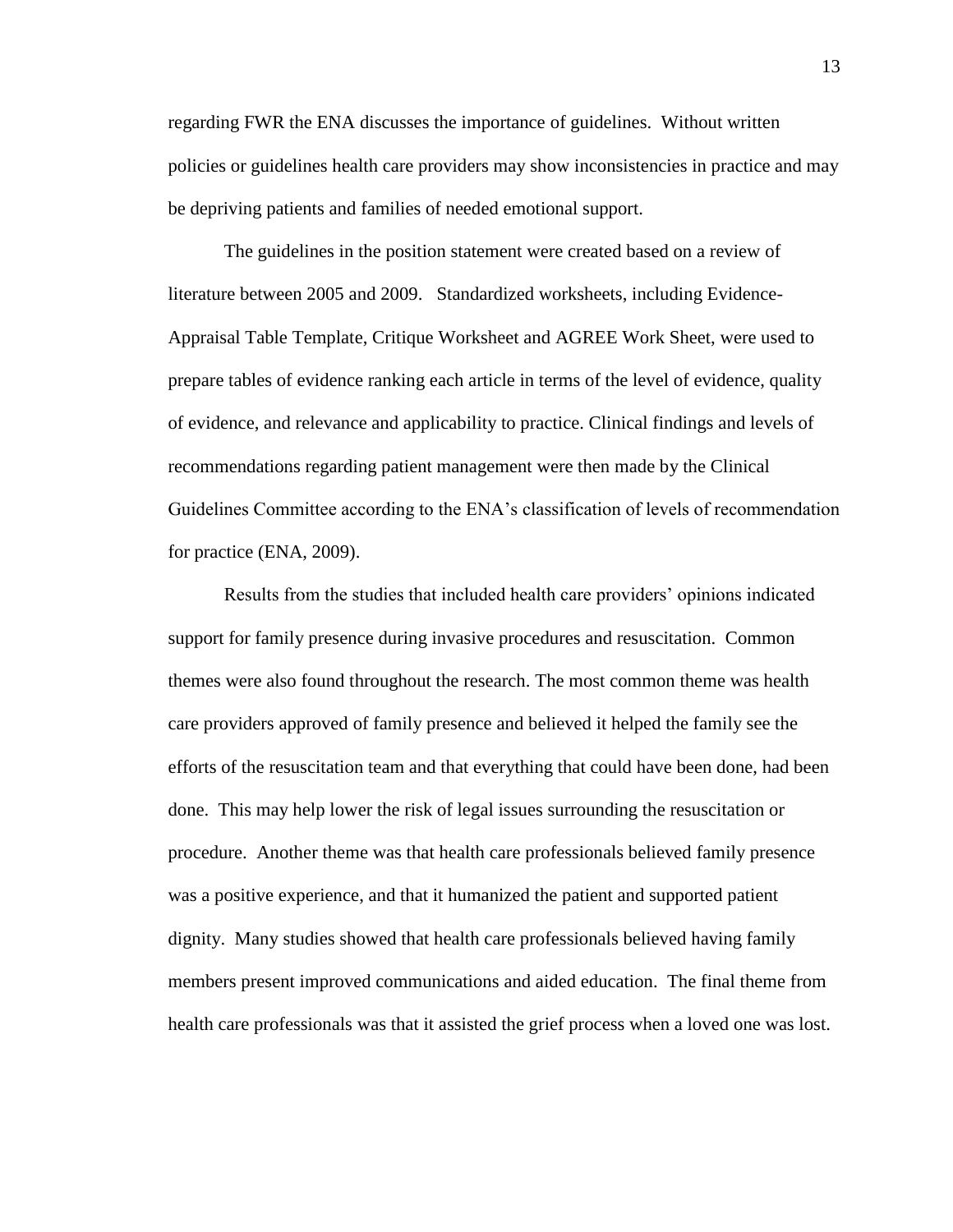It gave family members the chance to say good-bye, and facilitated families' acceptance of a death of a loved one (ENA, 2009).

Other studies showed resistance to FWR. Common reasons for the resistance include: the possibility of families interfering or disrupting care, increased performance anxiety and stress on the part of clinicians, increased difficulty with the process of teaching, the possibility that witnessing the event may be too traumatic for families, and misunderstanding of procedures and process which increases the risk of legal issues (ENA, 2009). Many healthcare providers believed the reasons were enough to prevent staff from having family present during resuscitation.

Another finding showed little effect on the care provided while families were present during an invasive procedure or resuscitation event. It was also found that staff preferred having a written policy to provide guidelines and support for staff members in a situation involving FWR.

From findings the ENA developed the following guidelines:

- 1. There is some evidence that patients would prefer to have their family members present during resuscitation.
- 2. There is strong evidence that family members wish to be offered the option to be present during invasive procedures and resuscitation of a family member.
- 3. There is little or no evidence to indicate that the practice of family member presence is detrimental to the patient, the family or the health care team.
- 4. There is evidence that family member presence does not interfere with patient care during invasive procedures or resuscitation.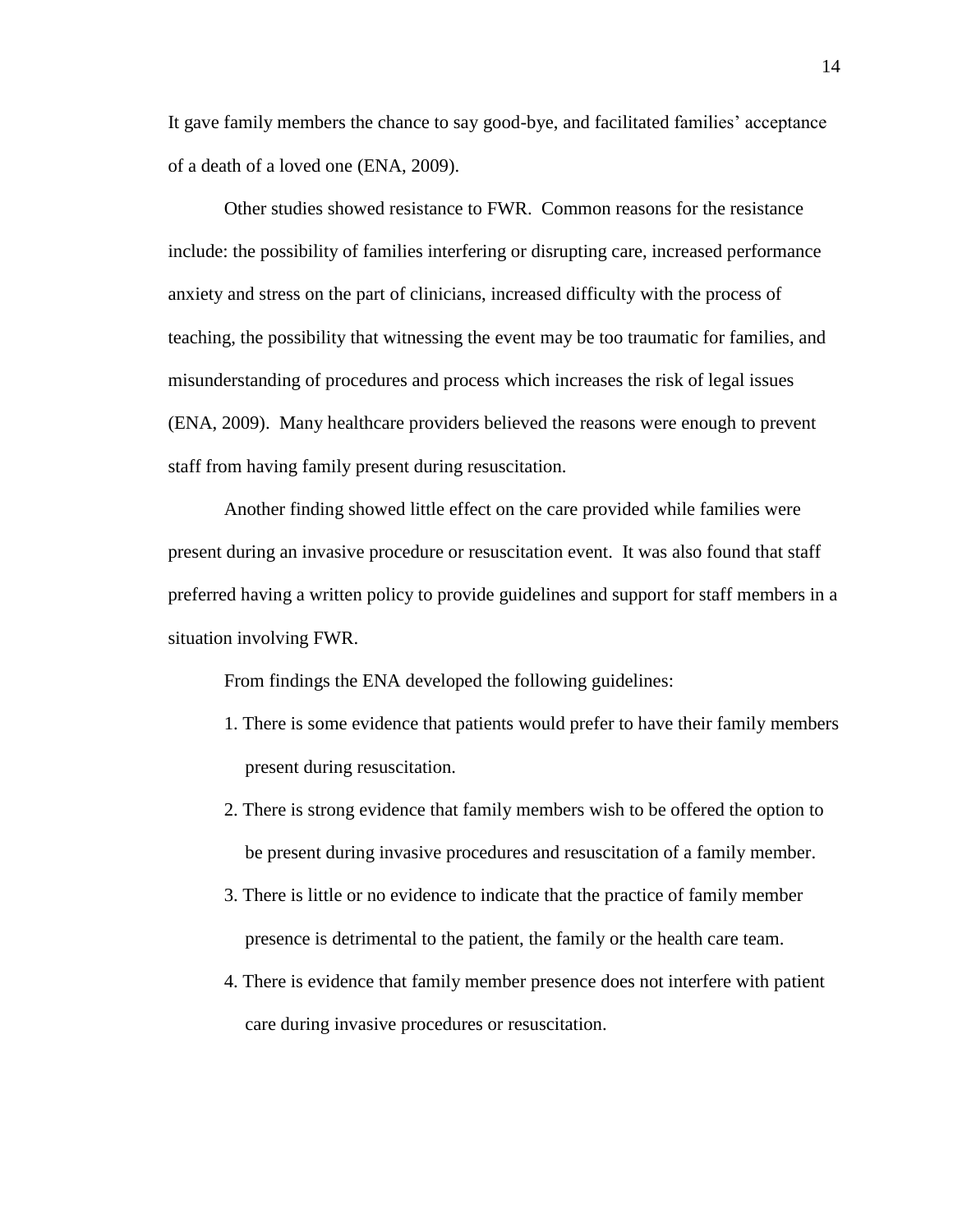- 5. There is evidence that health care professionals support the presence of a designated health care professional assigned to present family members to provide explanation and comfort.
- 6. There is some evidence that a policy regarding family member presence provides structure and support to health care professionals involved in this practice.
- 7. Family member presence during invasive procedures or resuscitation should be offered as an option to appropriate family members and should be based on written institution policy (Level B) (ENA, 2009, p. 5).

The ENA also provides levels of recommendations. This recommendation, which is a level B recommendation, is considered a moderate recommendation. This means there are some minor inconsistencies in quality evidence, but has relevance and applicability to emergency nursing practice and is likely to be beneficial (ENA, 2009). This recommendation can help guide healthcare providers in practice with family presence.

#### *Meta-Anlaysis of FWR*

Research studies involving family witnessed resuscitation have aided in the development of clinical guidelines. The purpose of Walker's (2008) literature review was to describe emergency staffs' opinions on the positive and negative effects of family presence during adult resuscitation (Walker, 2008).

Twenty-three studies were identified for review, but five were removed due to not meeting all inclusion criteria. Eighteen studies were included in the literature review. Fifteen of the studies focused on family presence during adult resuscitation. Fifteen of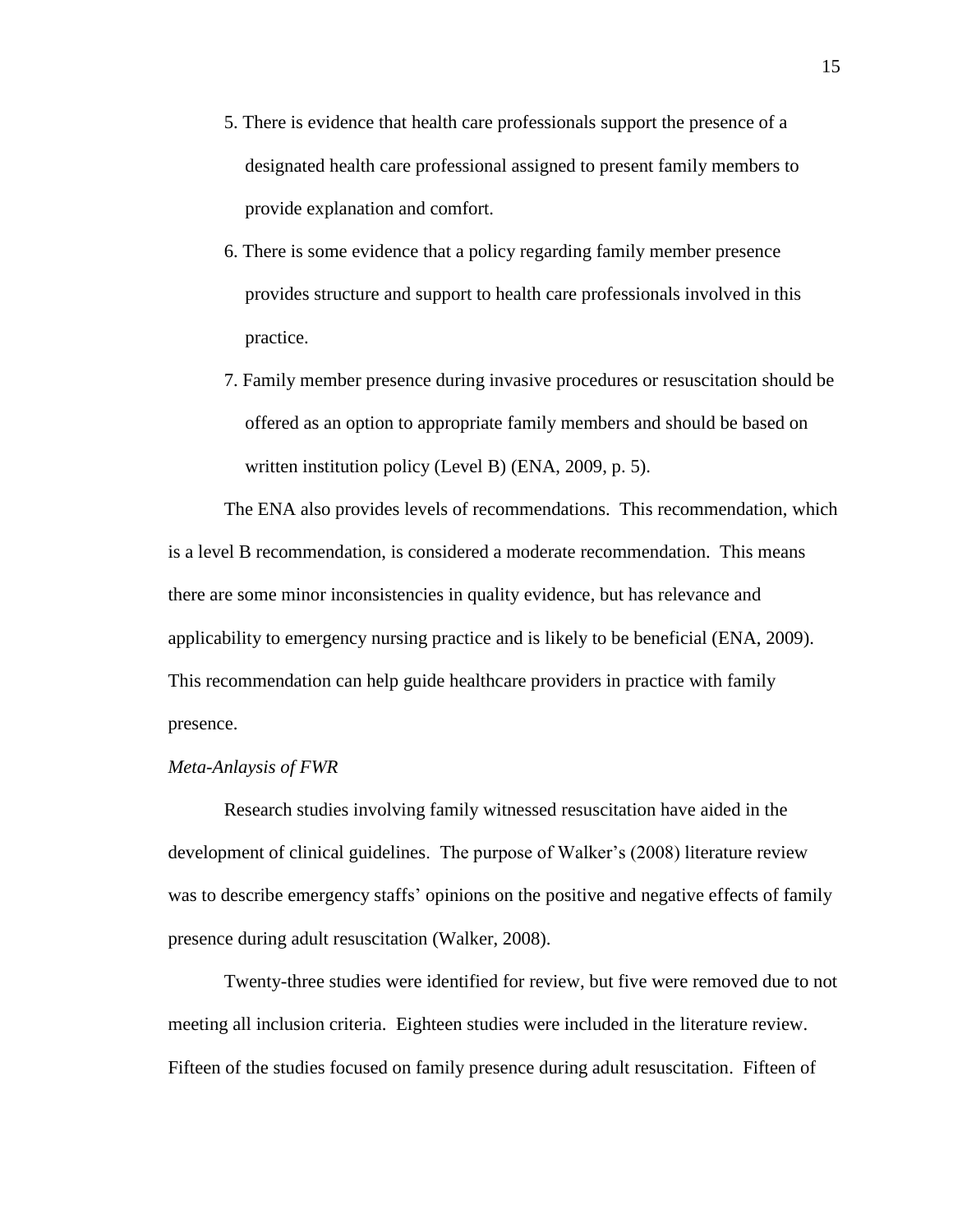the studies used a quantitative survey design. Seventeen studies focused on the secondary environment of care. Studies took place in the USA (8), UK (5), Australia (1), South Africa (1), Sweden (1), Singapore (1), and Turkey (1) (Walker, 2008).

An electronic search of studies listed in ScienceDirect, CINAHL, Medline, EMBASE, psychINFO, and BNI database was conducted to find studies. Terms used in the search included resuscitation, witnessed resuscitation (WR), FP, relatives' presence, attitudes and opinions and A&E. The search was limited to publications between 1987 and 2007, written in English. Studies were included if emergency healthcare staff were in the target group, the study investigated the attitudes and opinions of emergency healthcare staff based in primary or secondary care environments, and focused on family or relatives' presence during an adult resuscitation attempt (Walker, 2008).

Findings were presented in themes including: seminal research, effects on the resuscitation team, effects on the resuscitation event, effects on family members, and factors influencing A&E staff opinion. Seminal research into family presence during adult resuscitation was conducted. This survey research found that 72% of families would like to be present during resuscitation. Another survey involving staff members revealed 81% had experienced family presence, and 71% endorsed it. Staff members also found the experience humanizing and workable experience (Walker, 2008).

Findings regarding the effects on the resuscitation team were broken down into categories including: inhibition of staff performance, increase in staff stress, legal repercussions, and complaints from relatives. Staff performance was a concern in studies including: the ability to train new staff with family present, staff being intimidated by family, and concern about the health care providers' well being. Although some health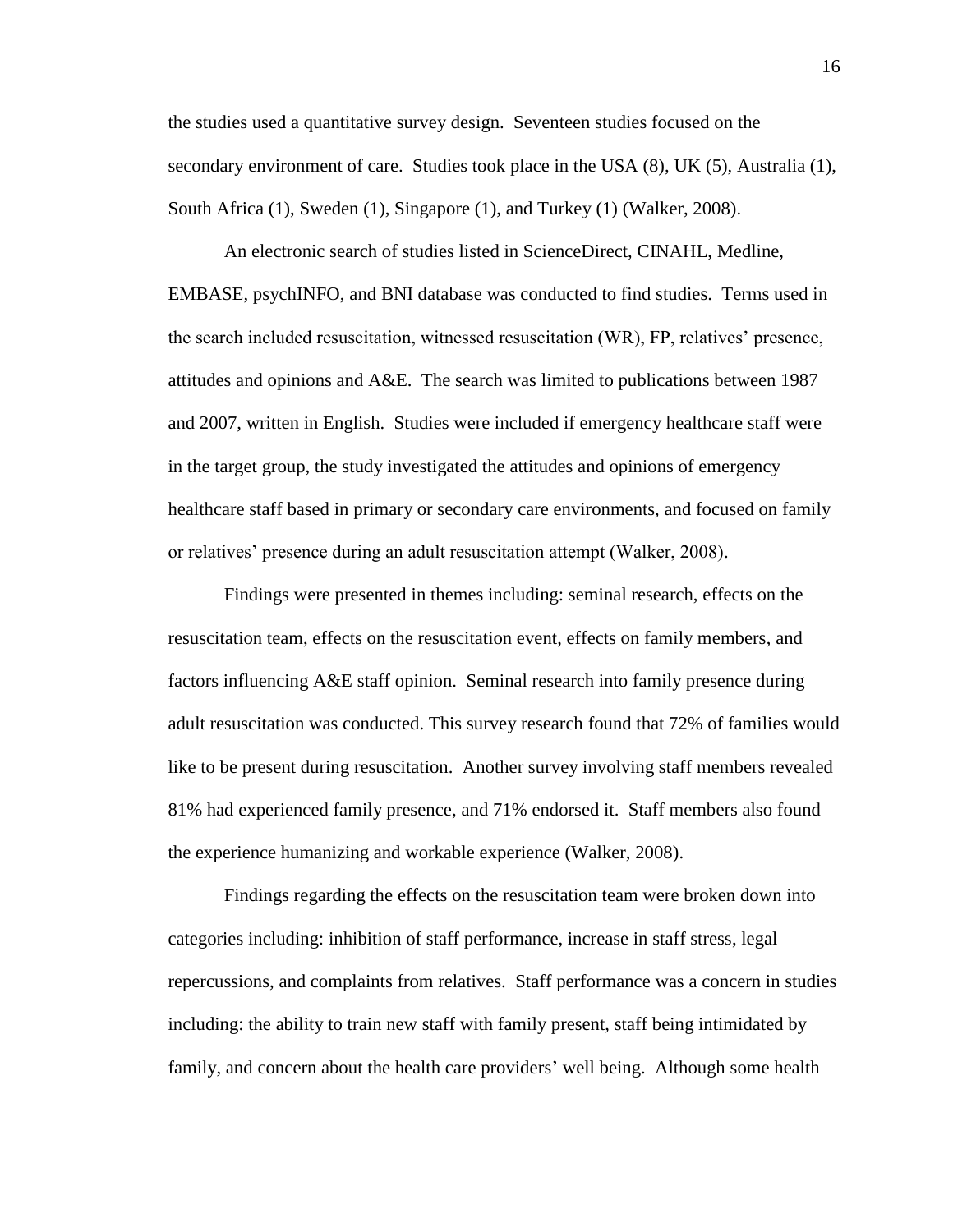care providers believed family presence was beneficial to the family, staff showed little support for family members witnessing resuscitation, and few providers regarded presence as appropriate (Walker, 2008).

An increase in staff stress was also addressed. One study showed healthcare providers who had personal experience with family presence felt extra pressure or stress. Another study found this was one of the main reasons for doctors and nurses not wanting family to be present. Another reason for resistance of family presence included the possibility of verbal and physical abuse. Another study found no "significant" differences in the stress level whether family were present or not (Walker, 2008).

Legal repercussions were also a concern among ED staff. This is another reason for staff reluctance to engage in FWR. One study found the majority of respondents believed FWR was inappropriate at all times. Another study showed 74% of respondents viewed the FWR experience as negative, and believed that it would expose caregivers to a greater risk of malpractice suites. Health care providers also raised a concern that families would be more likely to complain if families were present during a resuscitation event. Relatives might believe that: not enough, or too much was done, the resuscitation process was stopped too soon, inappropriate remarks were made by the staff, and staff didn't have caring attitudes. Staff also believed the family may not be satisfied with the experience because there is a lack of appropriate understanding of the process (Walker, 2008).

Findings regarding effects on the resuscitation event were broken down into categories including: adverse effects on the resuscitation process, safety of environment, and abandoning a resuscitation event. A major reason that health care providers have

17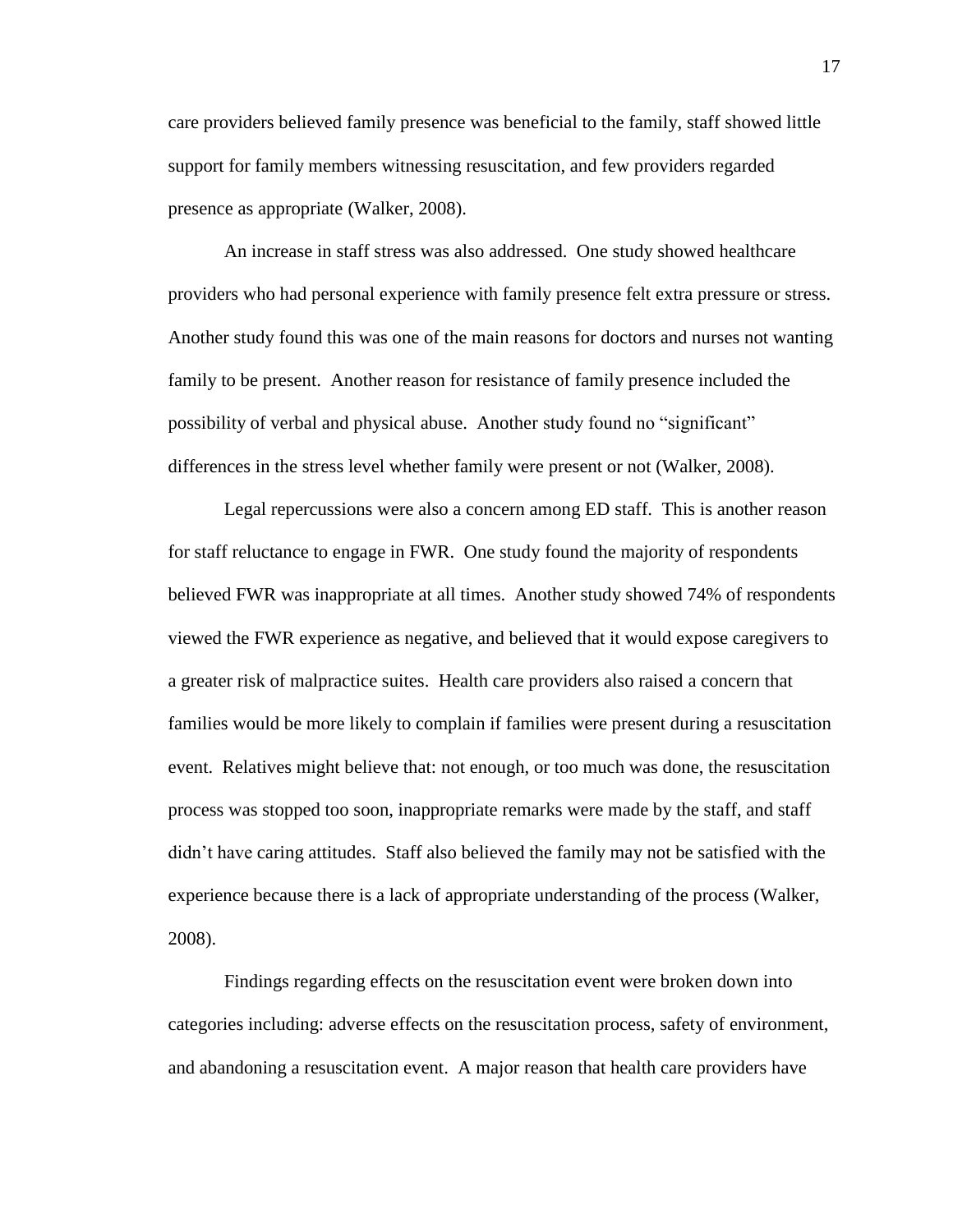been resistant to FWR is the fear of relatives adversely affecting the resuscitation procedures. Fears included: family interfering with or obstructing resuscitation efforts, and that the resuscitation attempt might be less effective. Safety of the environment, including the patient, relatives, and staff, was also a concern. The main concern in regards to the environment was inadequate space. Studies also found that abandoning a resuscitation event would be difficult with family present. This is another important reason for resisting FWR. A high percentage of EMS providers had experienced situations in which family members wanted resuscitation to continue even when it was deemed futile (Walker, 2008).

Findings regarding the effects on family members were categorized as psychological effects, facilitating communication, understanding, and accepting death. The majority of health care providers believed the psychological stress on the family was an important reason to resistant FWR. Witnessing a resuscitation event would be stressful, and could cause post traumatic stress and flashbacks. The majority of physicians would never advise a family member to be present during a resuscitation event. In regards to family communications, understanding, and acceptance of death, family members believed being present helped to accept the outcome of the resuscitation more gradually, and facilitated understanding that everything possible was done. The opportunity to touch or talk to the patient was also helpful for family (Walker, 2008).

Findings for factors influencing emergency staff opinion were described as preparation and support for family members, experience of FP during resuscitation, and staff training. Staff believed it was important for family to have support available when witnessing a resuscitation event. In regards to the experience of FP, staff believed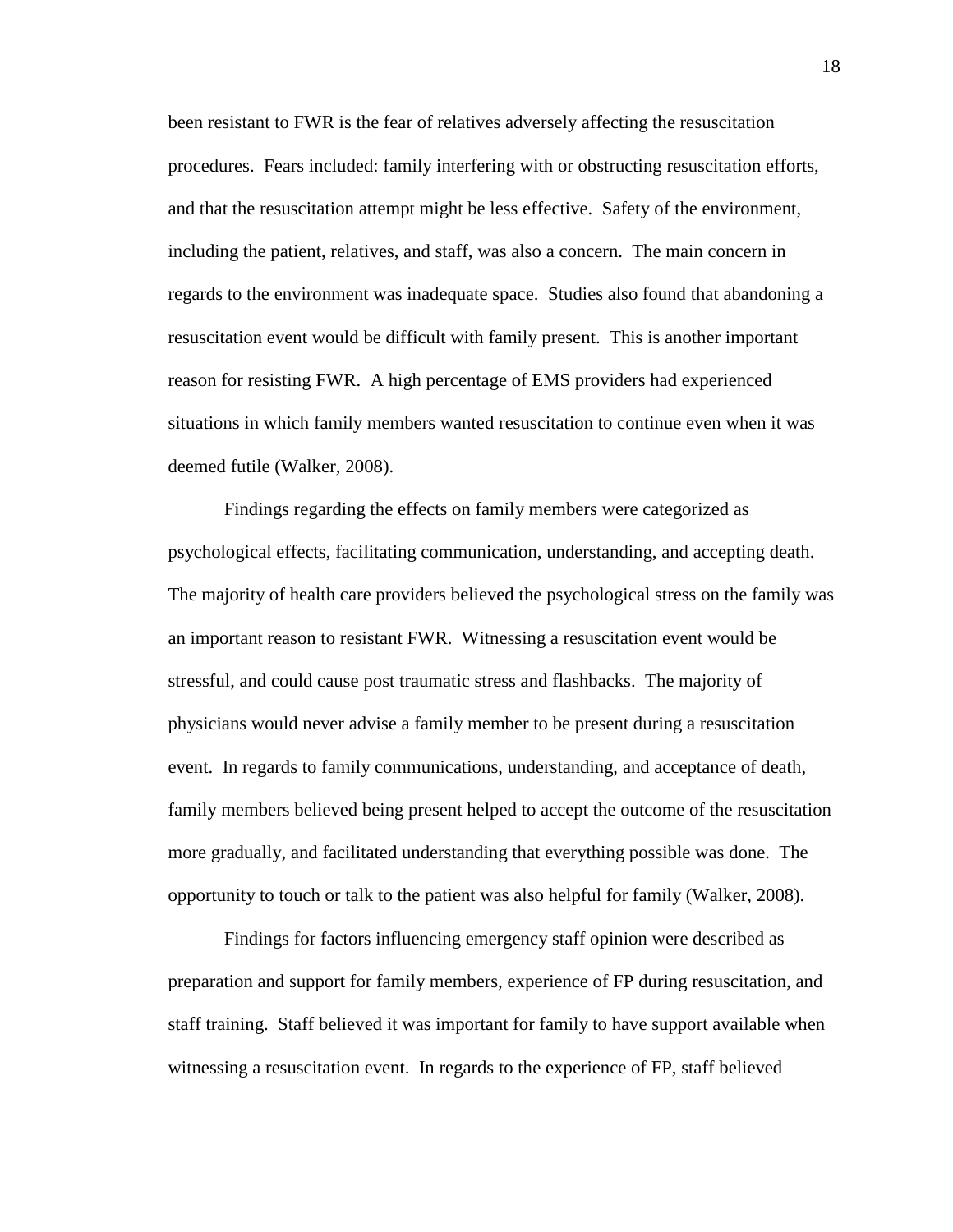impairment of functioning was not an issue. Staff that had experience with FWR were more likely to favor it. In regards to staff training, it was found that the higher the level of the staff trainer, the higher the rate of endorsement of FWR (Walker, 2008).

The author concluded there are both positive and negative effects of FWR, but opinions show there are more risks than benefits. More nursing than medical staff are supportive of the practice. Preparation and support of family, as well as staff education, can change staffs' views of FWR (Walker, 2008).

#### *Attitudes and Practices of FWR*

### *Nurses' Perceptions.*

The presence of family members in the resuscitation room is a controversial issue, and the subject of discussion and publicity in more recent times. This is an especially urgent issue when considering the severity of patients' conditions in emergency departments. Hallgrimsdottir (2000) conducted a study to explore the perceptions' and experiences' of nurses caring for families of critically ill patients and suddenly bereaved families.

The authors used a non-probability convenience sample. The criteria for eligibility included registered nurses in one of three predetermined accident and emergency departments. All nurses in the departments were invited to participate. A total of 108 questionnaires were distributed, and 54 (50%) were returned. Seventy-three percent were staff nurses, 13% were charge nurses, and 9% were enrolled nurses. Eleven percent of nurses had less than 5 years experience working as a nurse. Fifty-five percent had 5-15 years experience working as a nurse, and 29% had greater than 15 years experience working as a nurse. Thirty-seven percent had less than 5 years experience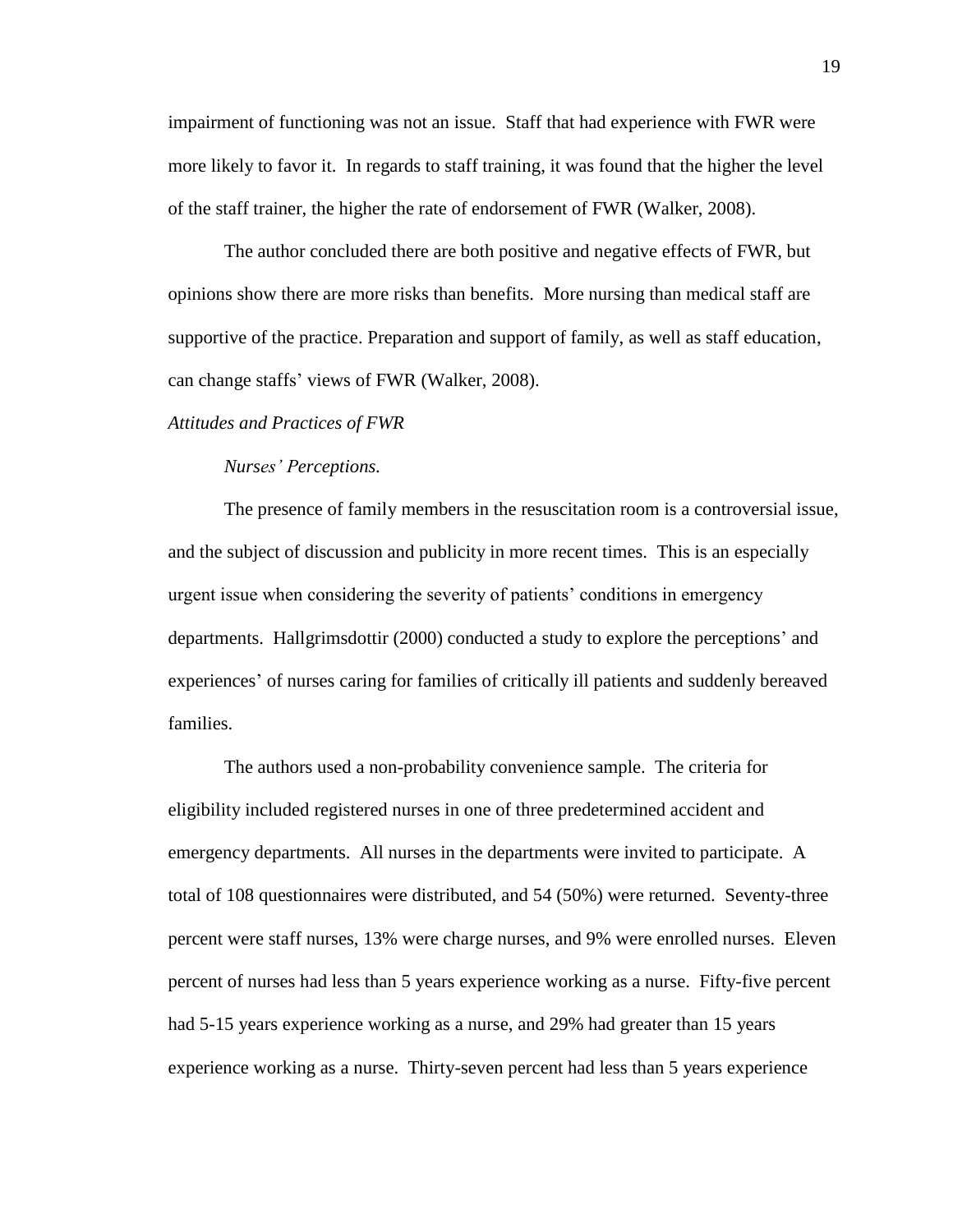working in an accident or emergency department. Forty-two percent had 5-25 years experience in an accident or emergency department, and 16% had greater than 15 years experience in this area (Hallgrimsdottir, 2000).

A questionnaire included four sections: general views and experience, resuscitation, bereavement, and classification of data regarding nurses' level of education, work experience, and nursing position. The questionnaire included 49 closed questions and 15 open ended questions. A 1-5 response set was used in the Likert scale. A pilot study was conducted to establish reliability and validity. The questionnaire was also evaluated for content validity (Hallgrimsdottir, 2000).

Findings for the first question related to perceptions of caring for families, were that 96% of participants viewed caring for a patients' family as a nurse's duty. Nurses believed it was important to patients that family be taken care of. Only 30% of participants did not believe that the nurse responsible for the care of the patient was also responsible for the care of the family. Information, reassurance, and support were stated as the most important needs of families. Only 15% of participants viewed "the need to stay near," as one of the most important needs of families. Thirty-five percent of participants' practices was evidence based, and only 30% used nursing models as a framework for practice (Hallgrimsdottir, 2000).

Findings regarding the second question related to nurses' preparations of caring for families, were that 44% of participants did not receive adequate education to meet the psychosocial needs of families. Seventy-two percent of participants found it stressful to deal with distressed families, and 48% felt in need of emotional support. About 54% of participants did not have access to emotional support at work. Sixty-one percent relied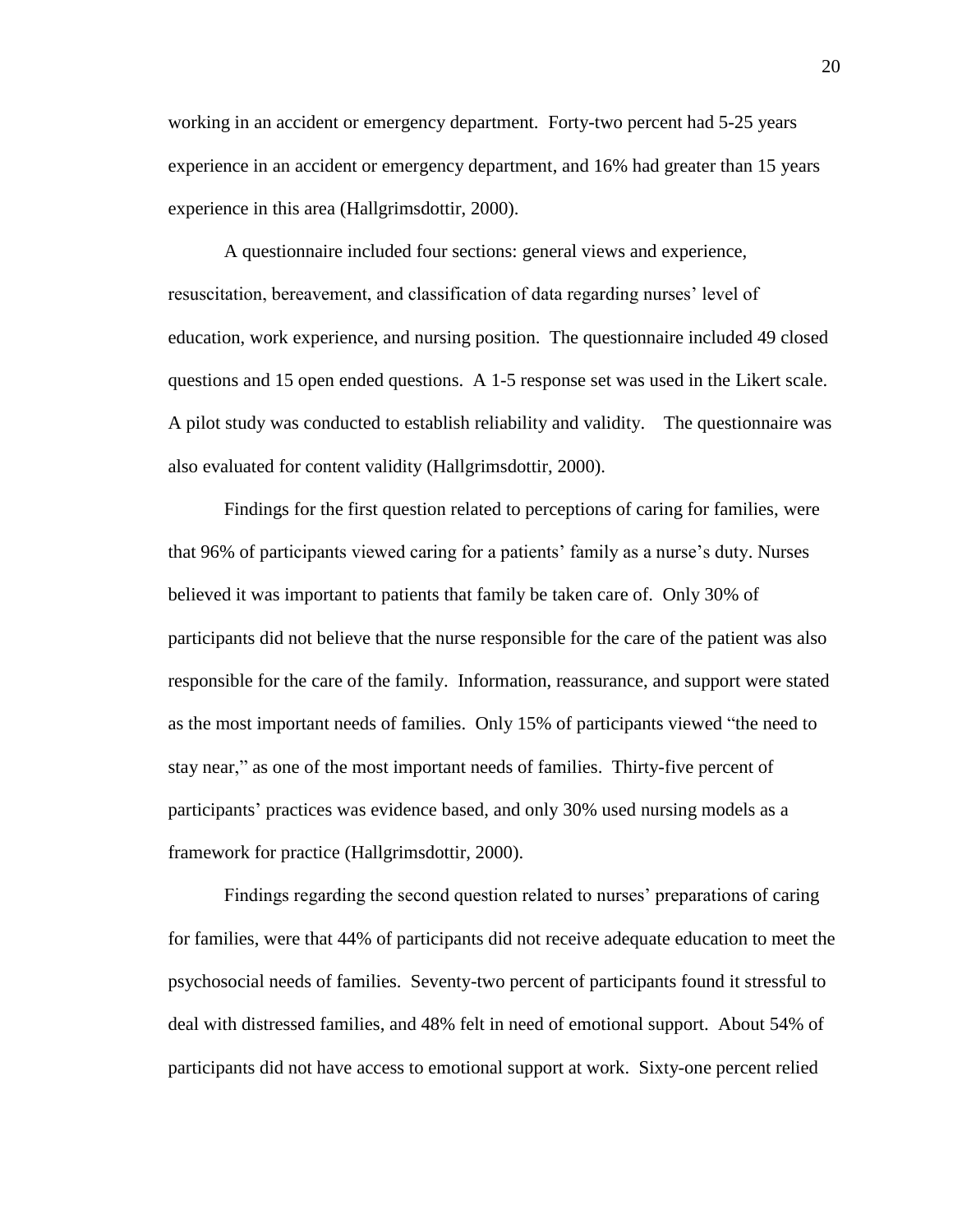on colleagues to deal with emotionally distressful situations, and 28% relied on family and friends (Hallgrimsdottir, 2000).

Findings from the third question, regarding involving families in care, were 71% believed there should be a clear hospital policy regarding the presence of family during resuscitation. Eighty-percent of participants believed a qualified staff member should stay with families during resuscitation. Only 13% believed families should be invited to be present during resuscitation. However, 48% were unsure about whether families should be allowed to be present during resuscitation if the family requested this (Hallgrimsdottir, 2000).

Findings from the final question, regarding evaluation of care for families, were 39% of participants have experienced family members' presence during resuscitation. Many described it as a stressful situation for nurses, other staff members, and for families. A few nurses were unable to provide sufficient support to the family due to the involved duties with the patient. Fifteen percent of participants described family presence as a reassuring experience for families. Families were able to see what was happening, and were given explanations of what was being done for the patient (Hallgrimsdottir, 2000).

In regards to bereavement, it was found that participants considered it important for families to have a comfortable area close to the patient location. Fifty-four percent of participants stated training in bereavement care was offered by the workplace, but 56% expressed a wish for a follow up program to the bereavement training. Eighty percent believed that the most difficult part of caring for families was caring for bereaved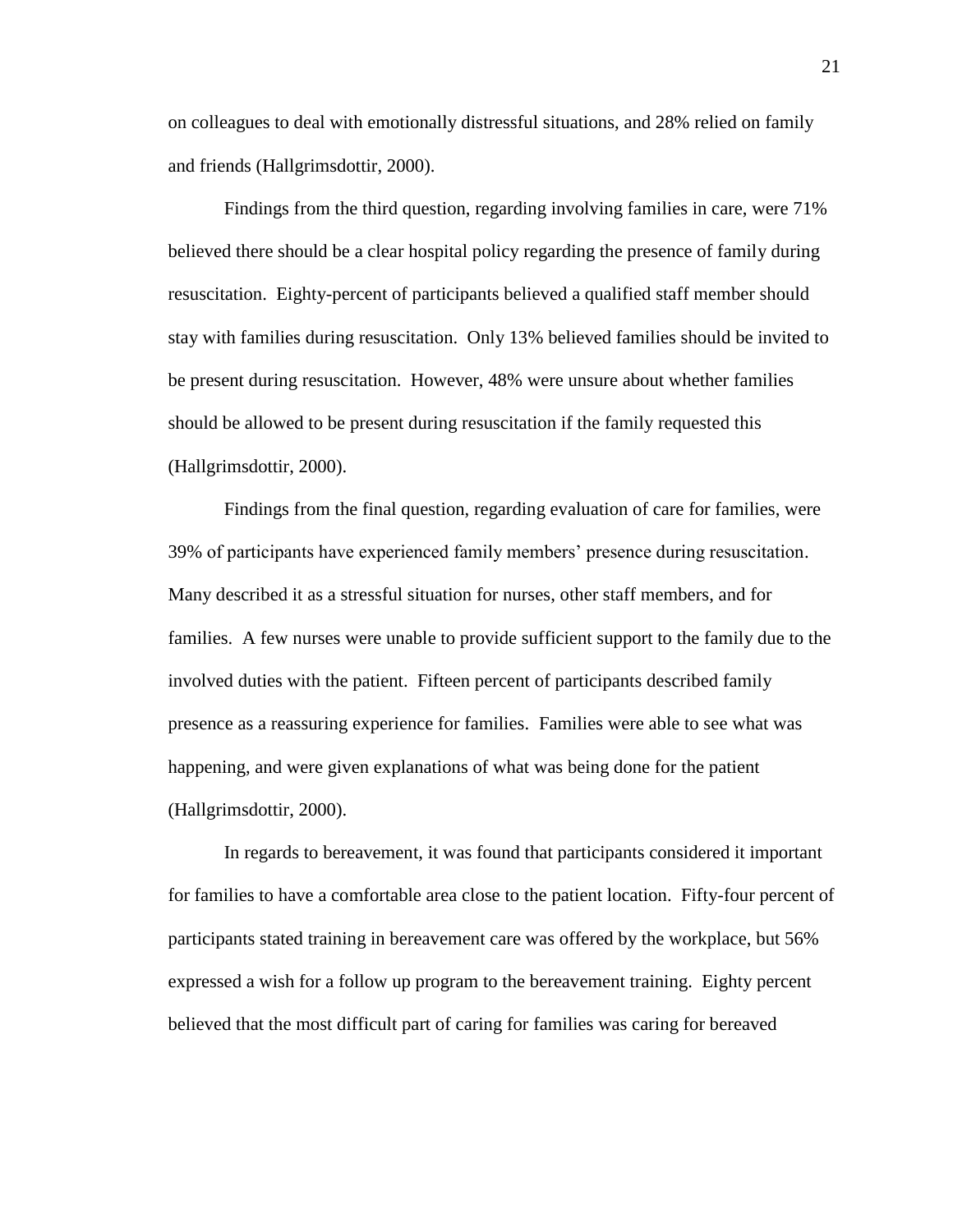families, and 72% believed staffing shortages gave inadequate time to care for families (Hallgrimsdottir, 2000).

Conclusions were that caring for the family was part of nurses' responsibilities, but it was very stressful during a resuscitation situation. The authors believed there should be a designated staff member to stay with the family during the resuscitation process. Most nurses were not comfortable, or fully prepared, to care for families during the resuscitation process (Hallgrimsdottir, 2000).

There has been an increase in the number of family members who want to be present during CPR and invasive procedures, but little is known about the practices of nurses. The purpose of MacLean et al.'s (2003) study was to identify nurses' attitudes and practices regarding family witnessed resuscitation, as well as presence during invasive procedures, in emergency departments and critical care units.

A random sample of 3,000 nurses that were members of the American Association of Critical Care Nurses, or the Emergency Nurses Association, was recruited. A total of 984 (33%) surveys were returned, 473 critical care nurses, 456 emergency nurses, and 55 nurses who practiced in both areas or did not specify. Nurses practiced in all 50 states and the District of Columbia. The mean age was 42 years. Ninety percent of respondents were women, and 50% held baccalaureate degrees. Seventy-four percent of respondents had greater than 10 years experience. Seventy-four percent worked full time, and 80% were staff nurses. Seventy-eight percent of respondents spent more than 75% of time performing direct patient care, and 56% worked with both children and adults. Prior to the research, the survey was piloted 4 times with 113 emergency and critical care nurses (Maclean et al., 2003).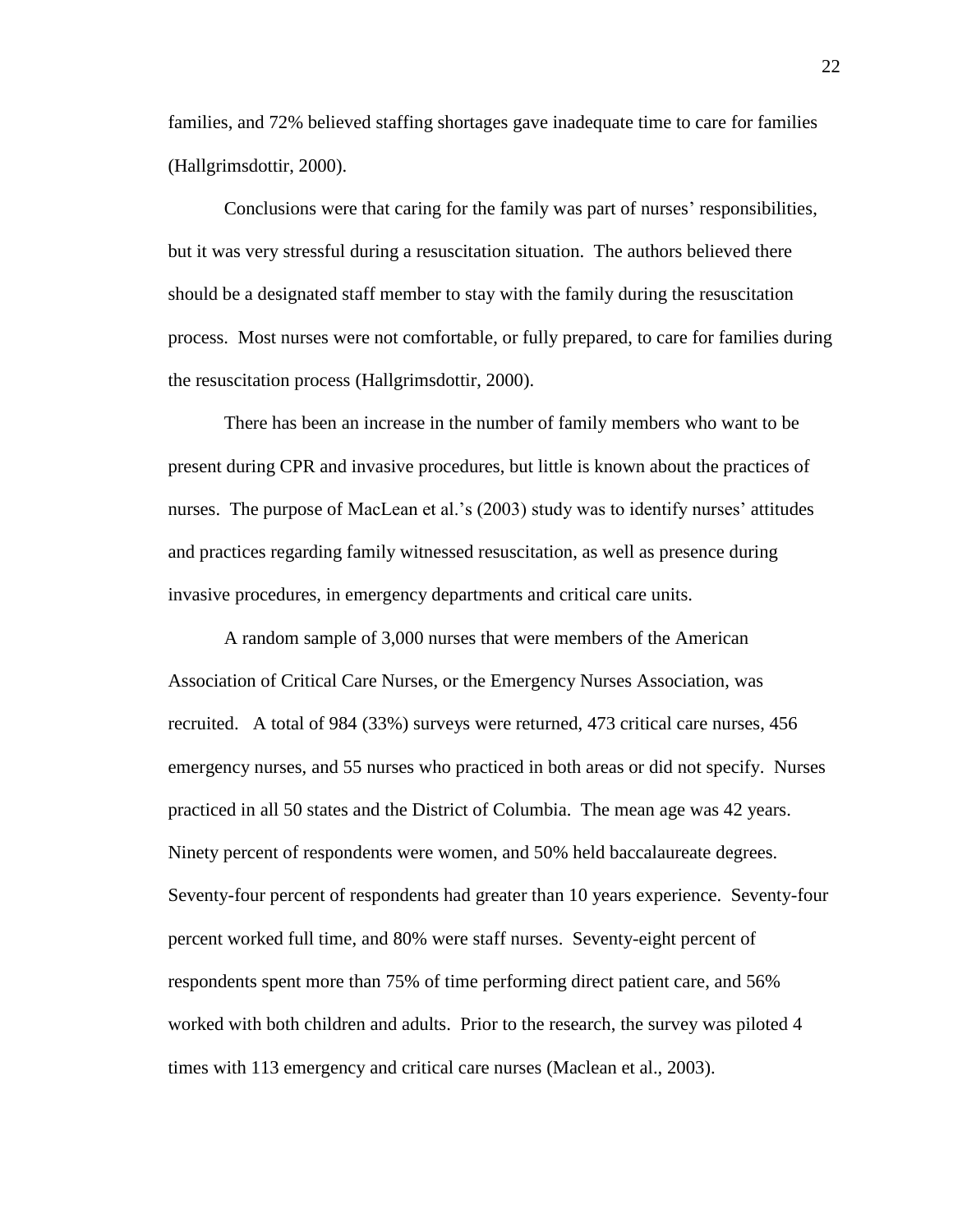A 30 item survey was developed for this study by MacLean et al. (2003). Twenty questions identified demographic characteristics of the respondents. Nine questions asked participants to identify practices, preferences, and hospital policies related to family presence during CPR and invasive procedures. The final question was open ended, and offered participants a chance to write any further comments. Validity of the tool was established through the use of a national panel of seven experts who rated the relevance and clarity of the survey. All seven experts found the survey to be reliable in measuring family presence practices. Several questions were revised after the panel, though none were deleted (MacLean et al., 2003).

Findings indicated only 5% of respondents worked on units in which a written policy regarding family presence during CPR or invasive procedures was present. Although written policies were not present on all the units, 45% allowed family presence during CPR, and 51% during invasive procedures. Twenty-five percent of nurses reported family presence was prohibited during CPR or invasive procedures. Nurses (37%) preferred a written policy regarding the option of family presence during CPR, and 35% during invasive procedures. Nurses (39%) wanted to have the option to have the family present during CPR, but did want a written policy. Nurses (41%) wanted the option of family presence during invasive procedures, but did not want a written policy. Nurses (36%) brought a family member to the bedside during CPR in the past year. Nurses (18%) had not taken the family to the bedside during an invasive procedure, but would if the opportunity arose. A greater percentage of respondents that preferred a policy allowing family presence had experience taking families to the bedside during CPR or invasive procedures. Nurses (31%) stated families have asked to come to the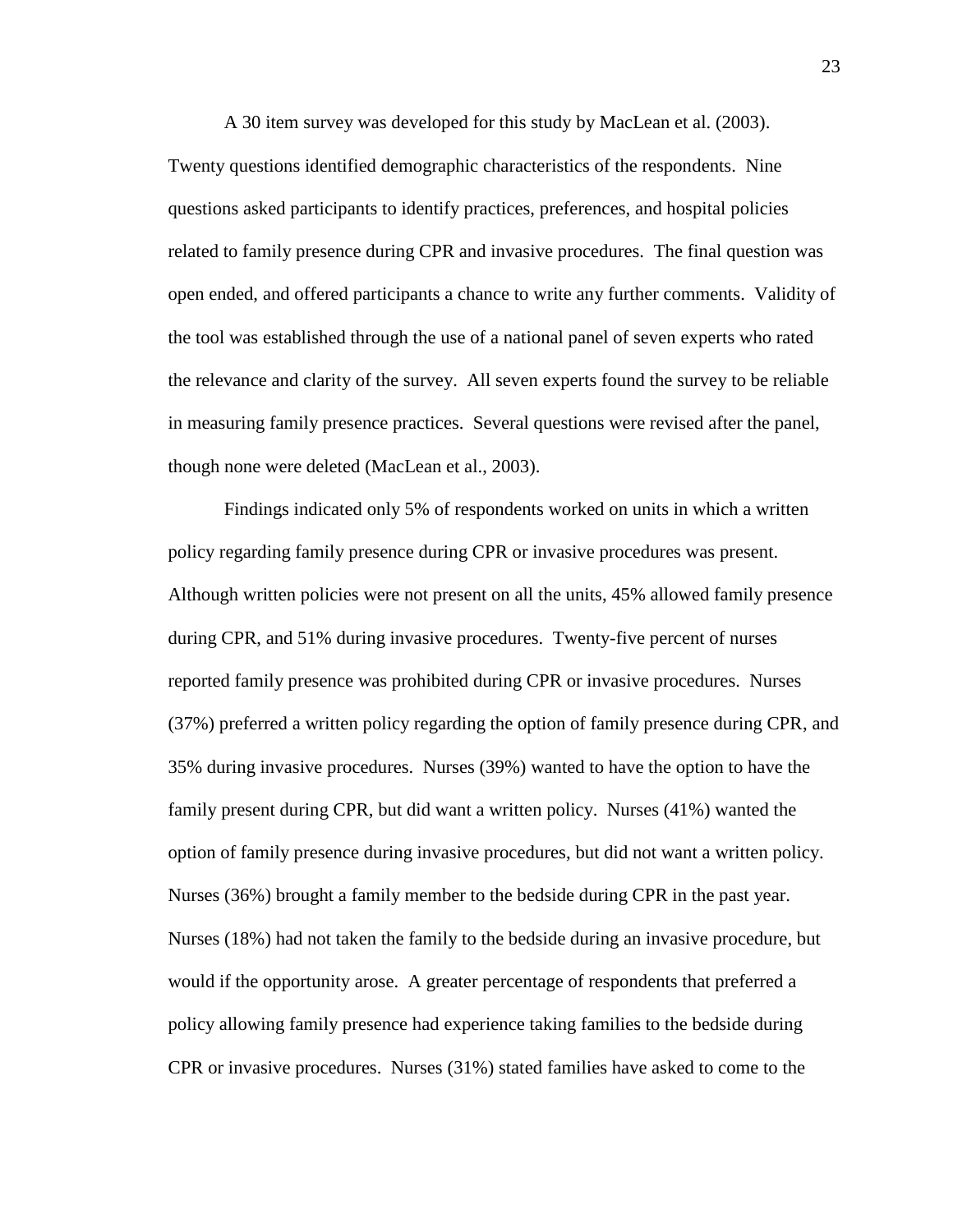bedside during CPR, and 61% of nurses stated families have requested to be present during invasive procedures. Nurses (44%) made comments regarding the benefits of family presence during CPR or invasive procedures (MacLean et al., 2003). Approximately half of the respondents worked on units in which family presence was permitted, and more than half have or would bring a family member to the bedside during CPR or an invasive procedure (MacLean et al., 2003).

Conclusions were that many nursing units do not have a policy in regards to family presence during CPR or invasive procedures, but nurses prefer family presence be permitted. After reviewing the findings, MacLean et al. also concluded there are many benefits to family presence during CPR and invasive procedures. Nurses working in critical care and emergency units should consider implementing a policy. The policies can help meet the needs of families and provide safe, consistent practices (MacLean et al., 2003).

Family witnessed resuscitation (FWR) has been supported by the Royal College of Nursing, but FWR is not yet a widespread practice. Madden and Condon (2007) conducted a study to identify emergency room nurse's knowledge, preferences, and current practices in regards to FWR (Madden & Condon, 2007).

This study took place in Ireland at Cork University Hospital. The convenience sample included 100 emergency room nurses practicing in a large, level one trauma center. Nurses had at least 6 months experience in this trauma center. Out of the 100 questionnaires dispersed, 90 (90%) of surveys were completed. Madden and Condon (2007) provided the following demographical data respondents: (83%) were females; in the 30-40 year age group; and the majority were staff nurses (80%). Also provided was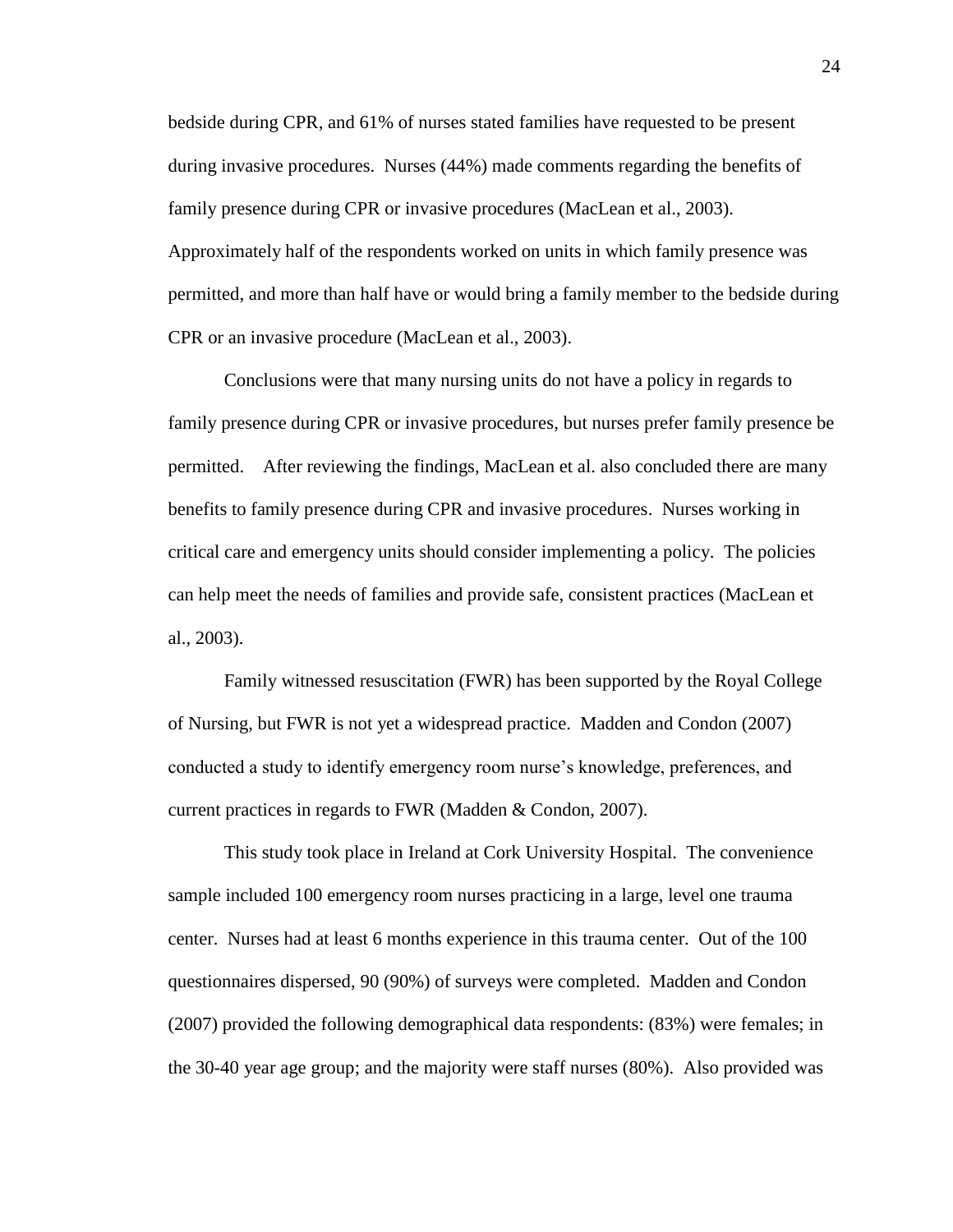data related to positions held by the participants, 16.7% were clinical nurse managers, and 3.3% were other positions (Madden & Condon, 2007).

A questionnaire with 15 close ended questions was developed based on a previous study conducted by the Emergency Nurses Association (ENA). The questionnaire had four sections. The first section identified the demographic information of the sample. The second section investigated nurses' knowledge of both policy and practices related to FWR. The third section addressed nurses' preferences about policies related to FWR. The final section identified perceived barriers and facilitators to FWR. Validity had previously been established for the questionnaire by the ENA. To further increase reliability, a pilot study was conducted at a separate emergency room with 10 nurses. This resulted in two changes to the questionnaire establishing reliability (Madden  $\&$ Condon, 2007).

Findings concerning nurses' knowledge of policies related to FWR were that 65% of the nurses believed that no policy currently existed at the facility. Determining the emergency room nurses' preferences and practices was the second objective. It was found that 58.9% of the nurses had taken family members to the bedside during resuscitation. Another 17.8% had never had the opportunity to do so, but would have. In regards to the preferences, 74% of the nurses wanted a policy to allow family members the option to witness resuscitation. Another 20% thought that families should have the option, but did not want a policy. A small group thought FWR should not be allowed, with 2.2% wanted a policy to state this. Finally, barriers and facilitators to permitting family presence during CPR were evaluated. Responses regarding barriers indicated 80% believed FWR would cause conflict within the resuscitation team, 50% believed it would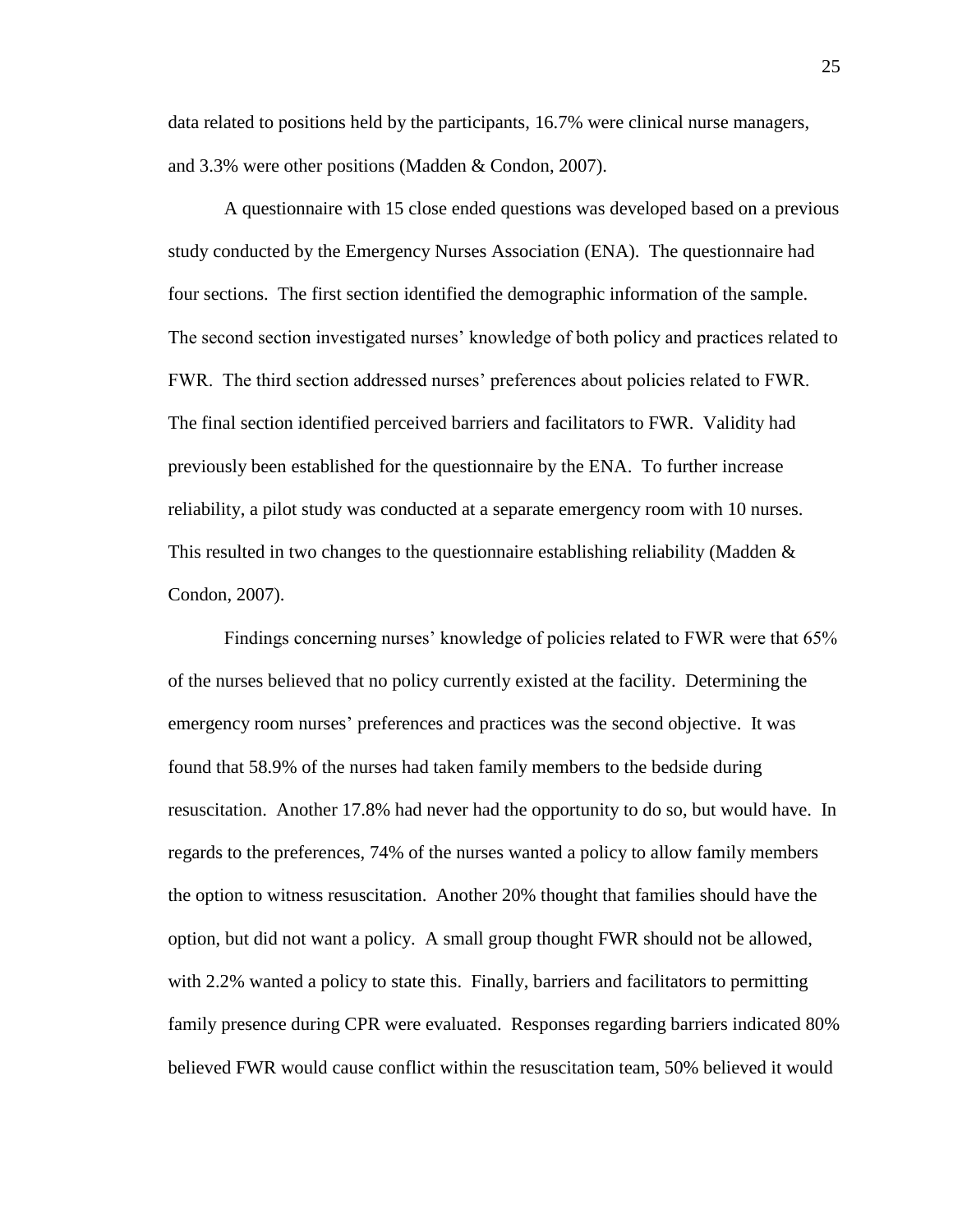increase the stress on the resuscitation team, 39% feared legal action, and 27% thought family members could interfere with the process of resuscitation. Responses regarding facilitators indicated 96.6% believed a better understanding of the benefits of FWR would be helpful, 94% believed agreement among the resuscitation team would be helpful, 88% believed a written policy would be helpful (Madden & Condon, 2007).

Conclusions were that nurses had positive attitudes regarding FWR. There is a need for policies addressing FWR, and in developing education, include an understanding of the benefits of FWR. Madden et al. (2007) had two other conclusions. First, written policy development related to FWR is needed in clinical settings. Secondly, further education is needed related to FWR both in orientation of staff, as well as ongoing education (Madden & Condon, 2007).

#### *Nurses' and Physicians' Perceptions.*

The American Heart Association (2005) guideline for emergency cardiovascular care, and cardiopulmonary resuscitation encourage family witnessed resuscitation, and recommend that family presence be allowed during CPR. McClenathan, Torrington, and Uyehara (2002) conducted a study to assess health care professionals' opinions on family witnessed resuscitation, and whether guidelines are supported (McClenathan, Torrington, & Uyehara, 2002).

This study took place in San Francisco, California at the International Meeting of the American College of Chest Physicians (ACCP). All attendees who walked through the main ACCP booth were offered the opportunity to complete the survey. Attendees included physicians, nurses, and allied health care professionals. Physicians made up 91% of the 543 participants that listed an occupation. Twenty-eight (5%) were nurses,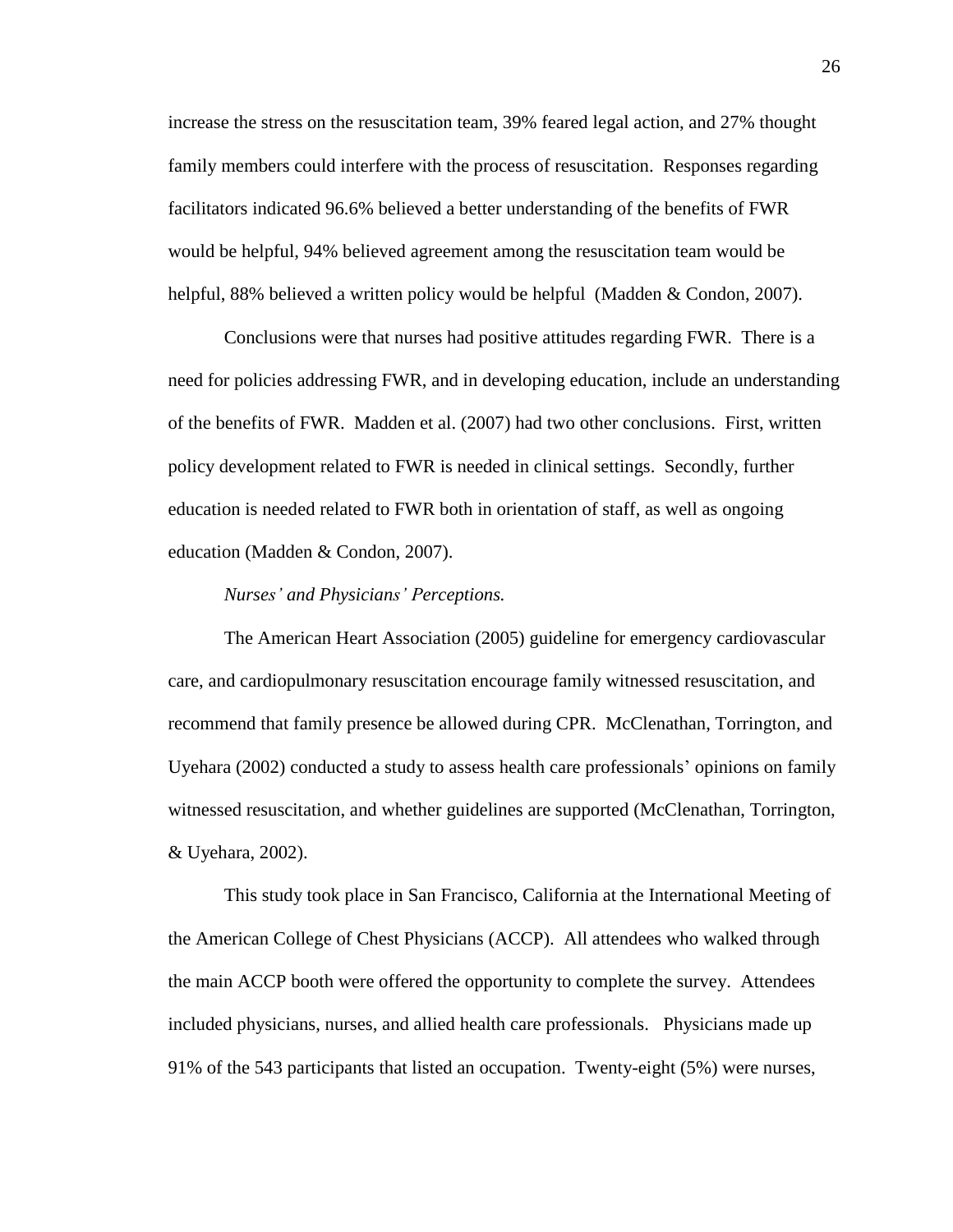and 21 (4%) were allied health care workers. Seventy-one percent of the physicians surveyed were male. Physician specialties included: 388 pulmonary, 283 critical care, 20 pediatrics, 19 cardiothoracic, 18 surgery, 9 cardiology, 5 allergy, and 26 were other specialties. The mean age of participants was 43 years. Eleven years was the average number of years since the completion of training, although the number of years since training did not influence opinions on family witnessed resuscitation (McClenathan et al., 2002).

The survey to determine health care professionals' opinions on family witnessed resuscitation included six questions addressing CPR experience, opinions on family member presence, and demographical data. The survey was not rigorously controlled (McClenathan et al., 2002).

Findings from the 554 surveys analyzed showed 78% of all the health care professionals were against family witnessed resuscitation of adults, and 85% against witnessed resuscitation of children. Only 14% of physicians would allow family present during a child's resuscitation, compared to 20% during an adult resuscitation (McClenathan et al., 2002). This same trend continued with nurses. Only 17% of nurses would encourage family presence during resuscitation with children, compared to 43% with adults (McClenathan et al., 2002).

Healthcare professionals practicing in the northeast United States were less likely to allow family presence during an adult or pediatric resuscitation, compared with the rest of the nation. Heath care providers from the Midwest (37%) were more likely to allow family presence during resuscitation of an adult and child than providers from the rest of the nation. Twenty-two percent of the participants that had previous experience with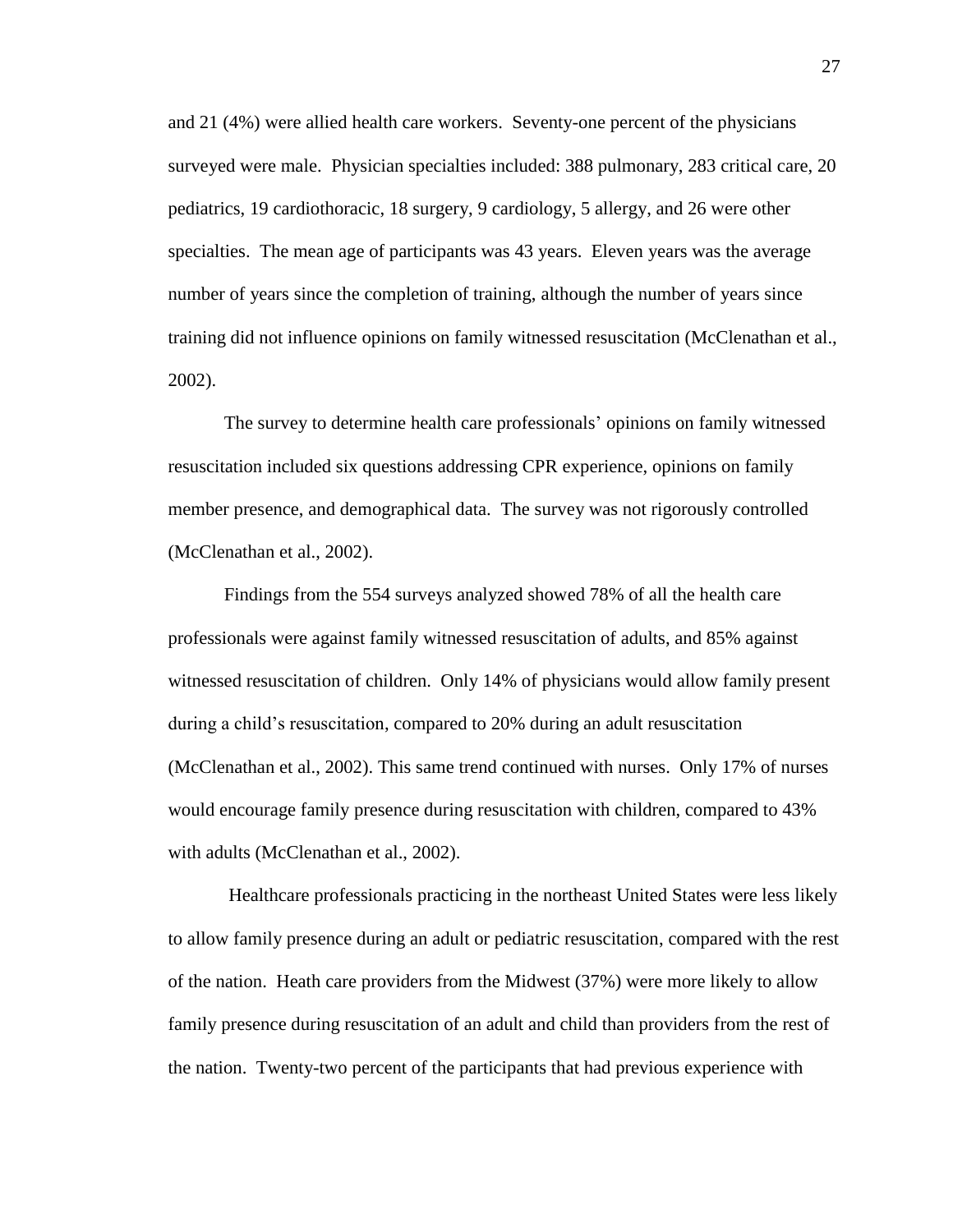resuscitation would allow family presence during an adult resuscitation. Forty-two percent with no previous resuscitation experience would allow family presence during resuscitation. Fifty-nine participants had previously been involved in family witnessed resuscitation, and 40% would allow family presence again. Seventy-nine percent that disapproved of family presence believed the main reason was due to the psychological trauma to the family witnessing the resuscitation. Other reasons included legal concerns (24%), and performance anxiety affecting the CPR team (27%) (McClenathan et al., 2002).

Conclusions were that the majority of the health care professionals do not support the current recommendations provided by the American Heart Association. McClenathan et al. speculated the reason for the attitudes towards family presence may be related to the fact that physicians have the ultimate responsibility for the outcomes of the resuscitation effort. The authors encouraged a widespread study of family witnessed resuscitation prior to implementation of the recommendations (McClenathan et al., 2002).

# *Families' Perceptions.*

Families are participating in the resuscitation process more often, including families of pediatric patients. The purpose of McGahey-Oakland et al.'s (2007) study was to describe experiences of family members with children undergoing resuscitation events, identify critical information about family experiences, and to assess mental and health functioning of family members.

The study took pace in the ED of a large pediatric tertiary hospital in Houston Texas. The sample included family members of pediatric patients who required resuscitation over a 1 year period. Families were English or Spanish speaking. Twenty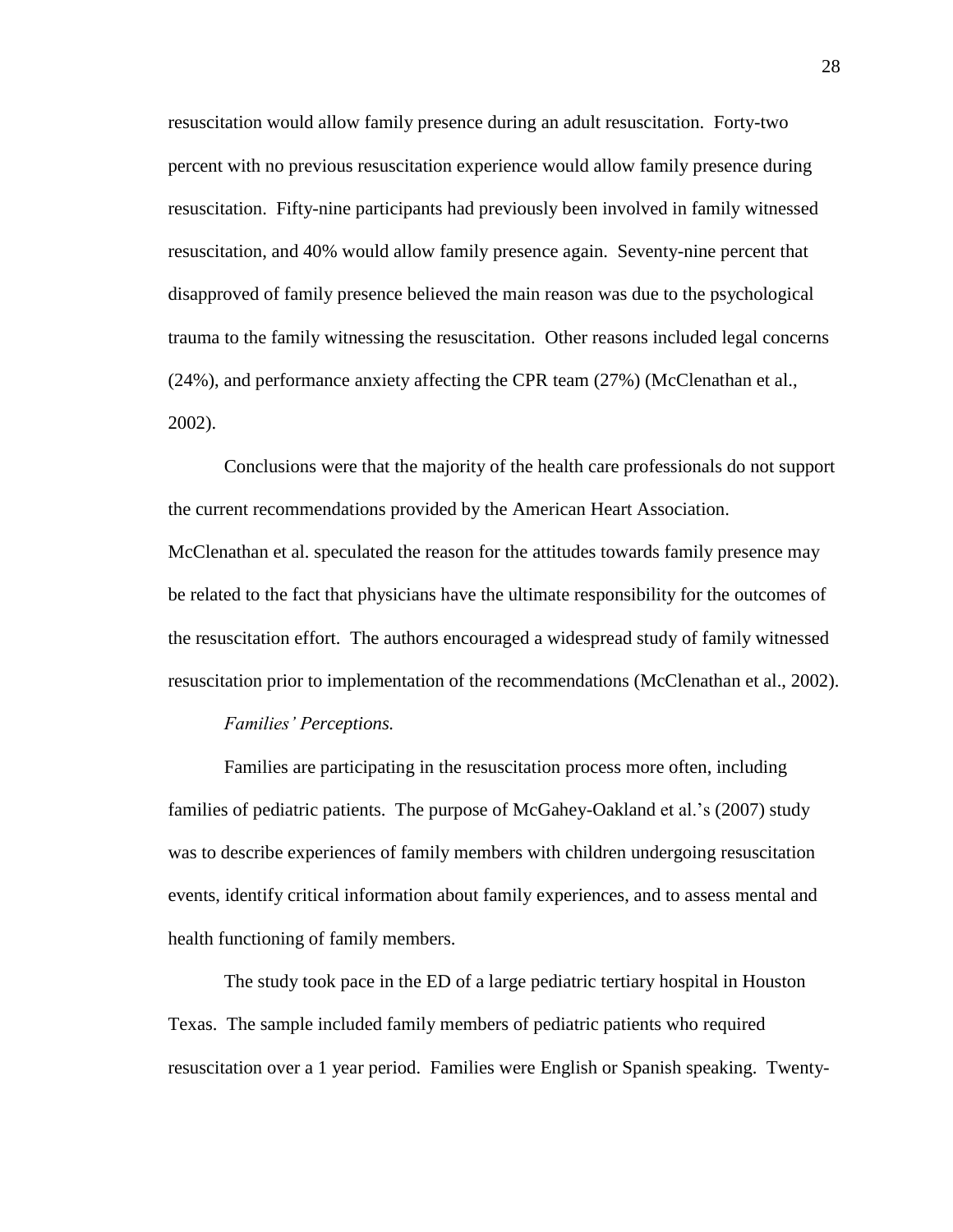five family members qualified for the study. Of the 25 qualified, 10 family members were interviewed. Nine declined due to lack of emotional readiness. Family members who participated included seven mothers, two fathers, and one great grandmother. Seven of the family members were present during the resuscitation effort. Family members' ages ranged from 23-63 years, and childrens' ages ranged from 3 months to 10 years. Three children had chronic illnesses, and seven had an acute life-threatening event. All 10 children died following the resuscitation event (McGahey-Oakland et al., 2007).

Several different methods were used to collect data. The first tool was the Parkland Family Presence During Resuscitation/Invasive Procedures Unabridged Family Survey. This questionnaire is a 32-item family survey with 10 demographical items, and 22 open-ended questions regarding family presence. This survey was previously validated and considered reliable. The second questionnaire was the Family Presence Attitude Scale, that consists of 15 items rated on a Likert scale. This questionnaire assesses attitudes, problems, and benefits of family presence. Three different measures were used to assess psychological and metal health status including: The Brief Symptom Inventory, The Short Form Health Survey, and The Post Traumatic Stress Disorder. Interviews were also conducted with family members (McGahey-Oakland et al., 2007).

Findings from the quantitative analysis showed all family members expressed the importance of the option to be present during resuscitation. The Family Presence Attitude Scale showed support for family presence. The tools used to assess psychological and mental health revealed higher stress levels but the absence of traumatic stress (McGahey-Oakland et al., 2007).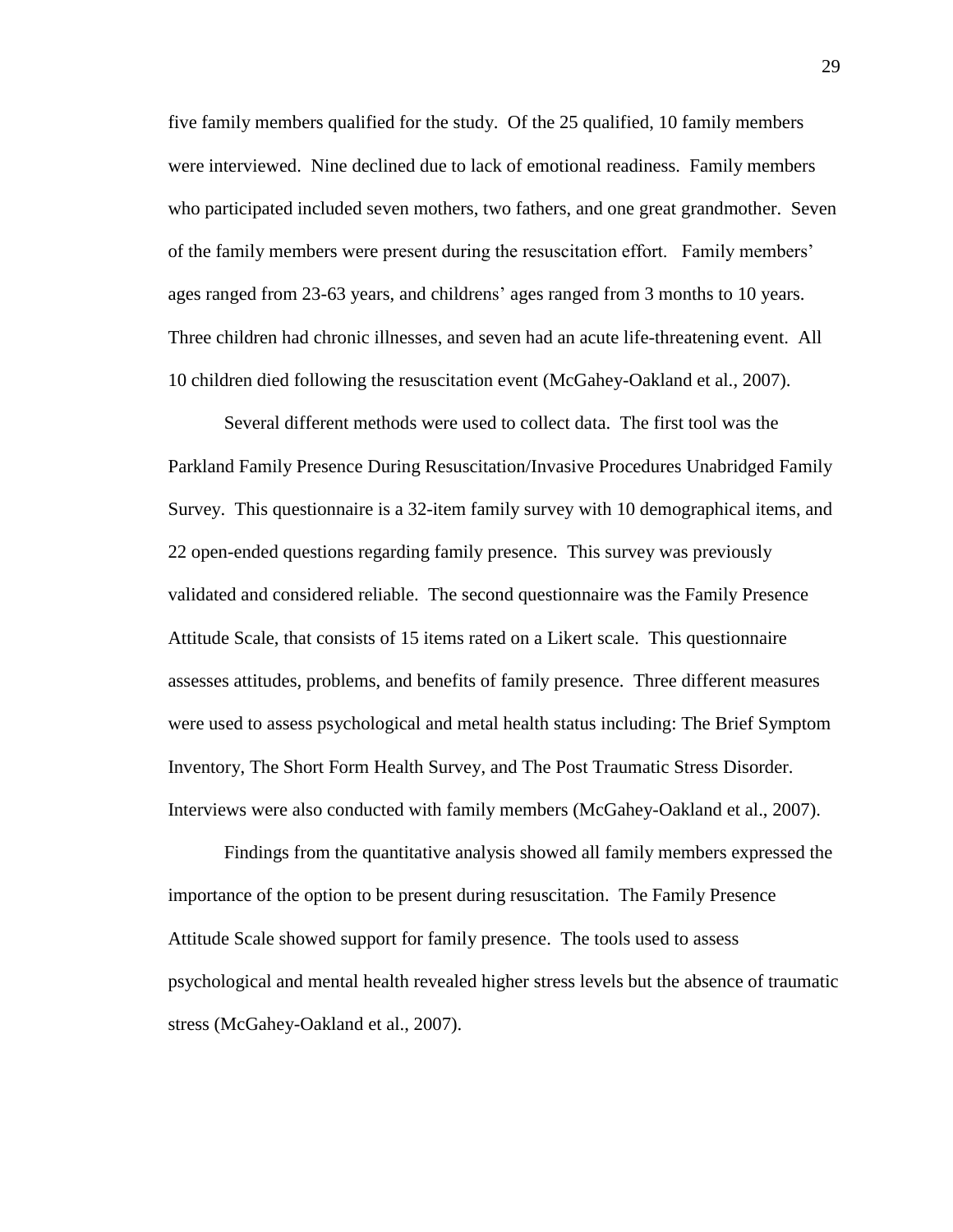Findings from interviews revealed that, whether family members were present or not, individuals expressed the importance of being present during resuscitation. Findings also revealed five themes regarding parents' reactions and concerns. The first theme was "It's My Right to Be There." All 10 family members believed it was a right and responsibility to be with the child. Family members believed presence was crucial in all aspects of the child's life, and resuscitation was no exception. Family members would recommend family presence to others, and if presence would be detrimental to the child, would leave if asked (McGahey-Oakland et al., 2007).

The second theme was "connection and comfort makes a difference." Family members believed the child wanted parents present, and that it provided strength for the child. Being present during the resuscitation gave family the opportunity to give the child permission to die. Not only is presence helpful to the child, but the physical connection facilitated healing for the family member (McGahey-Oakland et al., 2007).

The third theme was "seeing is believing." Family members that were present during resuscitation were reassured that all possible options to help the child were implemented, and that being with the child during this process helped provide closure. Family members who were not able to be present wondered if the outcome would have been different if present. Many family members began the process of accepting the child's death while being present during the resuscitation. This allowed the family to realize the child was not coming back; the family was grateful to spend the final moments with the child (McGahey-Oakland et al., 2007).

The fourth theme was "getting in." Family members' physical locations during the resuscitation process varied. Some family members who were not present were either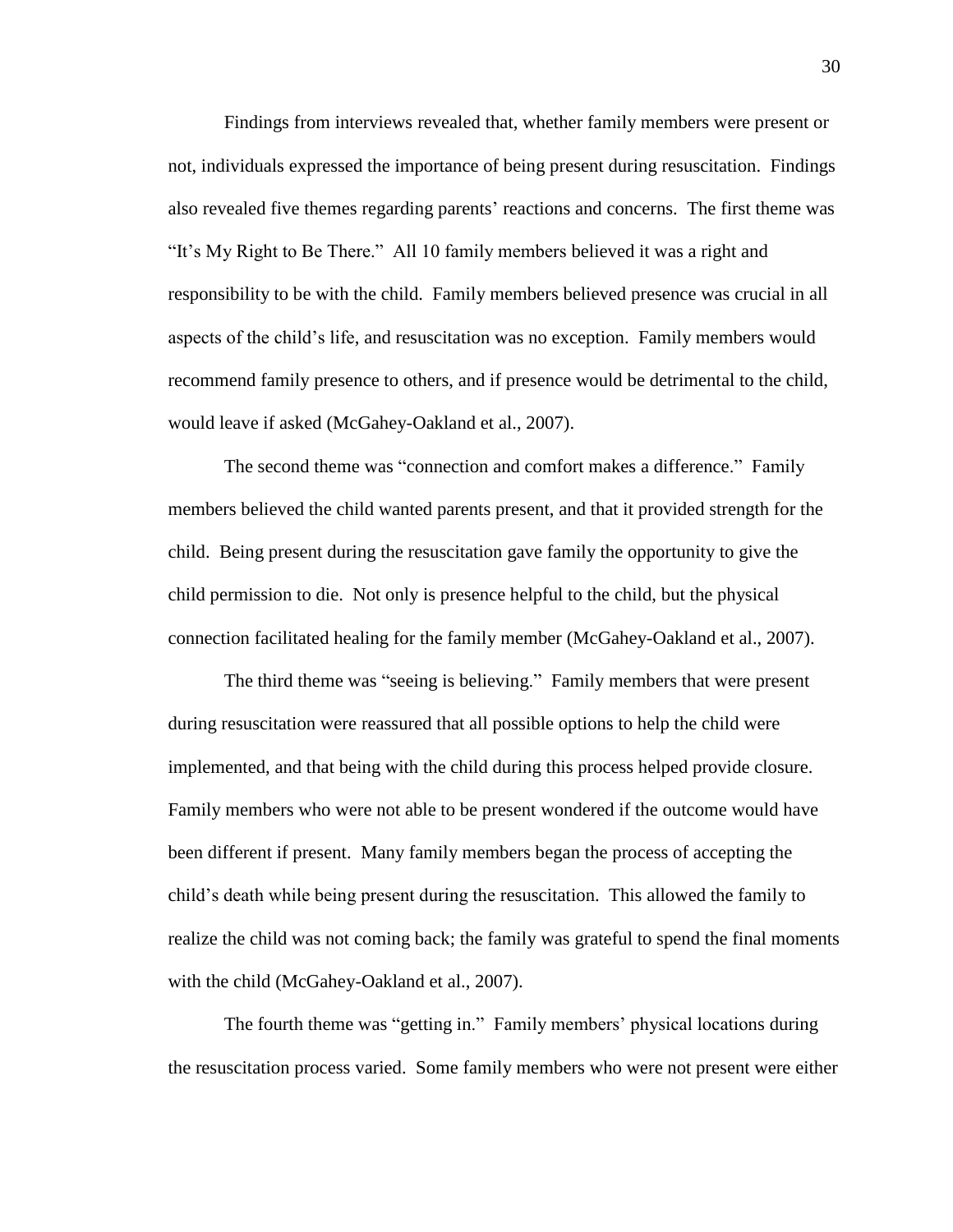traveling to the hospital, or asked to wait outside. Family members believed this was the longest few minutes of life. Other family members were invited to be in the room. The family members of chronically ill children knew the system, and insisted on being present (McGahey-Oakland et al., 2007).

The final theme was "information giving." None of the family members involved in the study felt prepared to face the event of resuscitation. During the resuscitation effort, family members focused on the child, and not the process of the resuscitation. This made the timing for information from the health care team critical. Family members also believed it would be helpful to have a family facilitator to answer questions and explain things when requested (McGahey-Oakland et al., 2007).

Conclusions were that there are many common concerns about experiences among family members of pediatric patients undergoing resuscitation. The authors concluded that family members have a right to be present, and family should be connected with the patient. However, family members should not get in the way, or interfere with the care of the child (McGahey-Oakland et al., 2007).

Few studies have asked parents of children in the PICU to express experiences of being present or absent during the resuscitation of a child, and how this affects coping and understanding. Maxton (2008) conducted a study to provide in-depth understanding of the meaning for parents of presence or absence during resuscitation of a child in the PICU.

This study was conducted on a 20-bed PICU within a tertiary referral pediatric metropolitan hospital in Australia. This unit housed children ages newborn to 16 years with many different conditions. During the study, the unit policy was to offer the parents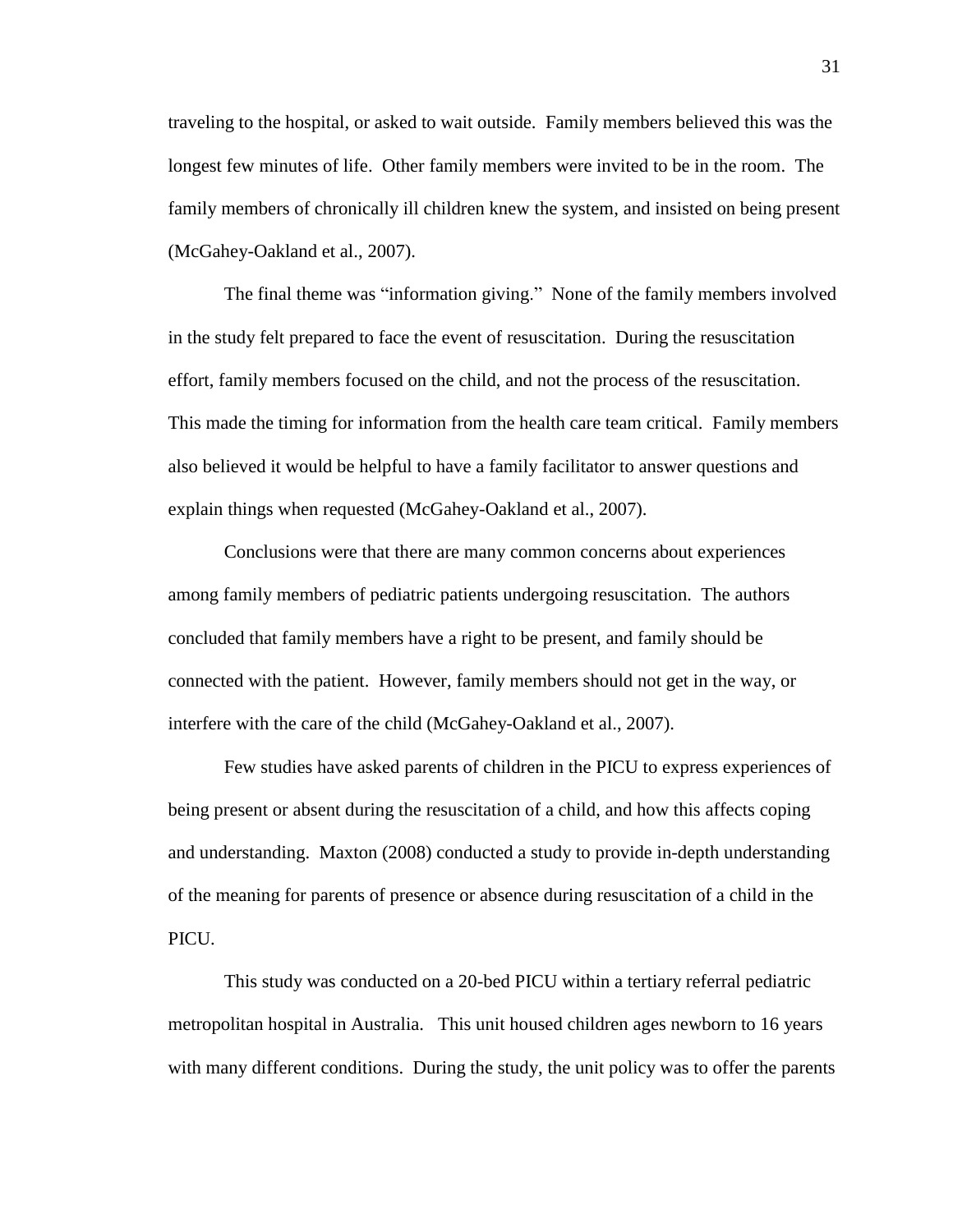the option to be present during the resuscitation with support. The policy was not always followed. Purposive sampling was used to select parents of children who had been admitted to the PICU and required CPR. Eight parent couples were recruited, and two parent couples declined. There were children who survived, and children who did not. At least one parent from each couple was present during the resuscitation effort, and the parent that was not present was either prevented by staff, or was not in the hospital at the time of resuscitation. The children ranged between 6 months and 5 years (Maxton, 2008).

This author used a hermeneutic phenomenological approach (van Manen). Data were collected using in-depth, unstructured interviews conducted with either one or both parents, for a total of eight separate interviews. Interviews were audio-taped and transcribed verbatim. The interviews were approximately 90 minutes long, and performed in a private setting. Parents were given debriefing time (Maxton, 2008).

Finding revealed four themes that explained the parents' experiences. The first theme was "being only for a child." "Being there for the child," by providing comfort and support, was a need for parents. The second theme was "making sense of a living nightmare." Parents needed to see what happened during the resuscitation to understand the efforts to save the child. The third theme was "maintaining hope in the face of reality." Maintaining hope and being positive throughout the resuscitation provided a positive coping mechanism for the parent. The final theme was "living in a relationship with staff." Parents sought physical and emotional support from different sources, including other family members and staff (Maxton, 2008, p. 3170).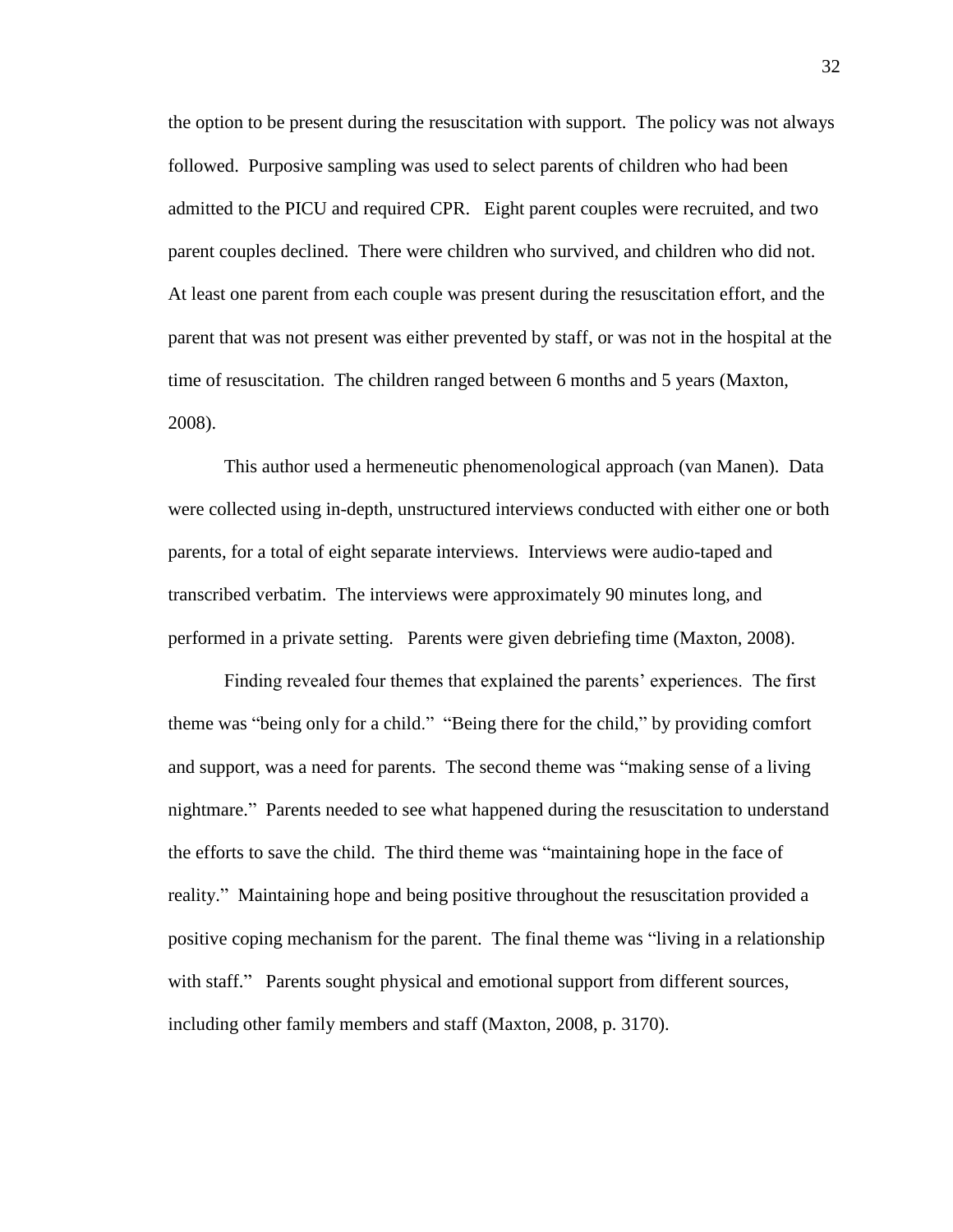There was a great need for parents to choose to be present during a child's resuscitation to help make sense of the situation. Parents' distress was based more on the possibility of losing a child rather than the resuscitation scene. The authors concluded that parents not present during the child's resuscitation could be more distressed than parents who were. Parents need a support person who can provide technical information during the resuscitation process as opposed to spiritual council. Intuitive nurses best fulfilled this role (Maxton, 2008).

The standard practice in most emergency departments is to allow family to be present during emergency procedure, but it is estimated only 5% of emergency departments have a written policy regarding FWR. The purpose of Kingsnorth et al.'s (2010) study was to determine the feasibility of implementing a family presence policy and procedure during trauma team activations and medical resuscitations based on national guidelines, and determine the feasibility of this practice to ensure appropriate family behavior and uninterrupted patient care (Kingsnorth et al., 2010).

This study took place in a level one pediatric trauma center in the mid-Atlantic region. The first 100 families that experienced a resuscitation event were eligible for inclusion in the study. One hundred-six family presence events were evaluated, but 10 events were excluded for various reasons. Seventy-two percent of families were involved during trauma activations, and 28% during medical resuscitations (Kingsnorth et al., 2010).

Families were evaluated by the family presence facilitator using the Family Presence tool. The tool addressed demographic data, such as the type of event, number of family members present, and relationship of family members. Issues also addressed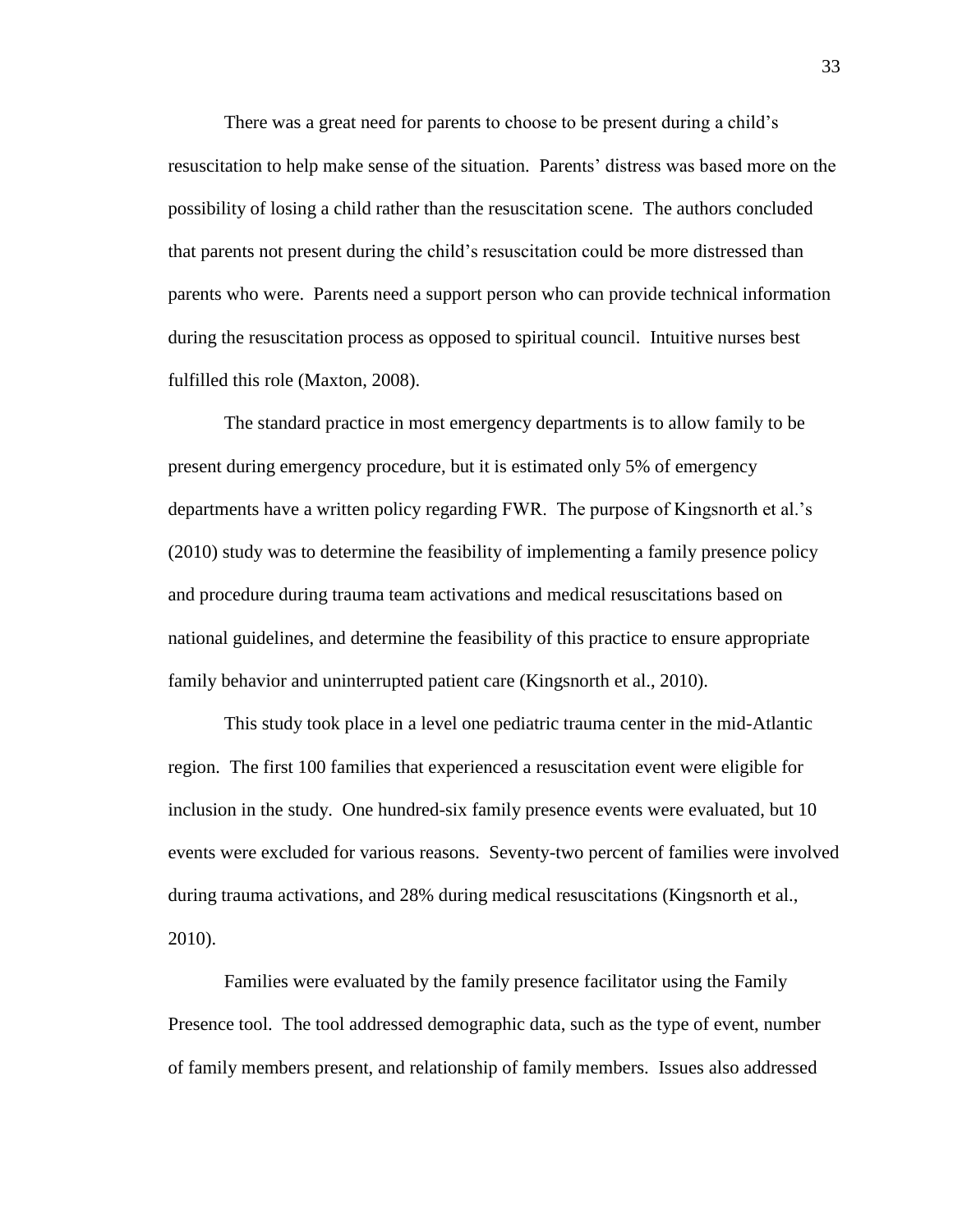were questions for staff regarding the feasibility of implementing the steps in the family presence intervention while ensuring patient safety. Emergency room staff were educated on the implementation of the policy and procedure and the EBP project (Kingsnorth, et al., 2010).

The authors found from the demographical data that 90% of families arrived in the emergency department at the same time as the child, and 96% were screened for family presence prior to entering the room. All families requested to be present. Ninetytwo percent of families were prepared for family presence prior to entering the room, but 8% went into the room immediately without any preparation because the family presence facilitator was not present. Mothers (74%) were the most common family member present, with fathers (28%) following. While in the room, the families were evaluated by the family presence facilitator. Fifty-three percent were quiet, 33% anxious but cooperative, 17% distracted but able to follow directions, and 14% distressed and crying but consolable. One family member became overwhelmed with the situation and asked to leave the room. Patient care was never interrupted by a family member, and patient safety was maintained at all times. The authors found it was feasible to implement a family presence intervention while ensuring patient safety (Kingsnorth et al., 2010).

The authors concluded steps should be taken to implement a family presence intervention. The intervention should be developed to protect patient safety by ensuring uninterrupted patient care (Kingsnorth, et al., 2010).

# *Nurse, Physician, and Families' Perceptions.*

Including family members in resuscitation efforts and invasive procedures is a controversial issue in the healthcare field. Meyers et al. (2000) conducted a study based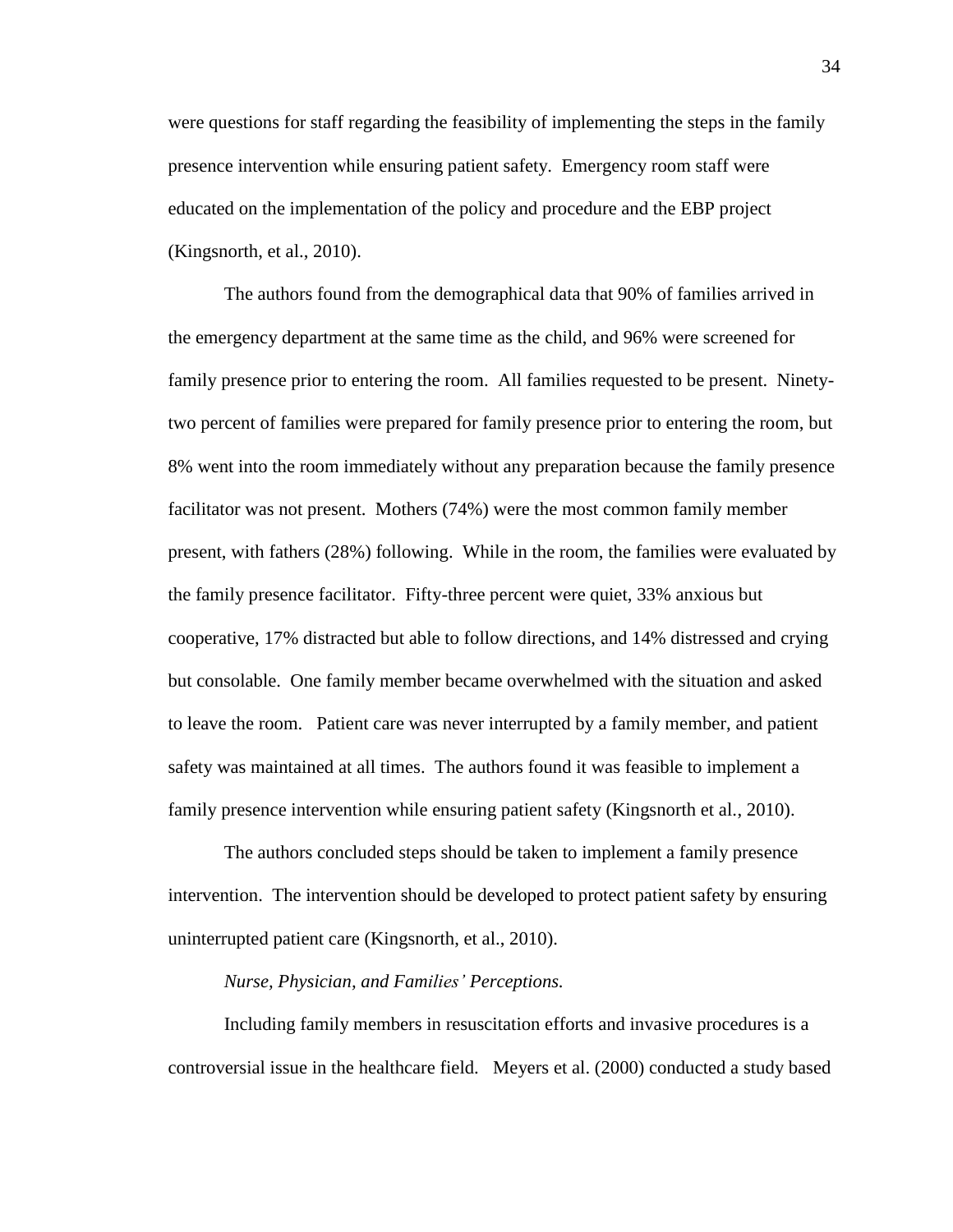on the Emergency Nurses Association (ENA) guidelines to evaluate the attitudes and experiences of nurses, physicians and family members, including perceived benefits and problems, regarding family presence (Meyers et al., 2000).

The study took place in the emergency department of a 940 bed level one trauma center in the Southwest. The convenience sample included 39 family members, and 96 health care providers (60 registered nurses, 22 physician residents, and 14 attending physicians) involved in family presence. Family members eligible to participate had to share an established relationship with the patient. Family had to be 18 years or older, English speaking, non-combative, emotionally stable, and may not be in an altered mental state. Forty-three instances of family presence were included in the study. Of the 43 instances, 24 were invasive procedures, and 19 were CPR cases. Patients in both groups were comparable in age, gender, race, and primary diagnosis. Sixty-two percent of respondents were nurses, and 38% were physicians. Providers in the invasive procedure and CPR group were also comparable in job title, age, and gender (Meyers et al., 2000).

A separate survey, based on ENA guidelines, was used for families, and for health care providers. A 37 item family survey was used to evaluate family members' perceived benefits and problems of FP. A separate 33 item survey was used to evaluate health care providers' perceptions. The surveys also included open-ended questions to gather other data regarding perceived benefits and problems of FP. Validity was established by five nurse experts and two physician experts rating the relevance of each item. Research team members then revised the surveys based on the results (Meyers et al., 2000).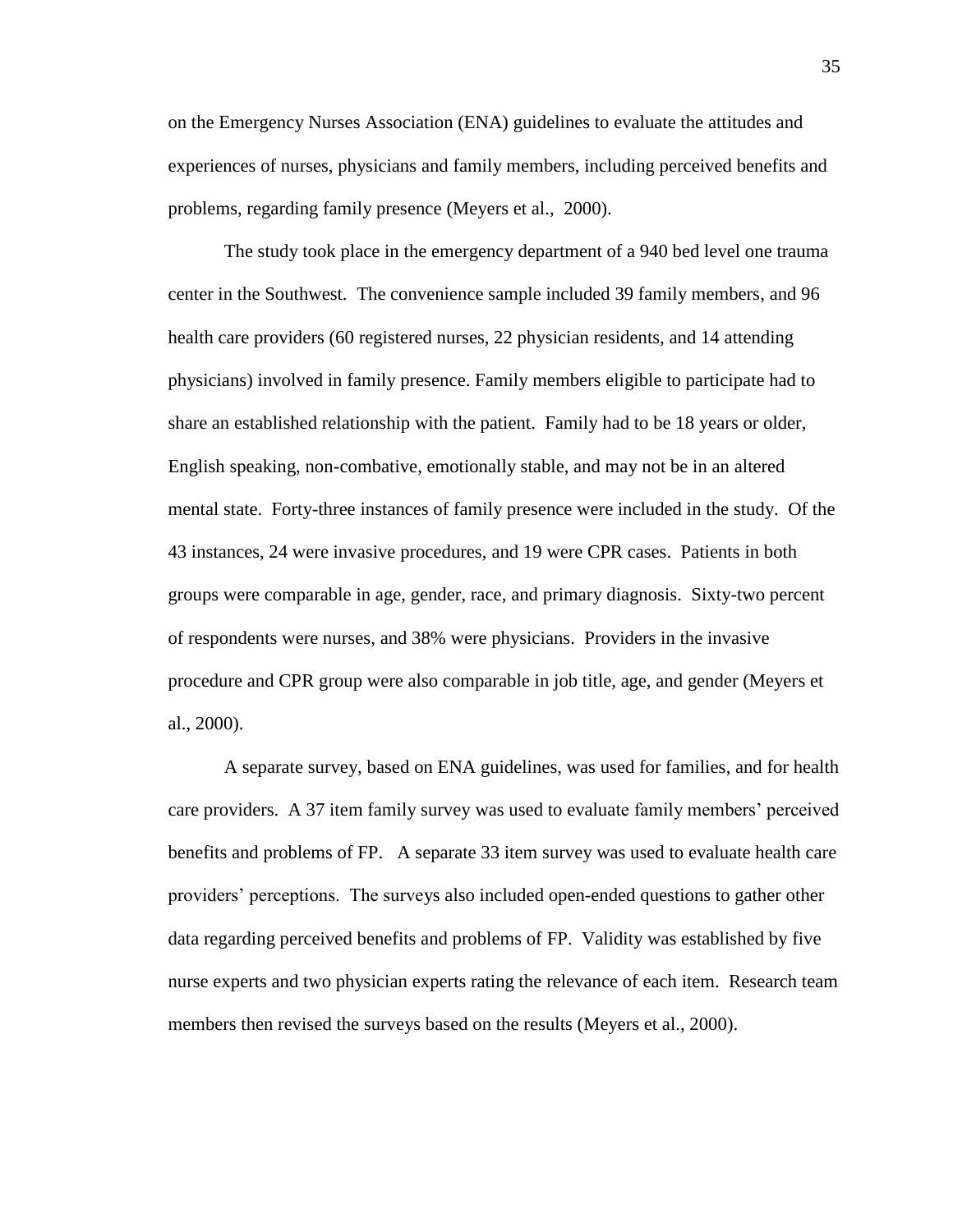Findings regarding family members' perceptions and attitudes were that 97.5% of family members believed families have the right to be present during invasive procedures and CPR, and would do it again. Family members (100%) indicated it was important and helpful to be with a loved one during invasive procedures and CPR. Ninety-five percent said the visitation helped to understand the seriousness of the patients' condition, and to know every intervention possible has been done. Family members (95%) believed family presence helped the patient. Family members believed presence affected the health care providers by reminding staff the patient was not just an individual, but was part of a family. Family members believed this encouraged health care providers to try harder in the efforts to revive the patients. Family members (17%) believed the experience was not what was expected, however 29% did not know what to expect. Ninety-five percent believed the experience was not too upsetting (Meyers et al., 2000).

Health care providers also had positive attitudes toward family presence (FP). Nurses reported significantly more positive attitudes than physicians. Attending physicians had a more positive attitude than residents. Most of the health care providers showed support for FP during invasive procedures (73%) and CPR (76%), and 88% believed the FP program should be continued at the institution. About 80% of health care providers believed family presence met family members and patients' emotional and spiritual needs. Health care providers (89%) believed FP assisted family members in understanding the patients' condition, and 93% believed it helped family members appreciate the care provided by the health care team. Nurses described the family presence experience as conveying a sense of personhood about the patient. Health care providers (38%) had concerns regarding families interrupting invasive procedures or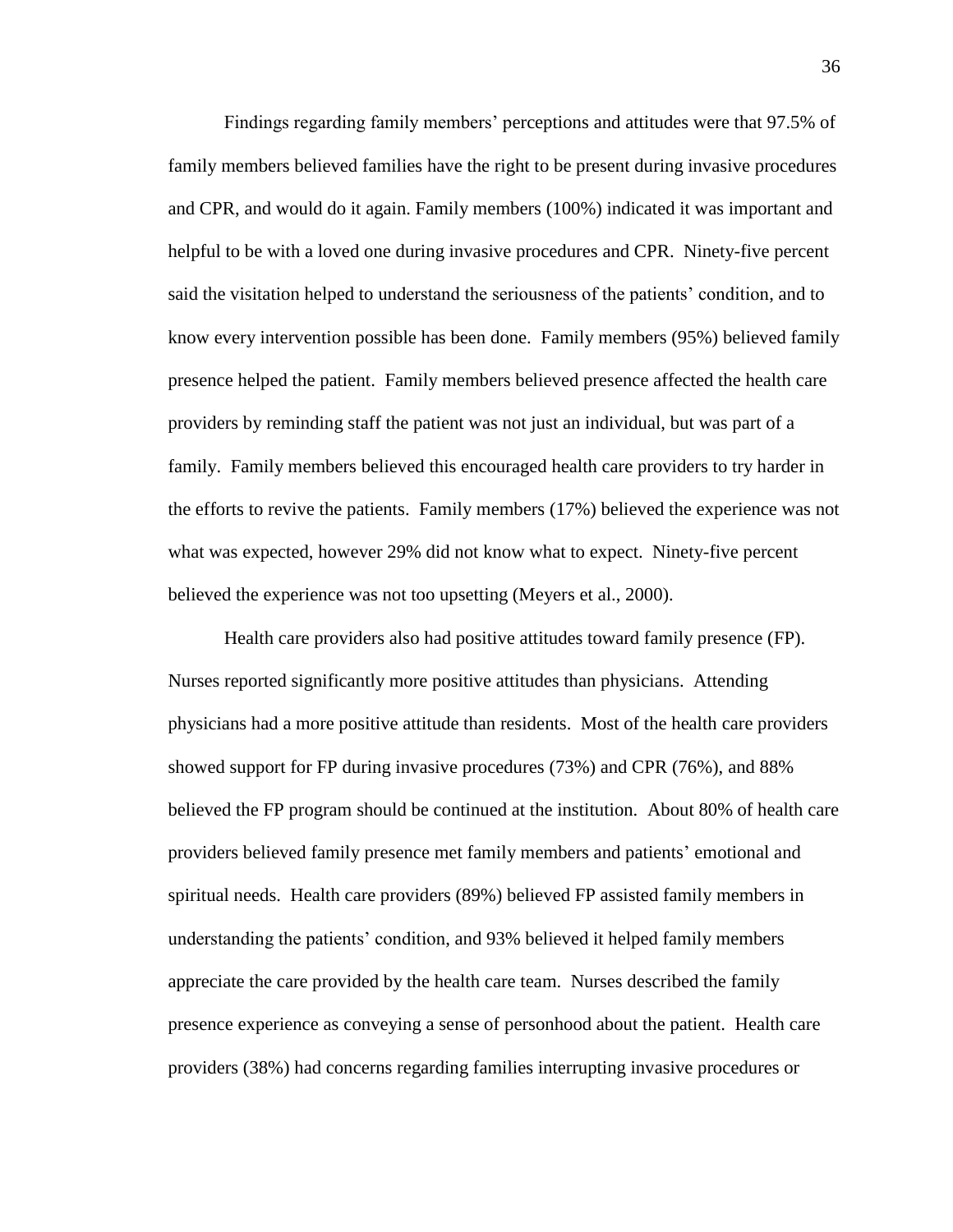CPR, but no disruptions occurred. Health of care providers (85%) were comfortable with having family present (Meyers et al., 2000).

# *General Public's Perceptions.*

Research has been conducted on healthcare providers' opinions, as well as retrospective research on family members' opinions after witnessing resuscitation, but few studies have examined the attitudes of the general public. The purpose of Mazer, Capon, and Cox's (2006) study was to determine the general public's attitudes and perceptions concerning witnessed resuscitation (Mazer et al., 2006).

This study included 408 participants. Respondents had to be 18 yrs or older, and were randomly chosen from a list of residents living in one of the postal zip codes within Memorial Medical Center's service area in rural southwest Pennsylvania. Of the respondents, 70.1% were female, and 29.9% were male. Sixty-three percent were married, and 91.9% had at least a high school level of education. Annual household income levels were fairly evenly distributed. Eighty-seven percent of respondents declared a religious affiliation, and 97.1% were Caucasian. Only 43.6% had taken part in some type of end of life planning, whether it was an advanced directive or durable power of attorney. Eighty-five percent would want CPR to be performed, whereas 13.5% would not (Mazer et al., 2006).

The survey had three sections. The first section included questions related to demographic characteristics. It also included the respondents' assessments of general health and willingness to want CPR performed on themselves, as well as questions about end of life planning. The second portion of the survey asked respondents to rate the level of agreement on the following five questions: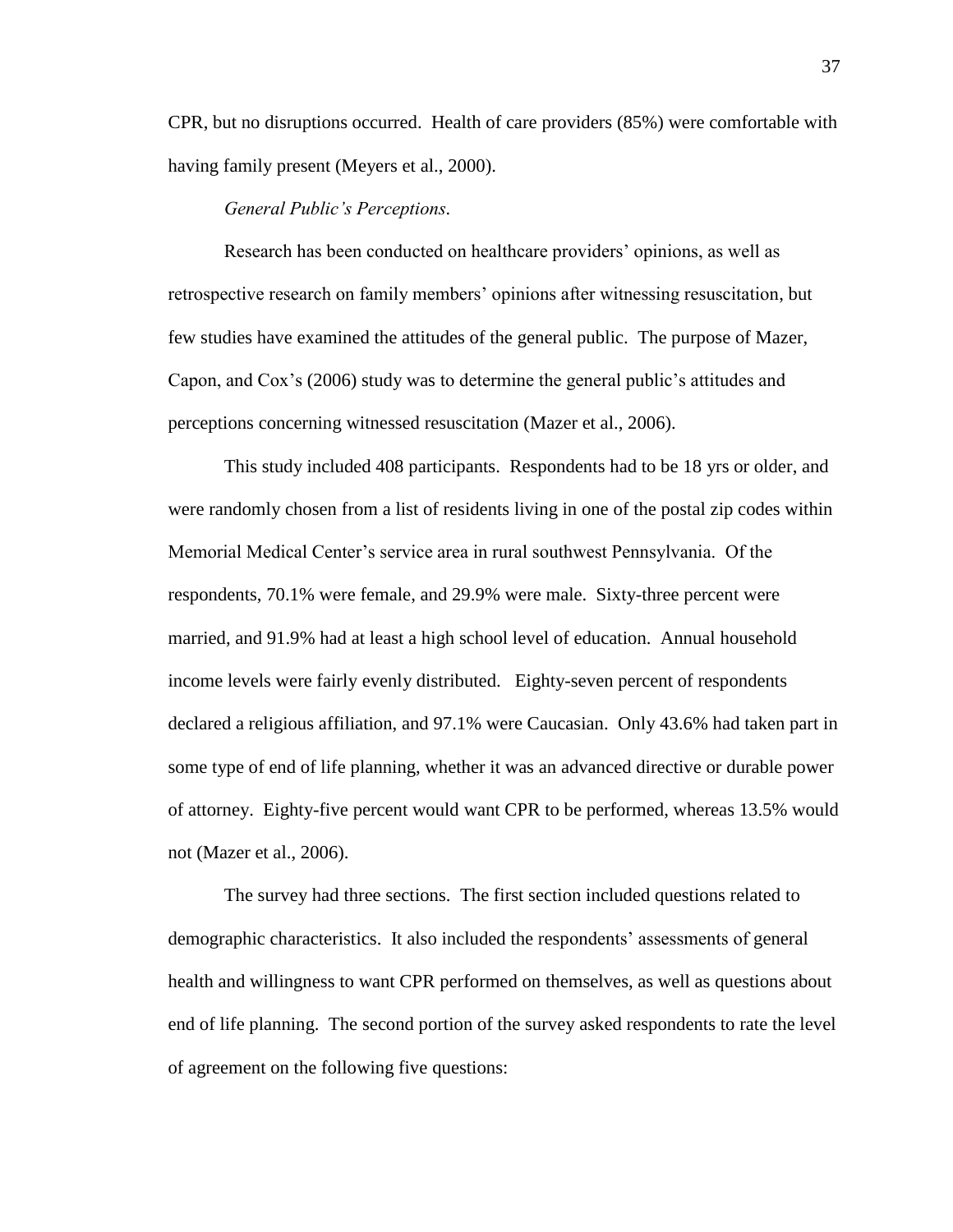- 1. I believe family members or friends have the right to be present in the room while a loved one is undergoing CPR.
- 2. I would want to be in the room with a loved one during CPR.
- 3. I would want family members or friends with me if I were undergoing CPR.
- 4. The presence of family members or friends during CPR would benefit the patient.
- 5. The presence of family members or friends during CPR would benefit the family members or friends (Mazer et al., 2006, p. 2926).

The final section of the survey asked the participants to rank who should have the most authority in the decision to allow witnessed resuscitation, the physician, patient, family or friends.

The findings from the second section of the survey indicated only 49.3% desired to be present during CPR, and only 37.3% believed being present would benefit the family and friends. Associations were noted between respondents who would want CPR performed on themselves, and the likelihood to believe that family or friends should be allowed to be present. Respondents were also more likely to want family or friends present while undergoing CPR than particpants declining CPR. Respondents desiring CPR believed strongly that the presence of family or friends during CPR would benefit the patient. Positive views of witnessed resuscitation were also found to be more likely among individuals who were either married, widowed, or never married (52%), as opposed to individuals who were divorced or separated (29%). Positive views were also more likely among individuals less than 26 years of age (70%), or over 65 years of age (56.1%) (Mazer et al., 2006).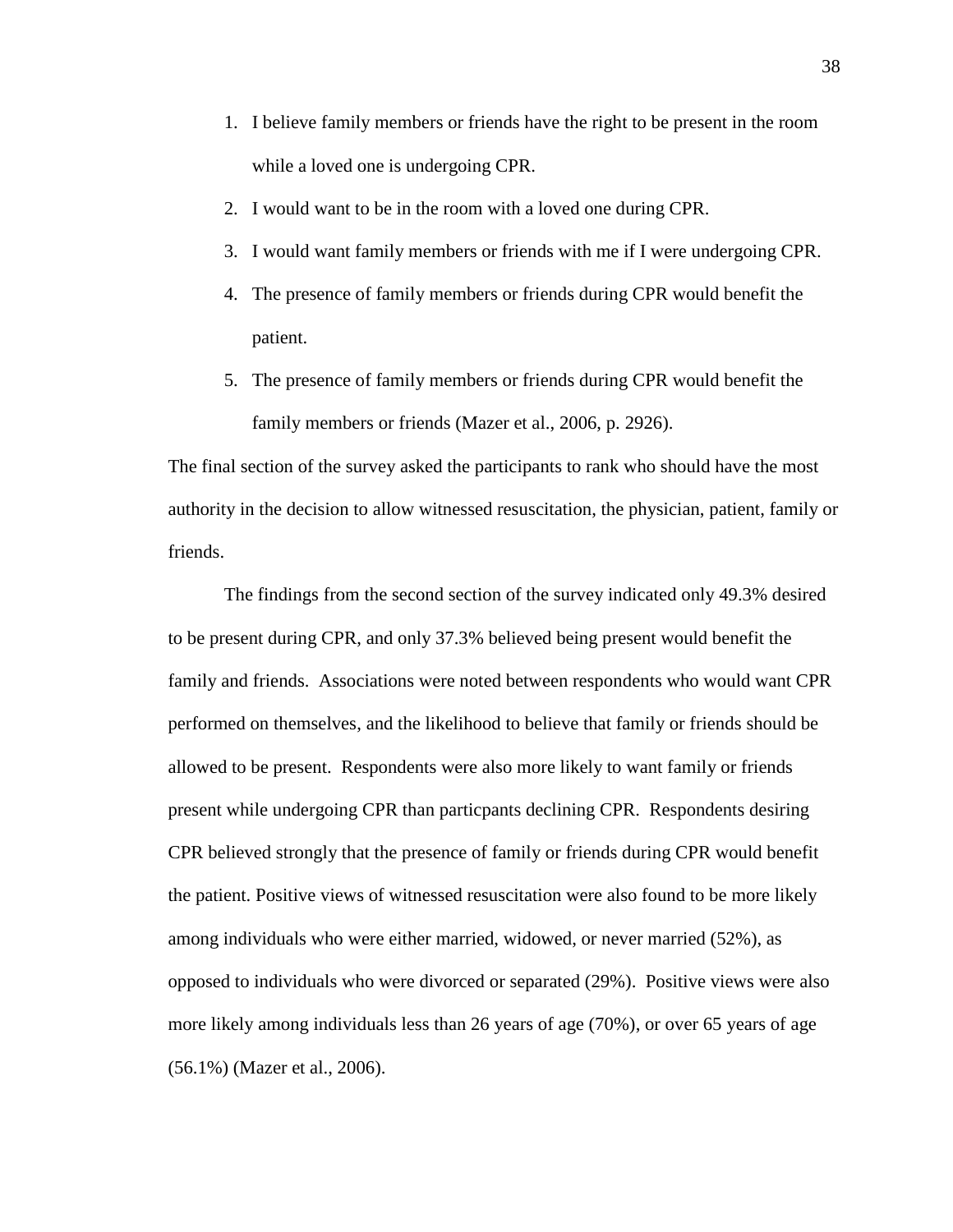In the final section of the survey findings indicated 43% of respondents believed the physician should have the authority to decided if the family should be present during CPR. On the same item, 40% believed the patient should have the authority, and 17% the family or friends. Fifty-two percent of men believed that the patient should have the most authority, whereas 39.1% of women believed the same. Forty-five percent of women believed that the physician should have the most authority, compared to only 28.6% of men (Mazer et al., 2006).

The authors concluded that a large segment of the general public desires presence during resuscitation, and believes it to be beneficial. Even though healthcare providers have mixed attitudes regarding family witnessed resuscitation, programs and protocols should be developed to accommodate patients and families who wish to remain together during CPR (Mazer et al., 2006).

#### *Intervention Programs.*

Few studies show effective strategies that help change practice and help in the implementation of family presence during resuscitation. Mian et al. (2007) conducted this study to evaluate the attitudes of staff members in an ER prior to the implementation of a family presence program, and following the program. Also evaluated were the differences in attitudes between physicians and nurses (Mian et al., 2007).

The study took place in an emergency department that is a level one trauma center with 50 beds. The emergency department records more than 77,000 visits each year, and is part of an 898 bed medical center. The sample consisted of nurses and physician employed in an ER. A two-group pretest and posttest design was used. There were 86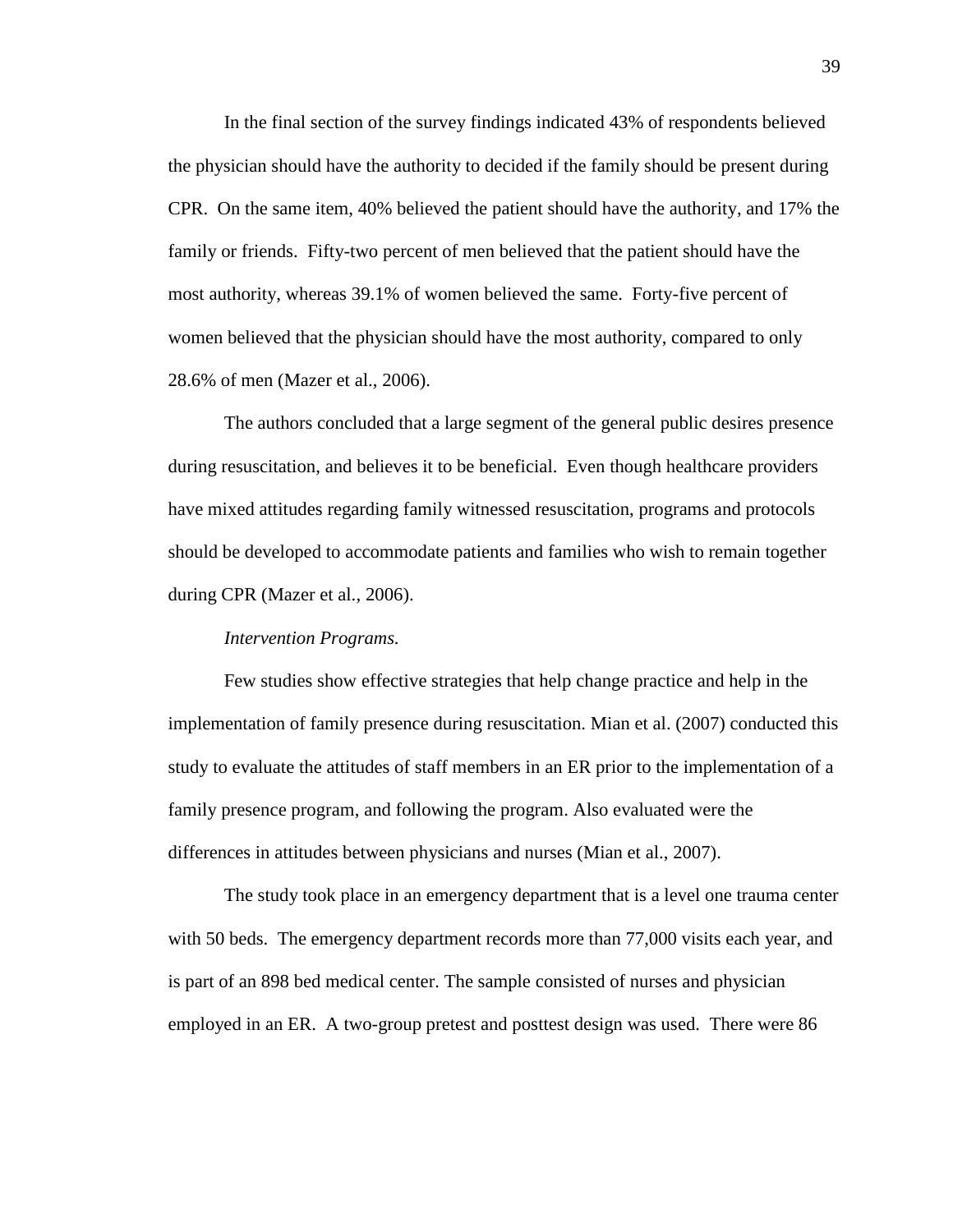nurses and 35 physicians that completed the initial survey, and 89 nurses, and 14 physicians completed the follow-up survey (Mian et al., 2007).

Demographical data were similar for both the initial survey and follow-up survey. Of the 86 nurses involved, 86% were female and 14% male. Thirty-four percent of physicians were female, and 66% male. Age ranges of the nurses were between: (24%) 20-29, 34% 30-39, 30% 40-49, and 11% greater than 50 years of age. The physicians' ages were between: (37%) 20-29, 46% 30-39, 6% 40-49, and 11% were greater than 50 years of age. Seventy-four percent of physicians were residents, and 26% were attending physicians. Nurses' educational levels were 7% diploma, 18% associate's degree, 65% bachelor's degree, and 10% master's degree. Thirty-nine percent of nurses had 1-5 years of experience, 6% with 5-10 years, 12% with 10-15 years, 12% with greater than 15 years experience. Physicians' experiences' included 1-5 years experience (54%), 5-10 years (9%), 10-15 years (3%), greater than 15 years experience (3%) (Mian et al., 2007).

The survey consisted of three parts that measured the major factors thought to influence professionals' willingness to adopt FWR. The first part of the survey evaluated professional attitudes, values, and behaviors, using a 30 item questionnaire with a Likert scale. The second section evaluated personal and professional experiences. The final section evaluated demographic characteristics. The survey was developed by a team including a psychiatric clinical nurse specialist, two staff nurses, and an attending physician in the ED. Validity was established through expert review. Twelve former emergency room nurses pretested the initial survey, and minor revisions were made (Mian et al., 2007).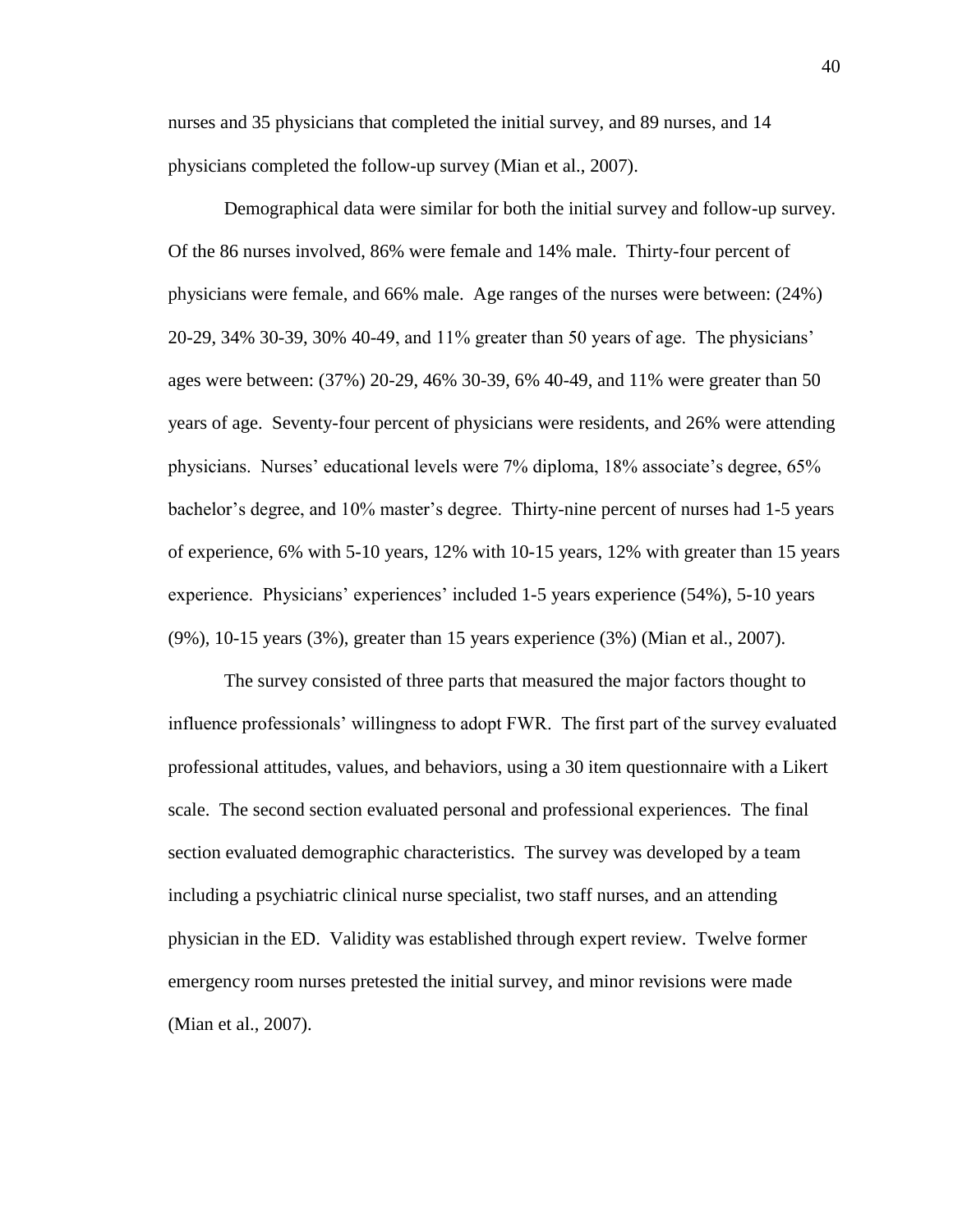Findings on the initial survey revealed nurses showed stronger support for the rights of the patients to have families present than did physicians. Nurses (71%) were more supportive of the rights of family members to be present, but were less supportive of family presence during invasive procedures, and the belief that family presence helps the patient's family. Physicians were also less supportive in regards to family presence during invasive procedures, and the belief that family presence helps patients' families. Physicians were divided (51%) in regards to the patient's right to have family members present during medical resuscitation. Nurses and physicians were both concerned about families being present during the learning process of the residents, and the anxiety the families may cause staff (Mian et al., 2007).

Findings on the follow-up survey showed nurses' support for family presence was greater, but beliefs about the benefits for the family were still low. The nurses' concerns did not change on the follow-up survey. Nurses (39%) reported having a more positive attitude toward family presence after the educational program. A small number of physicians responded to the follow up survey, and only one physician participated in the educational program. Physicians showed less support for family presence, and more concerns about practice issues. Ninety-two percent of physicians reported no change after the program implementation (Mian et al., 2007).

Mian et al. concluded that family presence is a nurse-driven practice. Nurses are advocates for patients and families. It is important to provide staff with an educational program. One educational program will not change practice but ongoing education can reinforce the practice of family presence during resuscitation (Mian et al., 2007).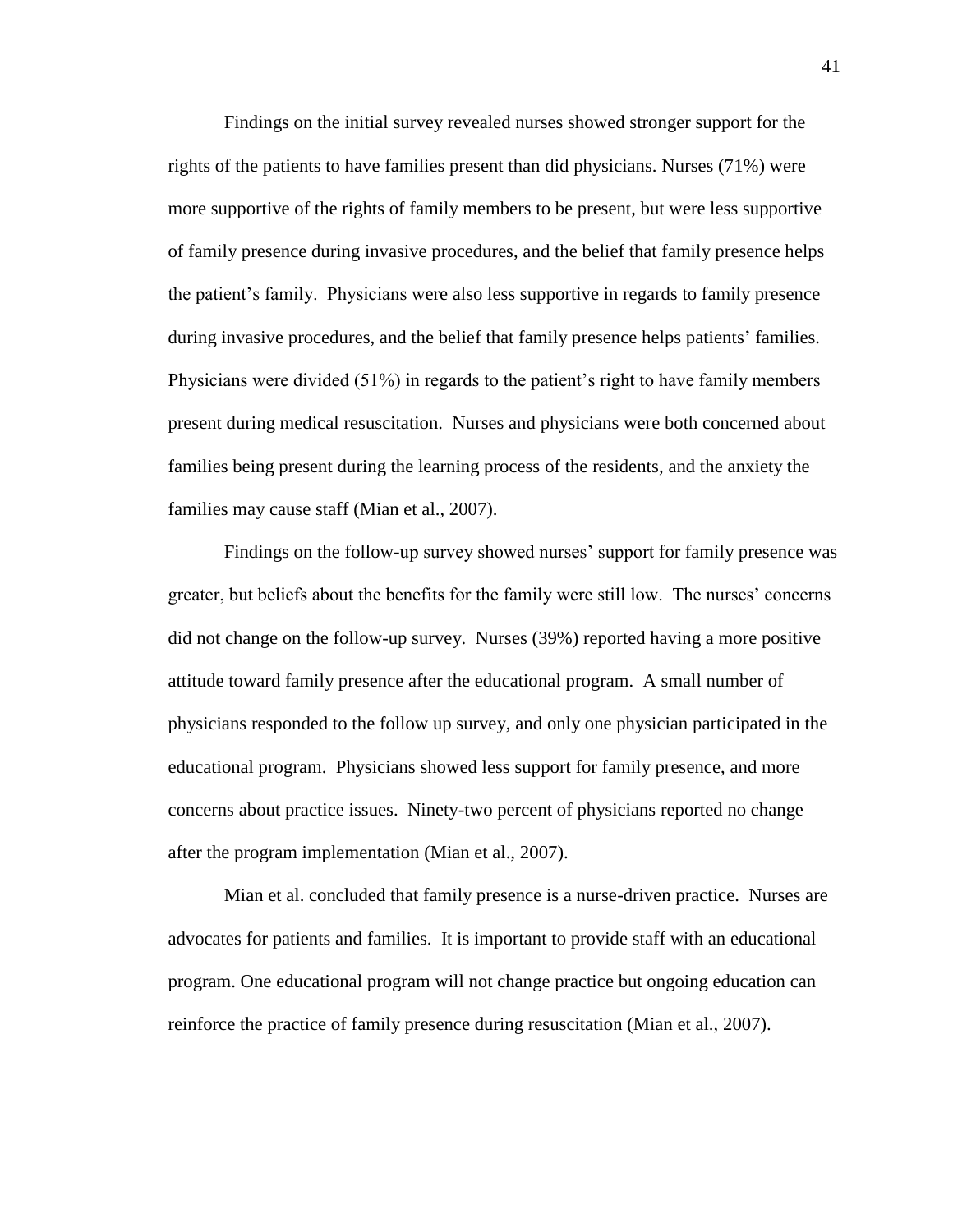Few studies address FWR after an intervention program. The purpose of this quasi-experimental study by Holzhauser and Finucane (2007) was to identify staffs' attitudes regarding FWR in an emergency department, both before and after an intervention that encouraged presence.

The study took place in Queensland, Australia, in an emergency room that sees approximately 45,000 patients per year. All nursing and medical staff who permanently worked in the emergency department were surveyed to avoid possible bias related to nonprobability sampling. A pretest was distributed to 63 participants. Respondents for the pretest were 54% nurses, and 41.3% medical staff. An intervention was created, and a policy put into place that both allowed and encouraged family presence during resuscitation. This intervention included open communications regarding family witnessed resuscitation, and education on dealing with grieving families. Six months into the intervention, participants were given a post-test to see if and how opinions had changed. Only 36 participants responded, 61.1% nurses, and 38.9% medical staff (Holzhauser & Finucane, 2007). The post-test was a 10 question tool created by the researchers. All questions were dichotomous or multi-dichotomus, open-ended, or a Likert scale. The questionnaire was piloted on a small group (Holzhauser & Finucane, 2007).

A correlation was found between nurses' comfort levels with grieving families and opinions regarding family presence during resuscitation in the pre-test, but no correlation was found in the post-test. Staff were asked about circumstances that would allow relatives to be present during resuscitation. In the pre-test, the majority of the comments pertained to allowing family presence after the patient has been stabilized. In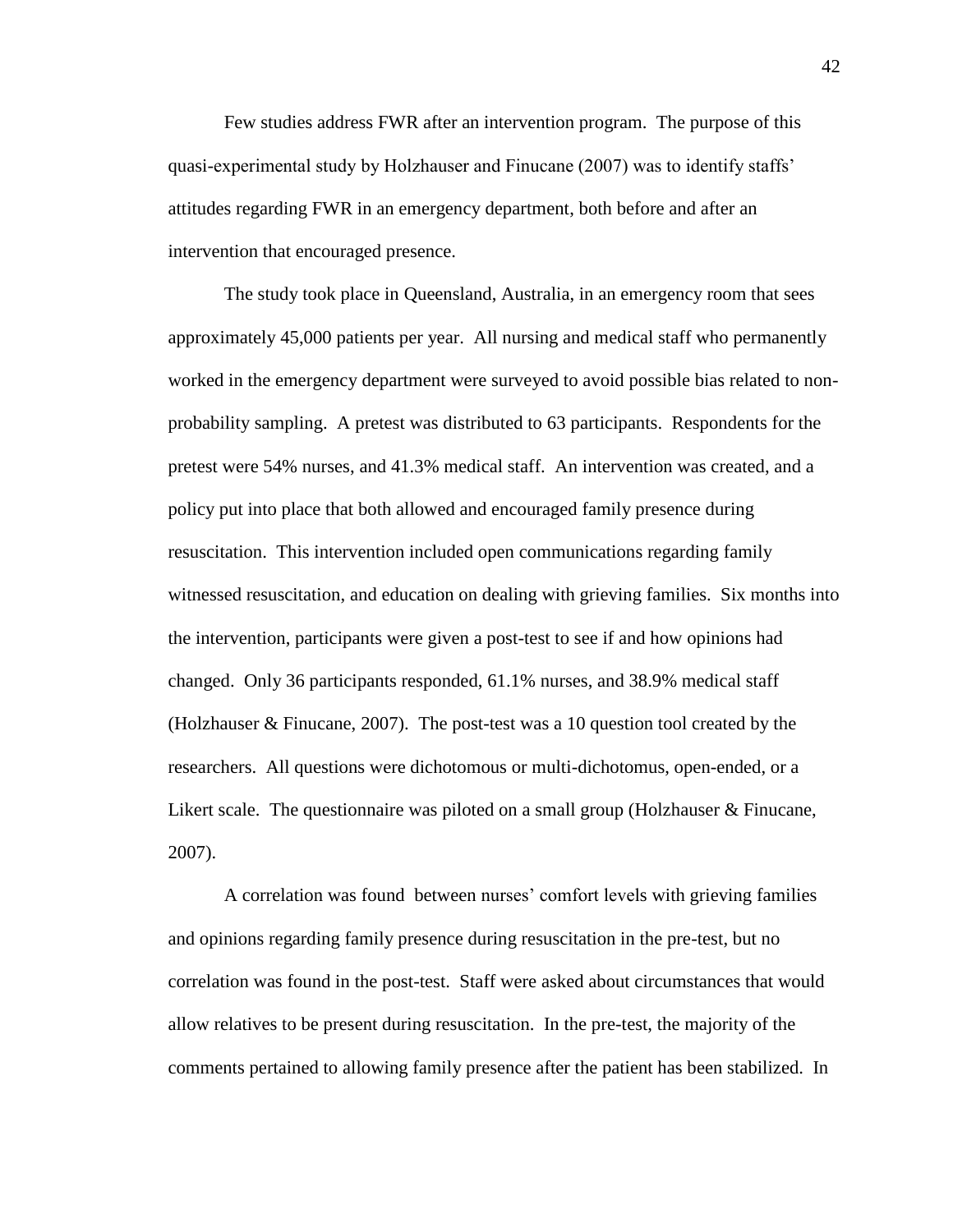the post-test, fewer comments pertained to waiting on family presence until the patient was stabilized. After the intervention, the majority of respondents had positive experiences with relatives present during resuscitation. Four staff members did not feel comfortable with family present. Only three staff members had negative experiences, two did not believe family should be present, and the other was unsure. Change in staffs' attitudes pre and post intervention was not found to be statistically significant. When reviewing findings from staff comfort levels in dealing with grieving family members, only four participants reported feeling uncomfortable. One had a negative experience. The change in staffs' comfort levels with grieving family members was not statistically significant between pre and post intervention (Holzhauser  $\&$  Finucane, 2007). The authors concluded that staff attitudes toward family presence can be positive however negative attitudes still are identified (Holzhauser & Finucane, 2007).

#### *Summary of Findings*

#### *Meta Analysis of FWR.*

The purpose of Walker's (2008) literature review was to identify accident and emergency staffs' opinions on the positive and negative effects of family presence during adult resuscitation. Staff performance was a concern, including the ability to train new staff with family present, staff being intimidated by family, and concern about the health care providers well being. Increased stress levels and legal repercussions were also concerns among ED staff. A major reason that health care providers have been resistant to FWR is the fear of relatives adversely affecting the resuscitation procedures. The majority of health care providers believed the psychological stress on the family was an important reason to resistant FWR. Staff believed it was important for family to have the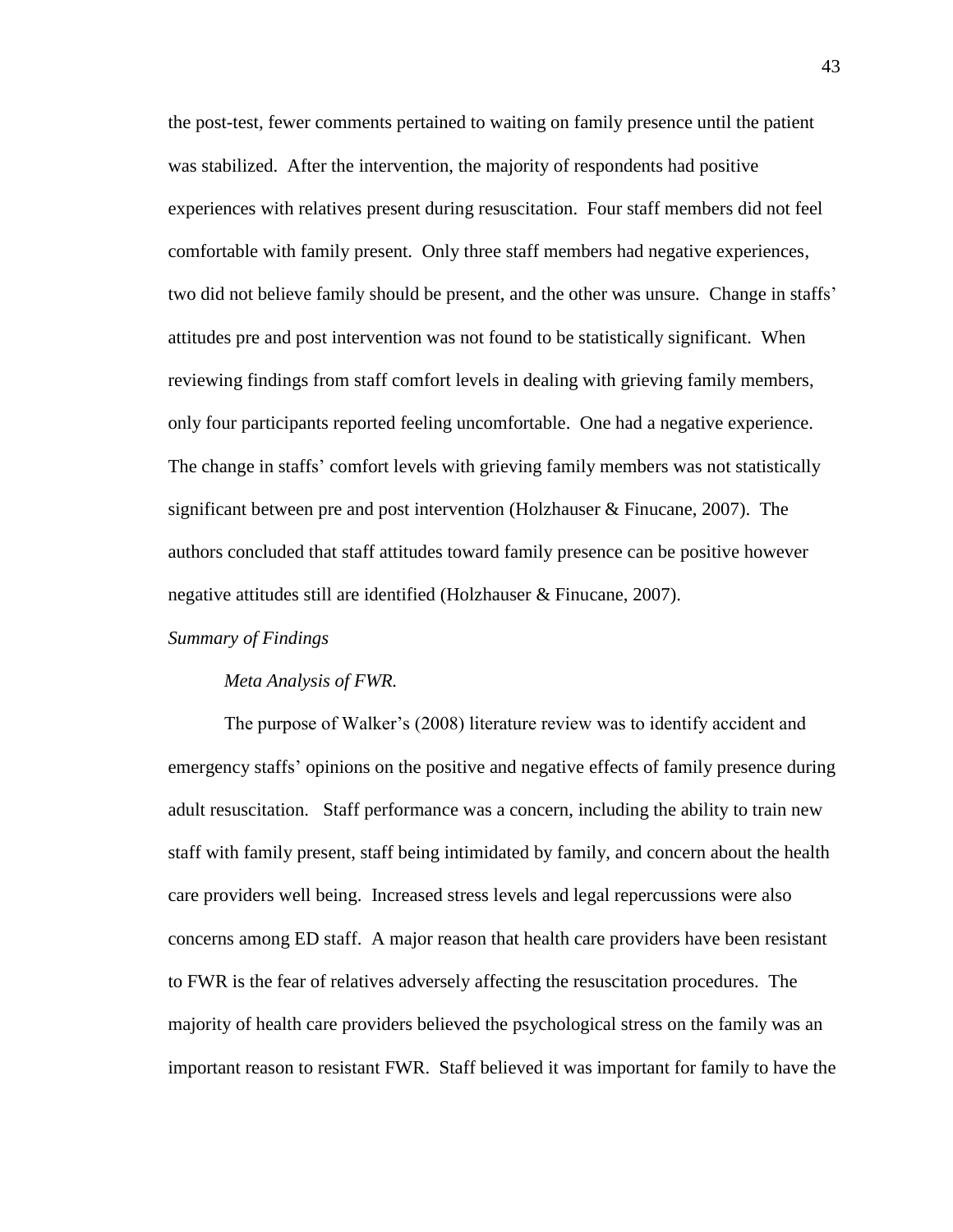support available when witnessing a resuscitation event. The author found both positive and negative effects of FWR, but opinions showed there were more risks than benefits. More nursing than medical staff are supportive of the practice (Walker, 2008).

# *Attitudes and practices of FWR.*

*Nurses' Perceptions:* Hallgrimsdottir (2000) conducted a study to explore the perceptions and experiences of nurses caring for families of critically ill patients and suddenly bereaved families. Findings showed that almost all nurses believed caring for the family was part of the duty as a nurse, but found it very stressful during a resuscitation situation. Nurses also believed there should be a designated staff member to stay with the family during the resuscitation process. The authors concluded most nurses were not comfortable or fully prepared to care for families during the resuscitation process (Hallgrimsdottir, 2000).

The purpose of MacLean et al.'s (2003) study was to identify nurses' attitudes and practices regarding family witnessed resuscitation, as well as presence during invasive procedures, in emergency departments and critical care units. The authors found most units did not have policies in place regarding family presence, but nurses preferred having a policy in place and the option to take families to the bedside during CPR and invasive procedures. The authors concluded there are many benefits to family presence during CPR and invasive procedures, and nurses working in critical care and emergency units should consider implementing a policy in regards to family presence (MacLean et al., 2003).

Madden and Condon (2007) conducted a study to identify emergency room nurses' knowledge, preferences, and current practices in regards to FWR. Findings were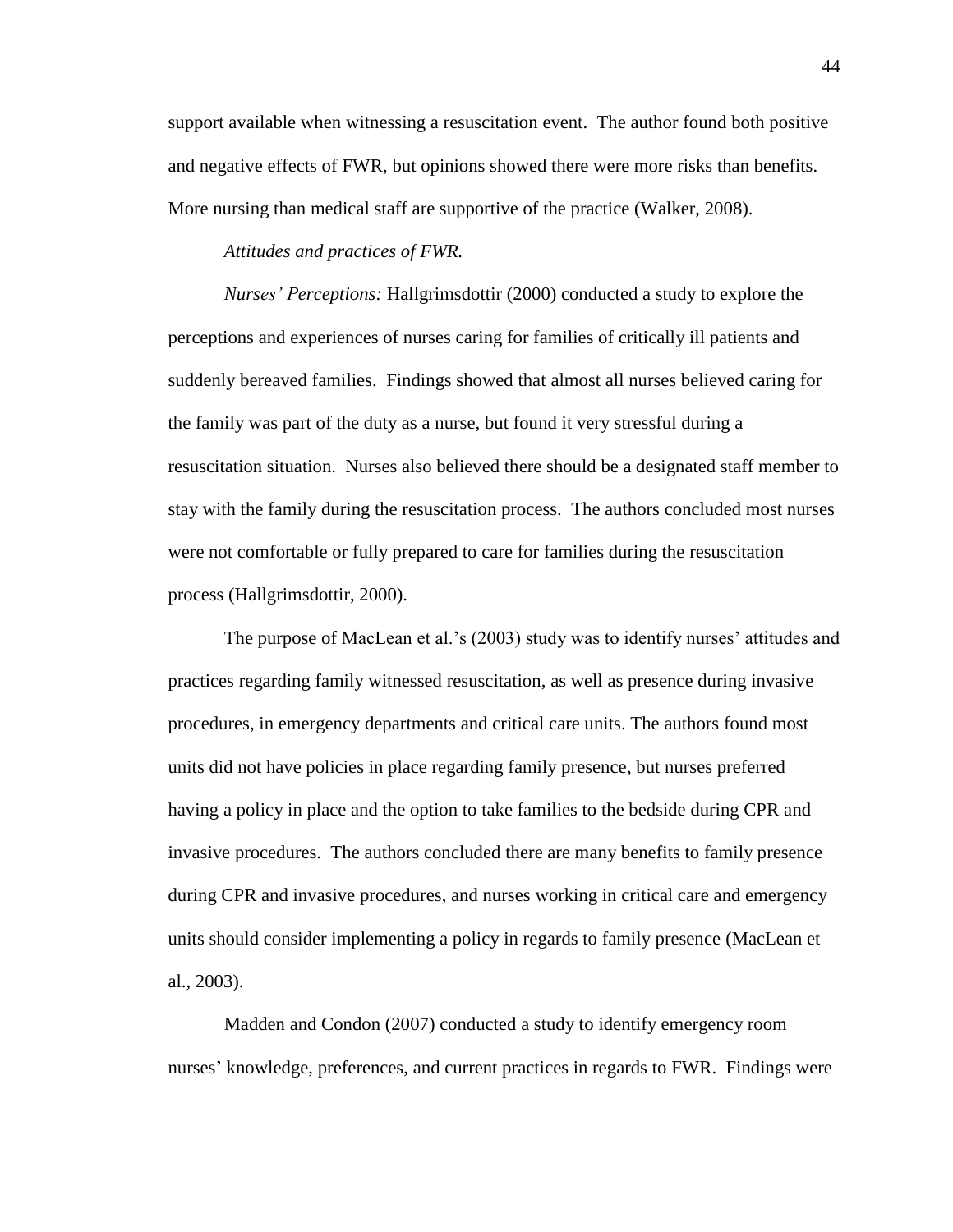that nurses had positive attitudes regarding FWR and wanted a policy regarding FWR. The authors concluded there is a need for policies addressing FWR and in developing the policies education can be instituted to give staff a greater understanding of the benefits of FWR (Madden & Condon, 2007).

*Nurses' and Physicians' Perceptions:* McClenathan et al. (2002) conducted a study to assess health care professionals' opinions on family witnessed resuscitation and whether guidelines are supported. Findings showed the majority of the health care professionals surveyed did not support the current recommendations provided by the American Heart Association. McClenathan et al. speculated the reason for the attitudes towards family presence may be related to the fact that physicians have the ultimate responsibility for the outcomes of the resuscitation effort (McClenathan et al., 2002).

*Families' Perceptions:* The purpose of McGahey-Oakland et al.'s (2007) study was to describe experiences of family members with children undergoing resuscitation events, identify critical information about family experiences, and to assess mental and health functioning of family members. It was found that there were many common concerns among experiences of family members of pediatric patients undergoing resuscitation. Family members expressed the importance being present during resuscitation. The authors concluded that family members believe it is a right to be present, and that family are connected with the patient. Family members should not get in the way or interfere with the care of the child (McGahey-Oakland et al., 2007).

Maxton (2008) conducted a study to provide in-depth understanding of the meaning for parents of presence or absence during resuscitation of a child in the PICU. The authors found memories of the resuscitation were not long lasting, and parents'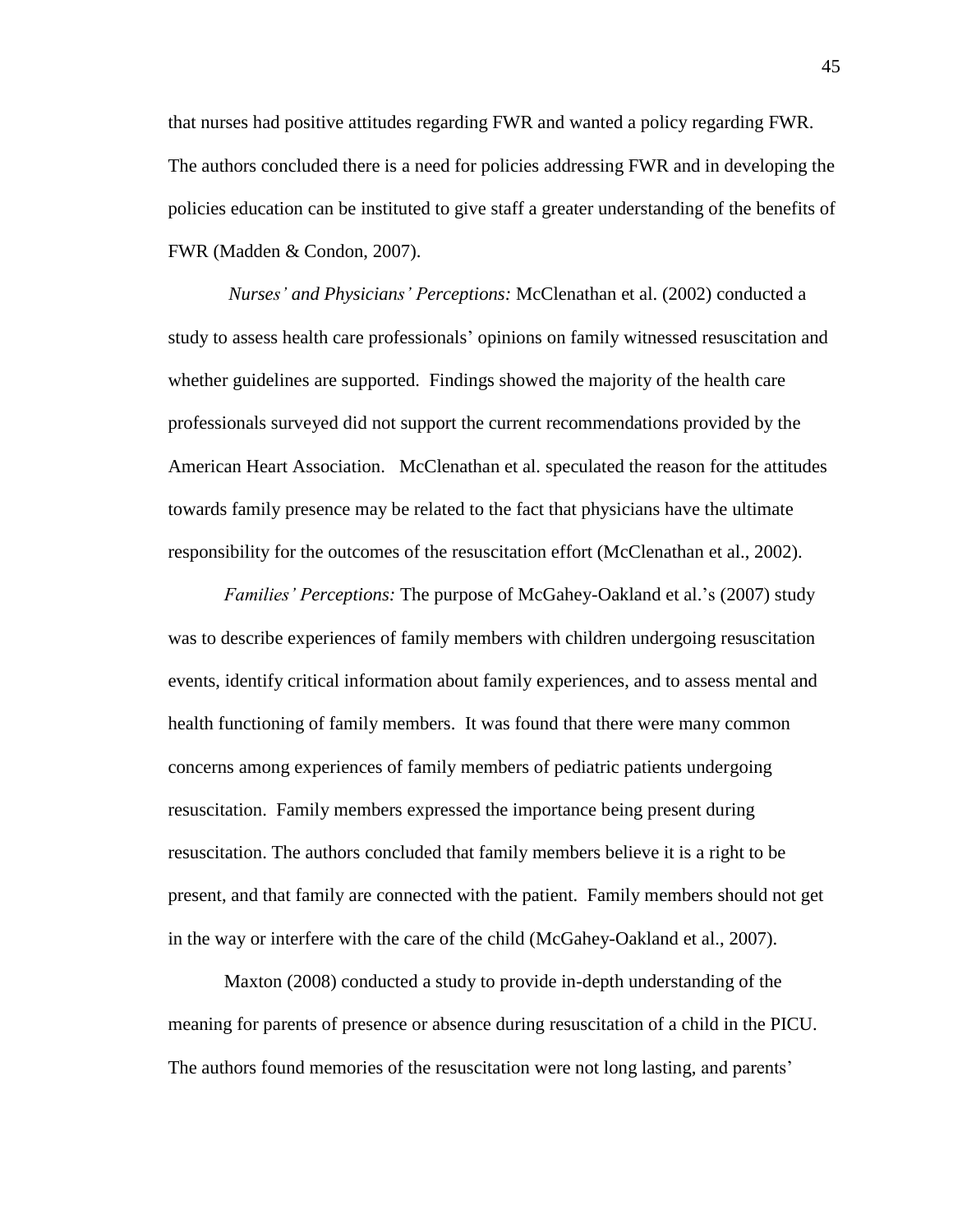distress was based more on the possibility of losing a child, rather than the resuscitation scene. Parents not present during the child's resuscitation were more distressed than parents who were. Parents wanted a support person who could provide technical information during the resuscitation process as opposed to spiritual council, and that intuitive nurses best fulfilled this role. Conclusions indicated a great need for parents to be able to choose to be present during a child's resuscitation to help make sense of the situation (Maxton, 2008).

Determining the feasibility of implementing a family presence policy and procedure during trauma team activations and medical resuscitations based on national guidelines, and determining the ability of this practice to ensure appropriate family behavior and uninterrupted patient care was the purpose of Kingsnorth et al.'s (2010) study. The authors found it is feasible to implement a family presence intervention. The intervention was also shown to protect patient safety by ensuring uninterrupted patient care (Kingsnorth et al., 2010).

*Nurse, Physician, and Families' Perceptions*: Meyers et al. (2000) conducted a study using the Emergency Nurses Association (ENA) guidelines to evaluate the attitudes and experiences of nurses, physicians and family members, including perceived benefits and problems, regarding family presence. Authors found families believed it was a right to be present, and that it is a beneficial experience. Most health care providers had a positive attitude and support future family presence. Conclusions were that family presence was a beneficial experience for family members regardless of demographical characteristics (Meyers et al., 2000).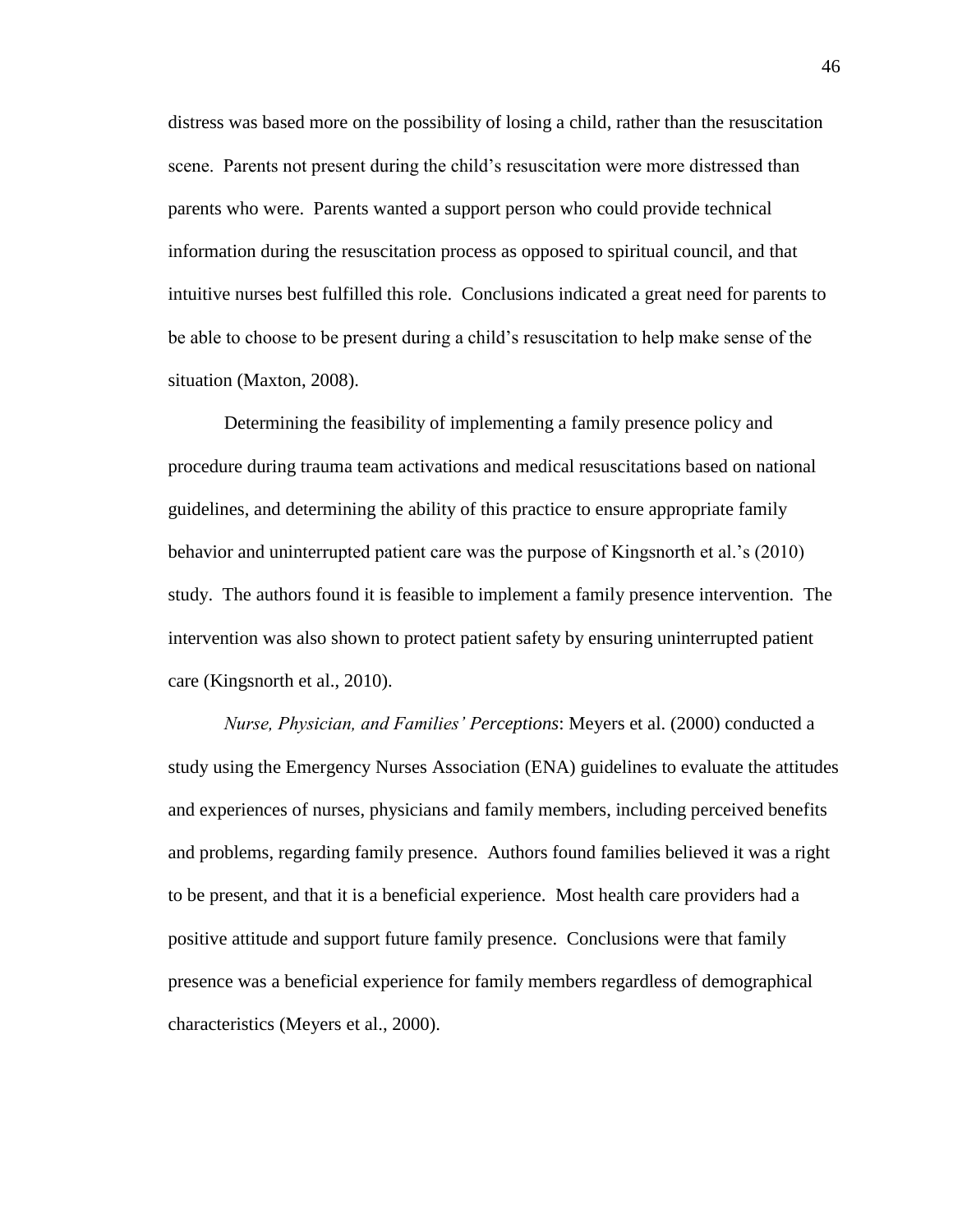*General Public's Perceptions:* The purpose of Mazer et al.'s (2006) study was to sample a large population of the general public to determine attitudes and perceptions concerning witnessed resuscitation. The authors concluded that a large segment of the general public desires witnessed resuscitation, and believes it to be beneficial. Even though healthcare providers have mixed feelings regarding family witnessed resuscitation, it would be sensible to consider developing programs and protocols to accommodate patients and families who wish to remain together during CPR (Mazer et al., 2006).

*Intervention Programs:* Mian et al. (2007) conducted this study to evaluate the attitudes of staff members in an ER prior to the implementation of a family presence program, and following the program. Also evaluated were the differences in attitudes between physicians and nurses. Findings prior to the program revealed nurses showed a stronger support for the rights of the patients to have families present than did the physician. Findings following the implementation of the program showed nurses' support for family presence was greater, but beliefs about the benefits for the family were still low. Mian et al. concluded that family presence is a nurse-driven practice. Nurses are advocates for patients and families (Mian et al., 2007).

Identifying staffs' attitudes regarding FWR in an emergency department, both before and after an intervention that encouraged presence, was the purpose of this quasiexperimental study by Holzhauser and Finucane (2007). A correlation was found between nurses' comfort levels with grieving families and opinions regarding family presence during resuscitation in the pre-test. No correlation was found in the post-test. The change in staffs' comfort levels with grieving family members was found not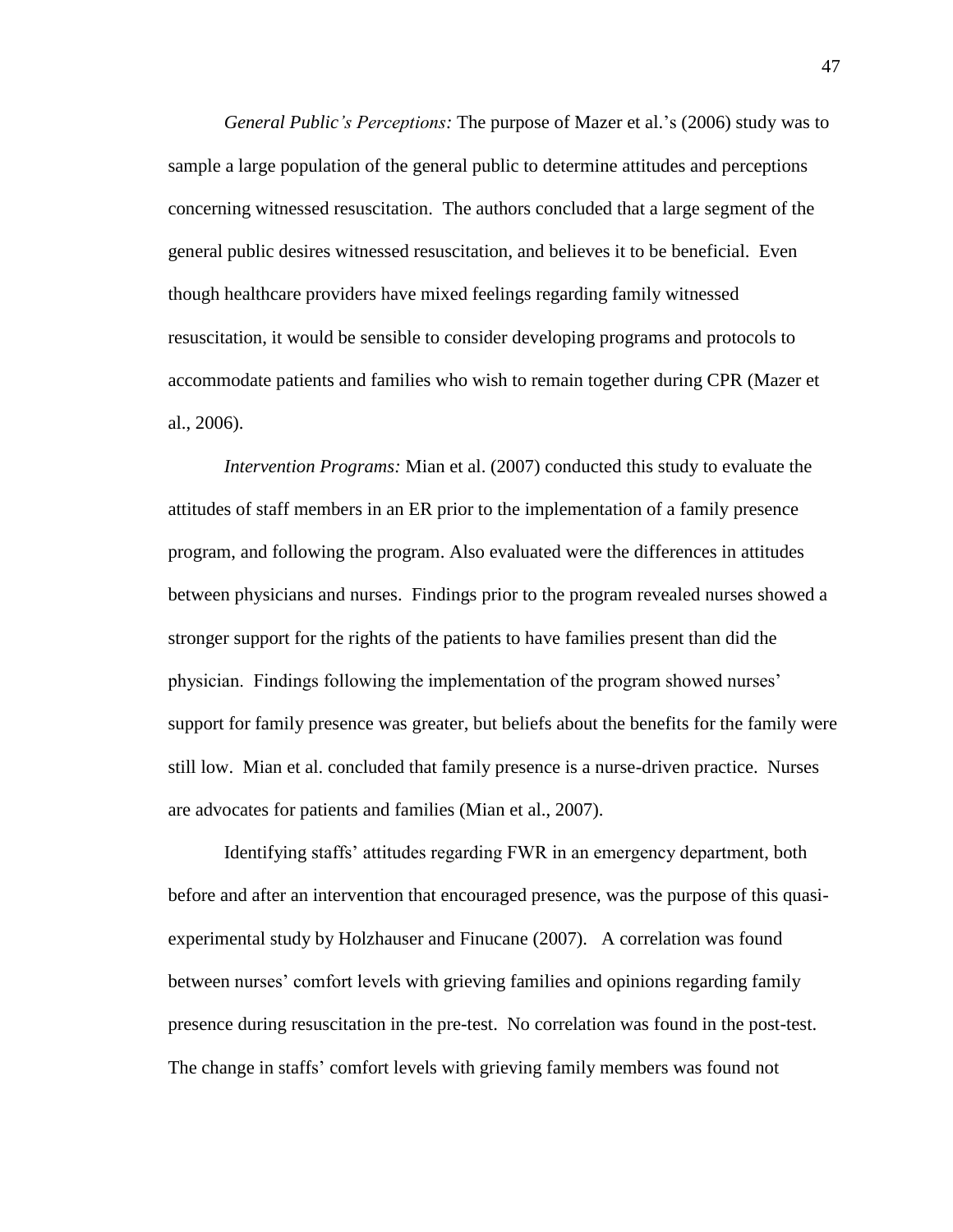statistically significant between pre and post intervention. The authors concluded that results from the study were similar to other studies that staff attitudes toward family presence were positive and similar positives, and negatives were identified (Holzhauser & Finucane, 2007).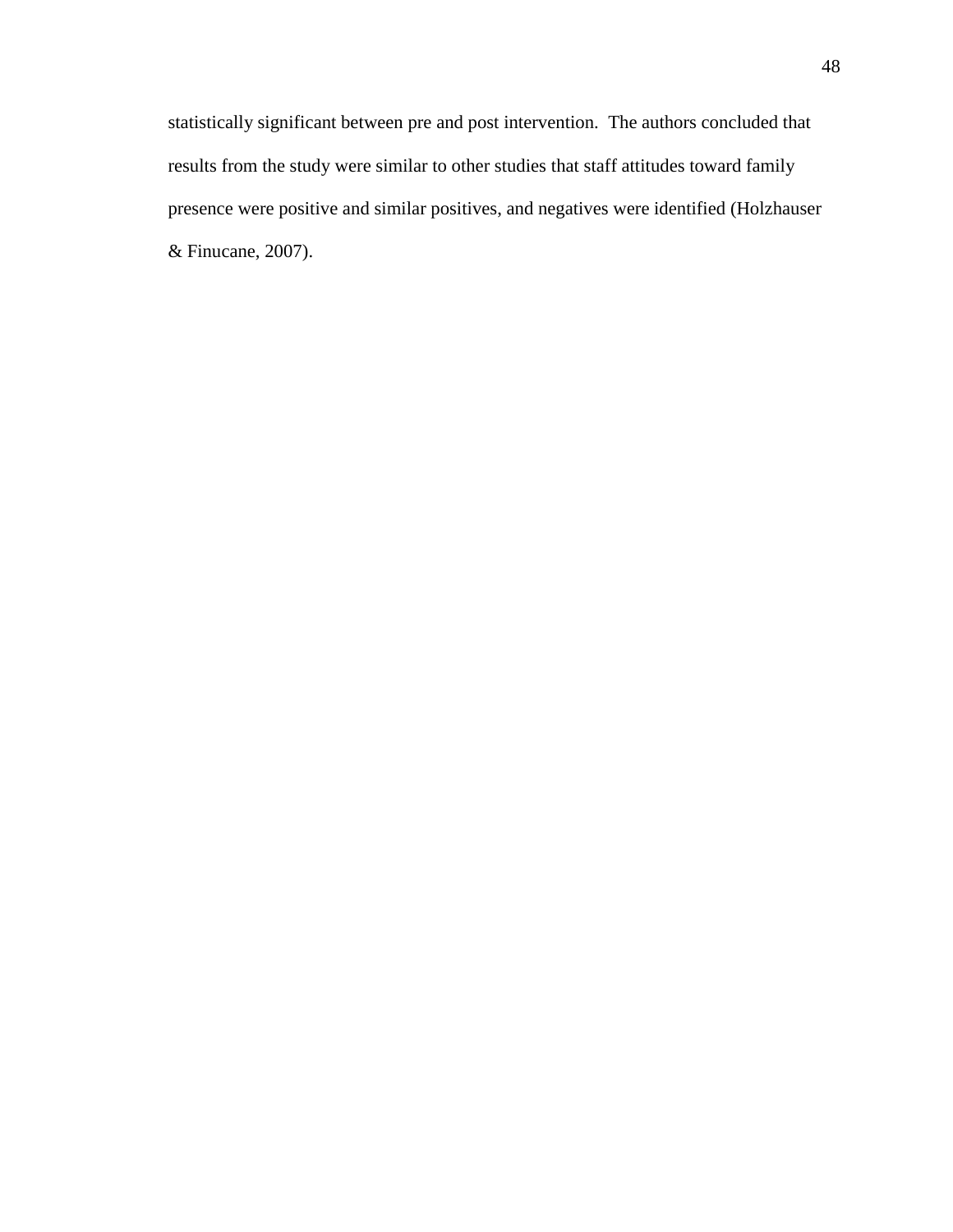# Chapter 3

# *Methodology*

# *Introduction*

Family witnessed resuscitation (FWR) has been supported by many physicians and nurses, but is not yet a widespread practice. FWR remains controversial, and nurses' preferences affect policy application related to what occurs at the bedside. The purpose of this descriptive study is to identify emergency room nurses' knowledge, preferences, current practices, and perceived barriers in regards to FWR. This study is a replication of Madden and Condon's (2007) study. This chapter includes information about the population, sample, procedure, measurements, and design used to guide this study. *Research Question*

- 1. What are nurses' knowledge, preferences, and practices regarding family presence during resuscitation?
- 2. What are the barriers and facilitators to permitting family presence during resuscitation?

# *Population, Sample, and Setting*

The study will take place at Indiana University Health Ball Memorial Hospital in Muncie, Indiana in the emergency department (ED). The ED staff see approximately 300 patients each week. On average, about 10 codes a week are conducted. The staff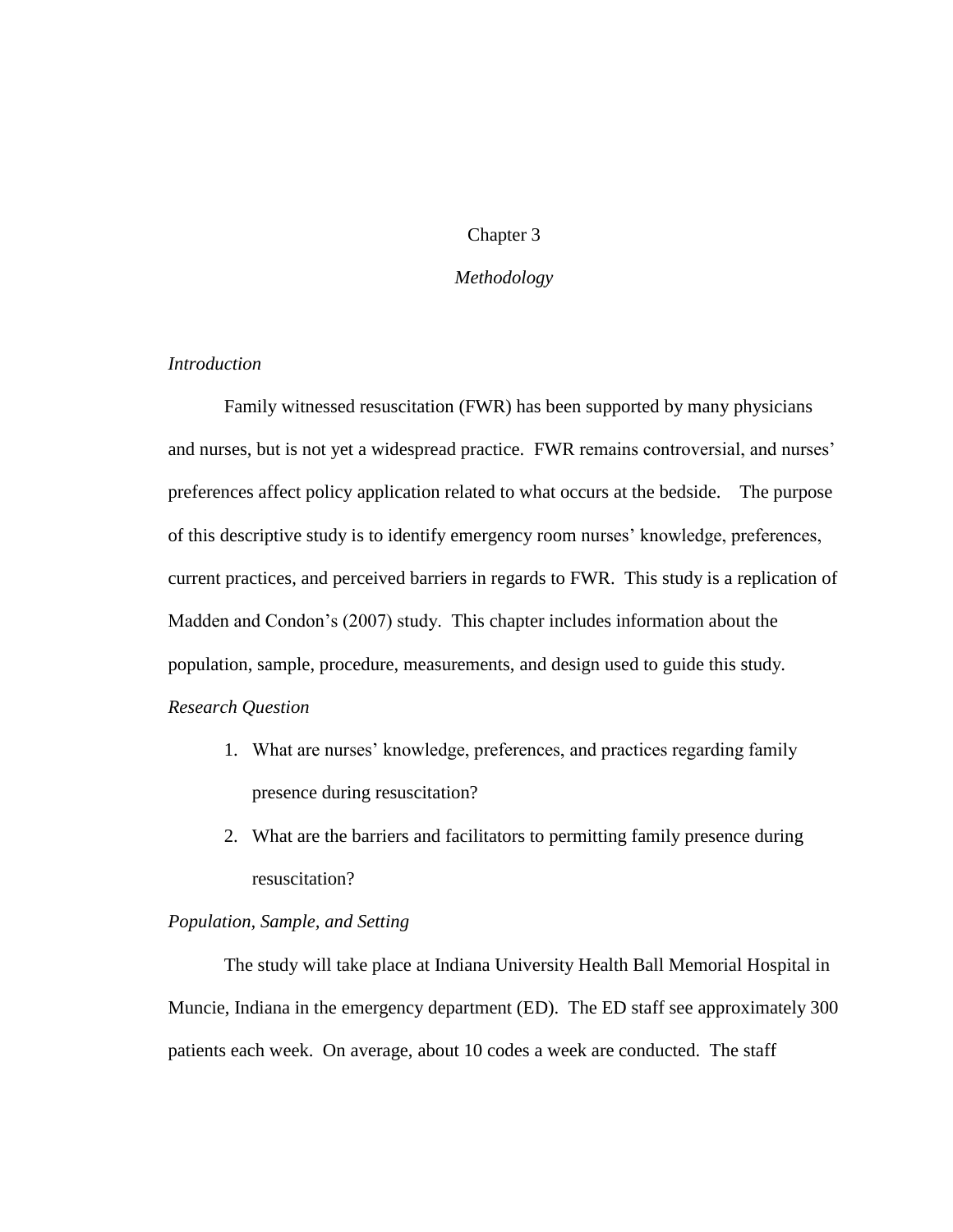includes 50 nurses. The anticipated sample will include 25 nurses with greater than 6 months experience in the ED, and nurses that have had the experience of bringing a family member to the bedside during a resuscitation effort.

# *Protection of Human Rights*

The study will be submitted for approval to the IU BMH Institutional Review Board and the Ball State University Institutional Review Board. Consent will be obtained from the Director of Nursing and Clinical Nurse Manager at the Ball Memorial Hospital Emergency Department. Nurses will not be required to participate in the study, and if nurses do not participate, the job will not be affected. Confidentiality will be respected throughout the study, and all data will be anonymous. Participants will be given a cover letter with the survey explaining the purpose and significance of the study. No risks have been identified. Benefits of the study include receiving information about FWR, and having the opportunity to provide input to guide policy development. *Procedures*

After approval from the IRBs, and meeting with the director of the ED, the survey will be introduced to the Director of Nursing and the Clinical Nurse Manager for approval to collect data. The ED nurses will be informed about the survey prior to administering the surveys by placing an information sheet about the study, including the purpose and importance of the study in nurses' mailboxes. The researcher will also attend a staff meeting prior to the start of the study to explain the purpose, importance, and procedures of the study. Surveys will be placed in the mailboxs of all nurses by the researcher. Nurses will be requested to complete the survey within 2 weeks. After completion, nurses will place surveys in a designated box in the ED. The researcher will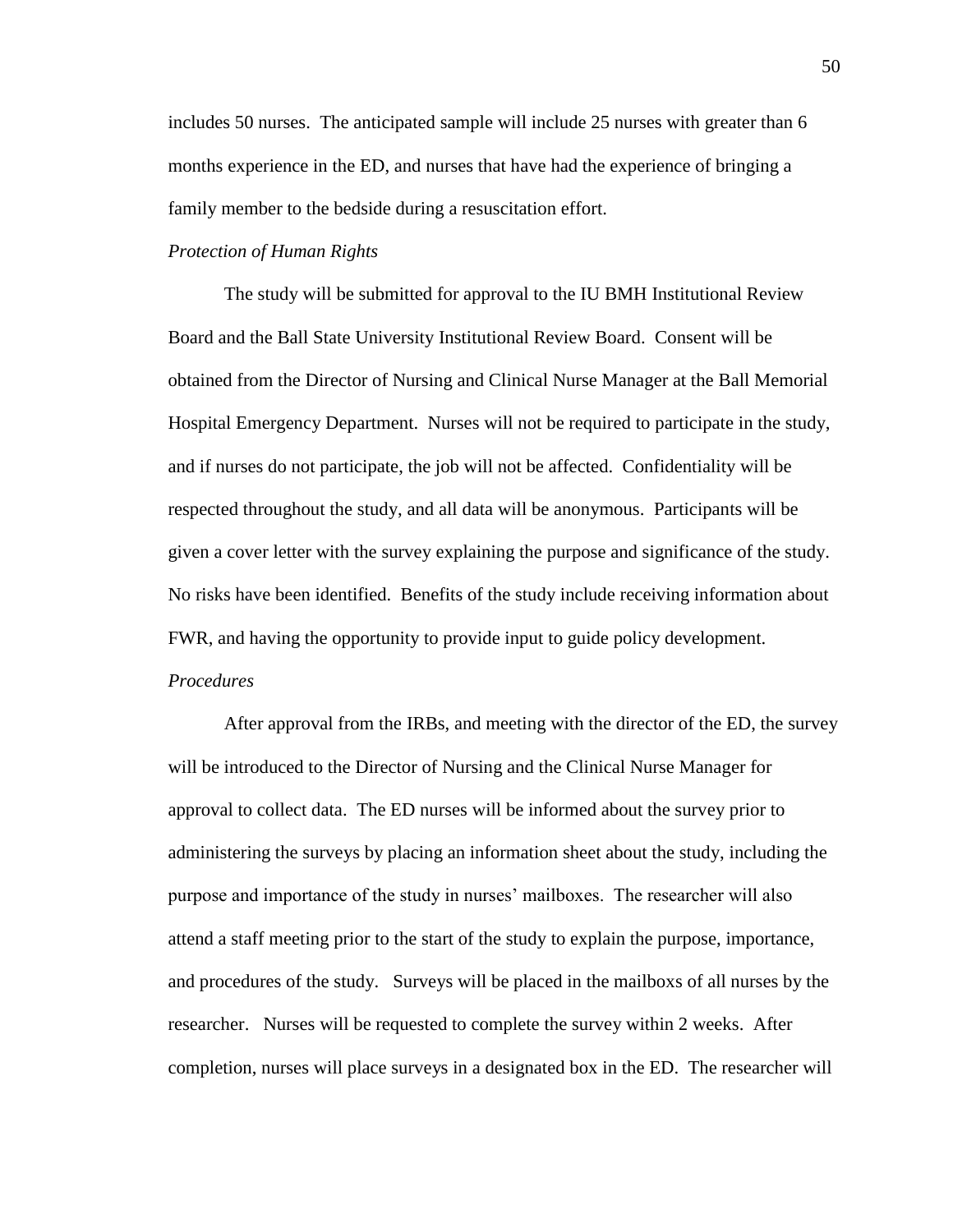check the box daily for new surveys. Contact information will be provided so nurses can contact the researcher with any questions.

# *Methods of Measurement*

The Family Presence Survey (2002), developed by the Emergency Nurses Association (ENA), is a questionnaire with 15 close-ended questions, based on a previous study by the ENA (Madden  $&$  Condon, 2007). The questionnaire has four sections. The first section includes five questions that identify demographic information of the sample. The second section includes five questions investigating nurses' knowledge of both policy and practice related to FWR. Questions are answered with "yes, "no," or "don't know." The third section includes five questions addressing nurses' preferences about policies related to FWR. The questions are answered by circling one of the written statements. The final section includes five questions that identify perceived barriers and facilitators to FWR. Questions are answered with "yes, "no," or "don't know." Validity has previously been established for the questionnaire by the ENA.

### *Research Design*

A quantitative descriptive design will be used in this study. In descriptive research the aim is to describe a phenomenon. A descriptive study establishes no associations between variables or manipulation of variables (Burns & Grove, 2009). *Method for Data Analysis*

Demographical data will be tabulated using descriptive statistics, with frequencies and percentages. Descriptive statistics are generally used to summarize a set of data, to describe the basic features in a study, as well as aiding in organizing data (Burns  $\&$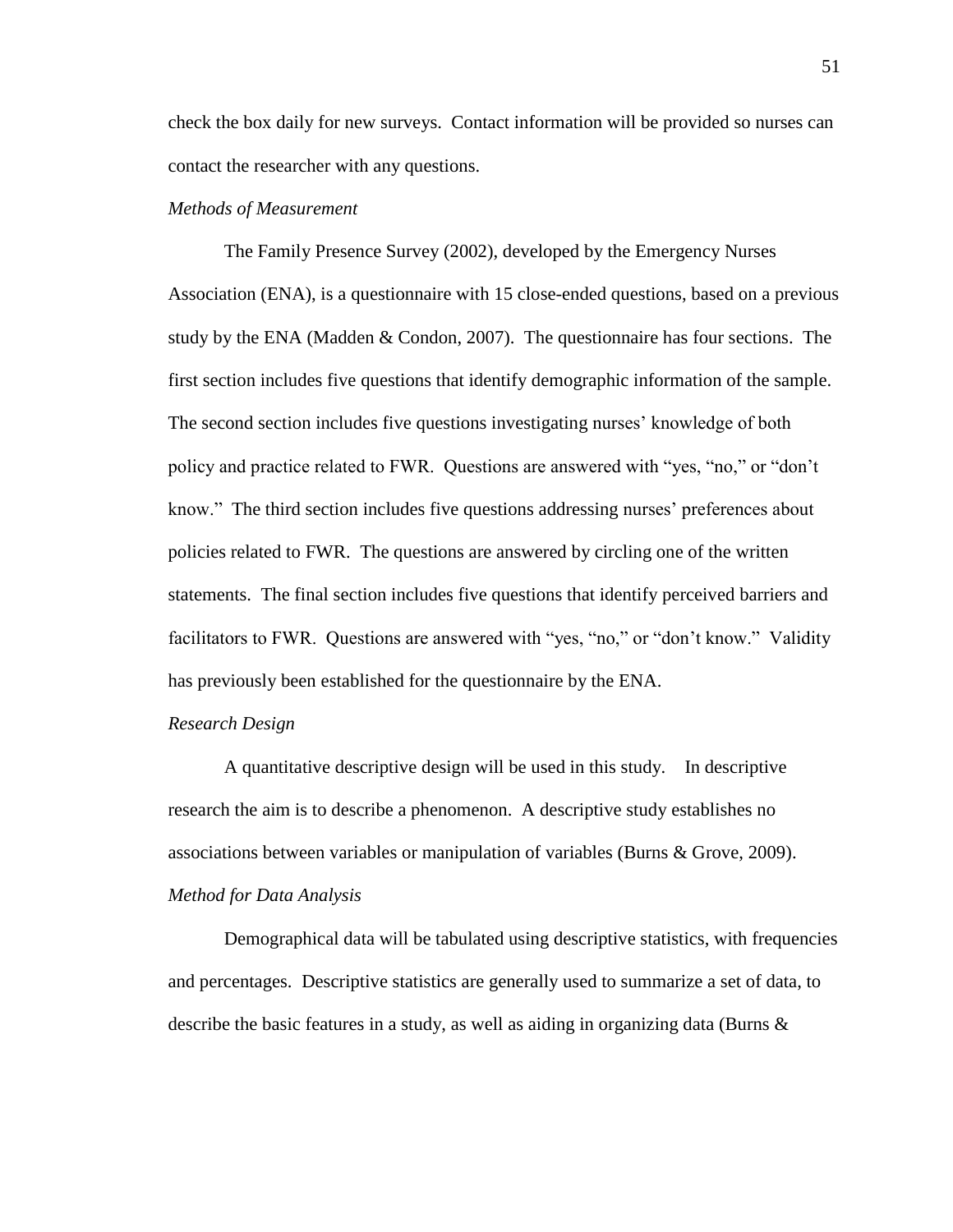Grove, 2009). The Statistical Package for Social Scientists will be used to analyze data from the ENA questionnaire.

# *Summary*

This study will examine emergency room nurse's knowledge, preferences, and current practices in regards to FWR. It will take place at Indiana University Health Ball Memorial Hospital in Muncie, Indiana. The study will ensure that the participants have adequate information about the survey, and participants have a good understanding of survey questions. The targeted sample is 25 ED nurses. Findings will provide information for policy development addressing FWR and serve in development of a policy on FWR for nurses working in the ED. Policy is a foundation for practice.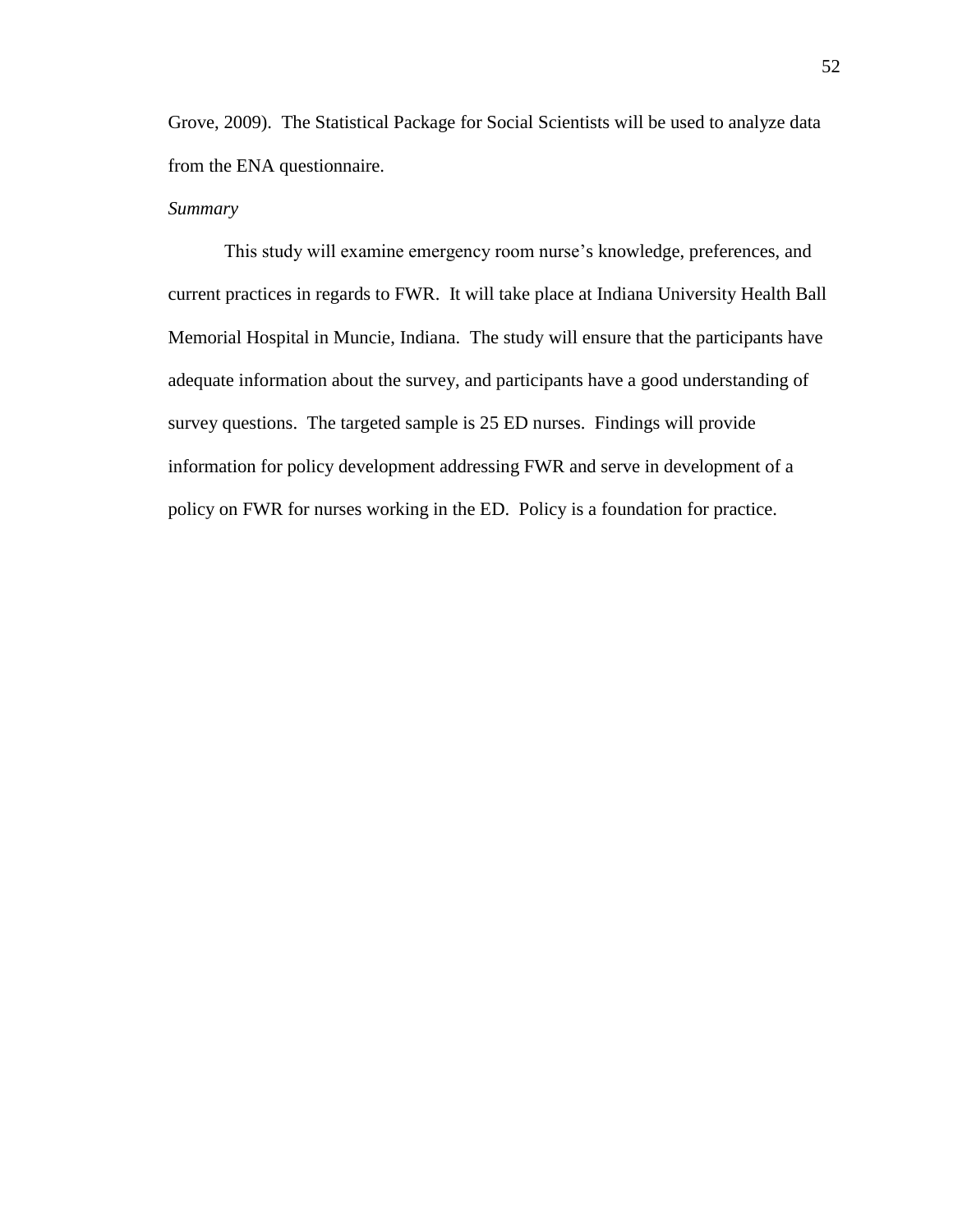#### References

Agency for Healthcare Research and Quality: Center for Financing, Access and Cost Trends. (2008). Medical Expenditure Panel Survey. Retrieved March 23, 2011 from http://www.meps.ahrq.gov/mepsweb/data\_stats

American Association of Critical Care Nurses (AACN). (2010)*. Family Presence During* 

*Invasive Procedures.*

American Heart Association (AHA). (2005). *Circulation Part II: Ethical Issues*

American Heart Association (AHA). (2010). *CPR & Sudden Cardiac Arrest (SCA) Fact Sheet*. Retrieved March 12, 2011 from

[http://www.heart.org/HEARTORG/CPRAndECC/WhatisCPR/CPRFactsandStat](http://www.heart.org/HEARTORG/CPRAndECC/WhatisCPR/CPRFactsandStat%20CPR)  [CPRS](http://www.heart.org/HEARTORG/CPRAndECC/WhatisCPR/CPRFactsandStat%20CPR)tatistics\_UCM\_307542\_Article.jsp

American Heart Association (AHA). (2011). *About Cardiac Arrest*. Retrieved March 12, 2011 from

[http://www.heart.org/HEARTORG/Conditions/More/CardiacArrest/About](http://www.heart.org/HEARTORG/Conditions/More/CardiacArrest/About%20Cardiac-Arrest_UCM_307905_Article.jsp)  [Cardiac-Arrest\\_UCM\\_307905\\_Article.jsp](http://www.heart.org/HEARTORG/Conditions/More/CardiacArrest/About%20Cardiac-Arrest_UCM_307905_Article.jsp)

Basol, R., Ohman, K., Simones, J., & Skillings, K. (2009). Using Research to Determine Support for a Policy on Family Presence During Resuscitation. *Dimensions of Critical Care Nursing , 28*(5), 237-247.

Boehm, J. (2008). Family Presence During Resuscitation. *Code Communications Newsletter*. May 2008. Retrieved March 15, 2011 from [http://www.zoll.com/CodeCommunicationsNewsletter/CCNL05\\_08/CodeCommn](http://www.zoll.com/CodeCommunicationsNewsletter/CCNL05_08/CodeCommnications05_08.pdf) [ications05\\_08.pdf](http://www.zoll.com/CodeCommunicationsNewsletter/CCNL05_08/CodeCommnications05_08.pdf)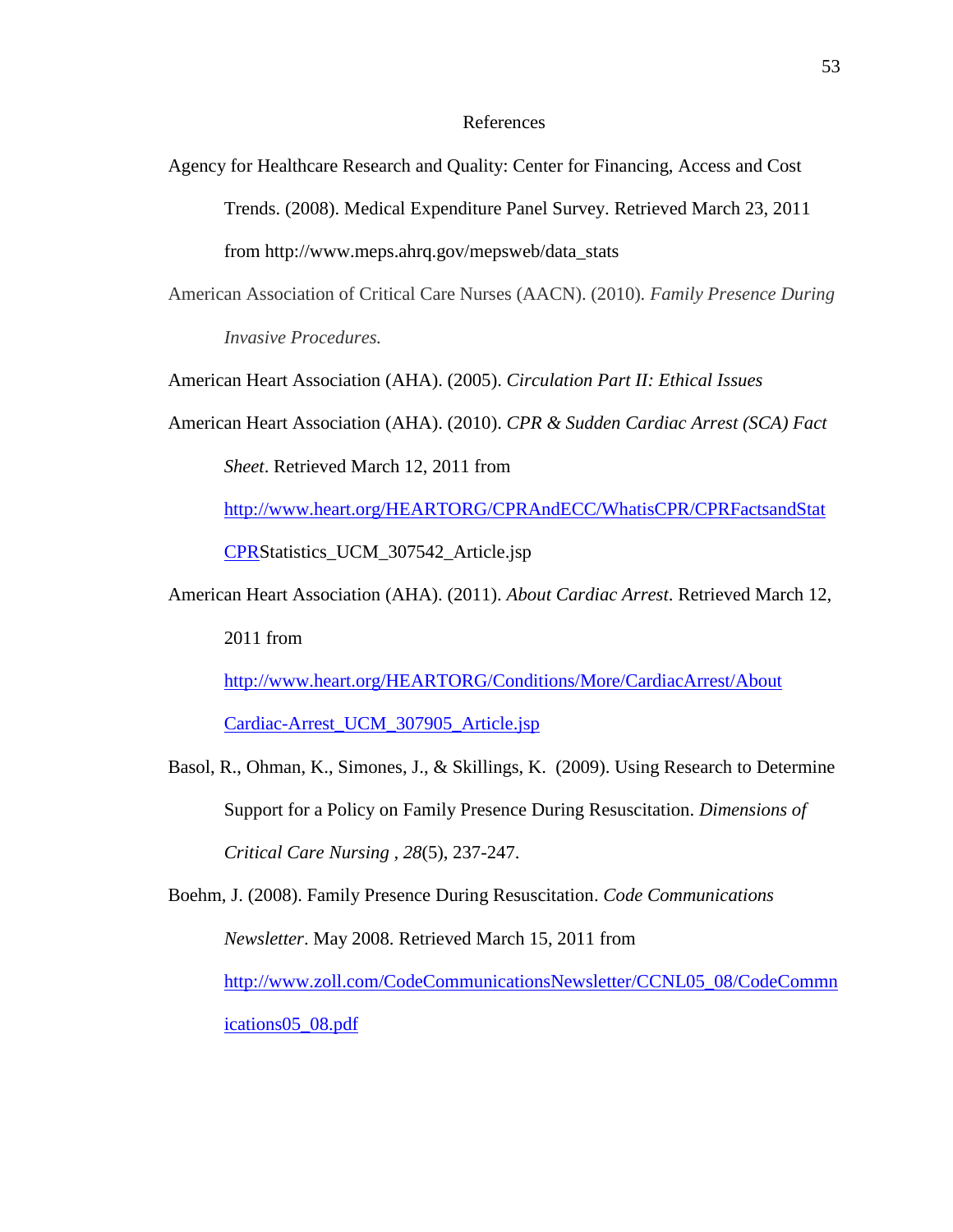- Burns, N. & Grove, S. (2009). *The Practice of Nursing Research, 6th Edition.* Missouri: Saunders.
- Emergency Nurses Association (ENA). (2009). *Emergency Nursing Resource: Family Presence During Invasive Procedures and Resuscitation in the Emergency Department*. Retrieved February 20, 2011 from Web site: <http://www.ena.org/IENR/ENR/Documents/FamilyPresenceENR.pdf>
- Garcia, T., Bernstein, A., & Bush, M. (2010, May). *Emergency Department Visitors and Visits: Who Used the Emergency Room in 2007?*. Retrieved March 12, 2011 from, Web site:<http://www.cdc.gov/nchs/data/databriefs/db38.htm>
- Hallgrimsdottir, E. M. (2000). Accident and emergency nurses' perceptions and experiences of caring for families. *Journal of Clinical Nursing, 9,* 611-619.
- Halm, M. (2005). Family Presence During Resuscitation. *American Journal of Critical Care , 14*(6), 494-511.
- Holzhauser, K., & Finucane, J. (2007). Staff attitudes to family presence during resuscitation; Part A: An interventional study. *Australian Emergency Nursing Journal, 10,* 124-133.
- Kingsnorth, J., O'Connell, K., Guzzetta, C., Edens, J., Atabaki, S., Mecherikunnel, A., & Brown, K. (2010). Family Presence During Trauma Activations and Medical Resuscitations in a Pediatric Emergency Department: An Evidence-Based Practice Project. *Journal of Emergency Medicine, 36*(2), 115-121.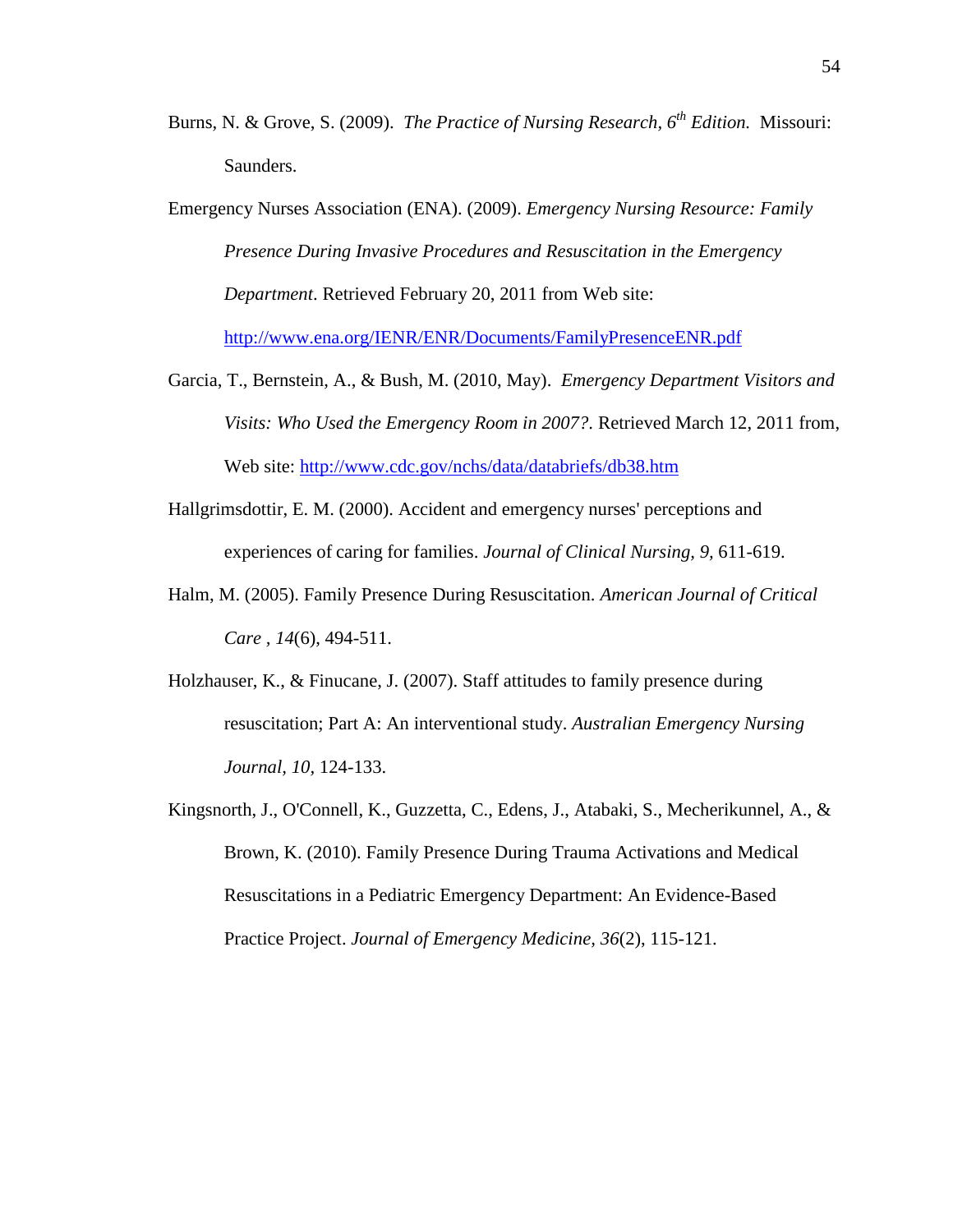- MacLean, S. L., Guzzetta, C. E., White, C., Fontaine, D., Eichhorn, D., Meyers, T. A., & Desy, P. (2003). Family presence during cardiopulmonary resuscitation and invasive procedures: Practices of critical care and emergency nurses. *American Journal of Critical Care, 12*(3), 246-257.
- Madden, E., & Condon, C. (2007). Emergency nurses' current practices and understanding of family presence during CPR. *Journal of Emergency Nursing, 33*(5), 433-440.
- Maxton, F. (2008). Parental Presence During Resuscitation in the PICU: the Parents' Experience. *Journal of Clinical Nursing, 17,* 3186-3176.
- Mazer, M. A., Cox, L. A., & Capon, J. A. (2006). The public's attitude and perception concerning witnessed cardiopulmonary resuscitation. *Critical Care Medicine, 34*(12),2925-2928.
- McClenathan, B., Torrington, K., & Uyehara, C. (2002). Family member presence during cardiopulmonary resuscitation: A survey of international critical care professionals. *Chest Journal, 122,* 2204-2211.
- McGahey-Oakland, P., Lieder, H., Young, A., & Jefferson, L. (2007). Family Experiences During Resuscitation at a Childrens' Hospital Emergency Department. *Journal of Pediatric Health Care, 21*(4), 217-225.
- Meyers, T., Eichhorn, D., Guzzetta, C., Clark, A., Klein, J., Taliaferro, E., & Calvin, A. (2000). Family Presence During Invasive Procedures and Resuscitation. *American Journal of Nursing ,100*(2), 32-43.